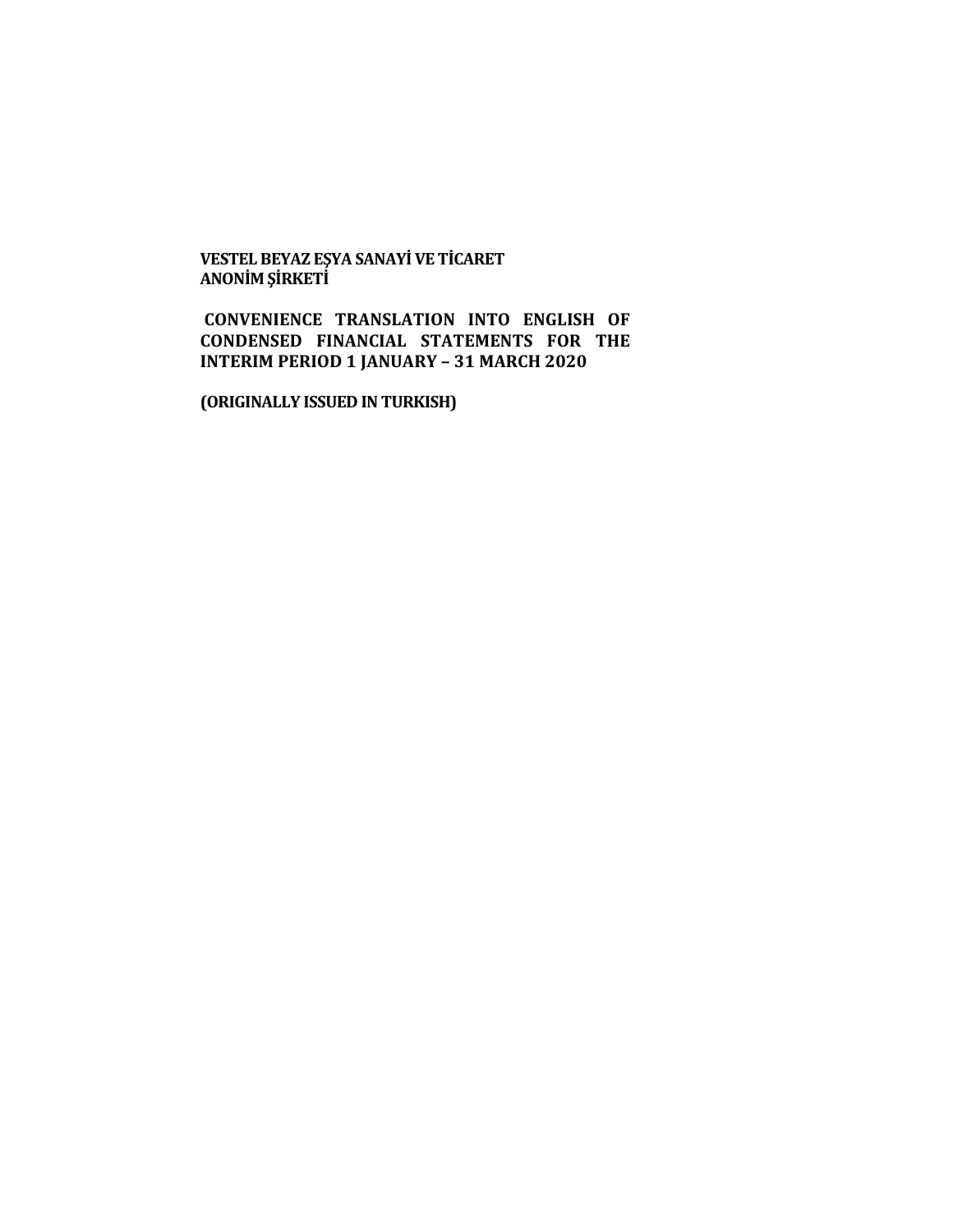# **CONTENTS**

## **PAGE**

| $1 - 5$  |
|----------|
| $6 - 7$  |
| -8       |
| $9 - 11$ |

# NOTES TO THE CONDENSED FINANCIAL STATEMENTS FOR THE INTERIM PERIOD 1 JANUARY -31 MARCH 2020

| NOTE <sub>1</sub>  |                                                                      |    |
|--------------------|----------------------------------------------------------------------|----|
| NOTE <sub>2</sub>  |                                                                      |    |
| NOTE <sub>3</sub>  |                                                                      | 23 |
| NOTE <sub>4</sub>  |                                                                      |    |
| NOTE <sub>5</sub>  |                                                                      |    |
| NOTE <sub>6</sub>  |                                                                      |    |
| NOTE <sub>7</sub>  |                                                                      | 31 |
| NOTE <sub>8</sub>  |                                                                      |    |
| NOTE <sub>9</sub>  |                                                                      |    |
| NOTE <sub>10</sub> |                                                                      |    |
| <b>NOTE 11</b>     |                                                                      |    |
| NOTE <sub>12</sub> |                                                                      |    |
| NOTE <sub>13</sub> |                                                                      |    |
| NOTE <sub>14</sub> |                                                                      |    |
| NOTE <sub>15</sub> |                                                                      |    |
| NOTE <sub>16</sub> |                                                                      |    |
| NOTE <sub>17</sub> |                                                                      | 43 |
| NOTE <sub>18</sub> |                                                                      |    |
| NOTE <sub>19</sub> |                                                                      |    |
| NOTE <sub>20</sub> |                                                                      | 47 |
| NOTE <sub>21</sub> | GENERAL ADMINISTRATIVE EXPENSES, MARKETING EXPENSES, RESEARCH        |    |
|                    |                                                                      | 48 |
| NOTE <sub>22</sub> |                                                                      | 49 |
| NOTE <sub>23</sub> |                                                                      |    |
| NOTE <sub>24</sub> | TAXES ON INCOME (INCLUDING DEFERRED TAX ASSETS AND LIABILITIES 50-53 |    |
| NOTE <sub>25</sub> |                                                                      | 53 |
| <b>NOTE 26</b>     |                                                                      | 54 |
| NOTE <sub>27</sub> |                                                                      |    |
| NOTE <sub>28</sub> |                                                                      | 59 |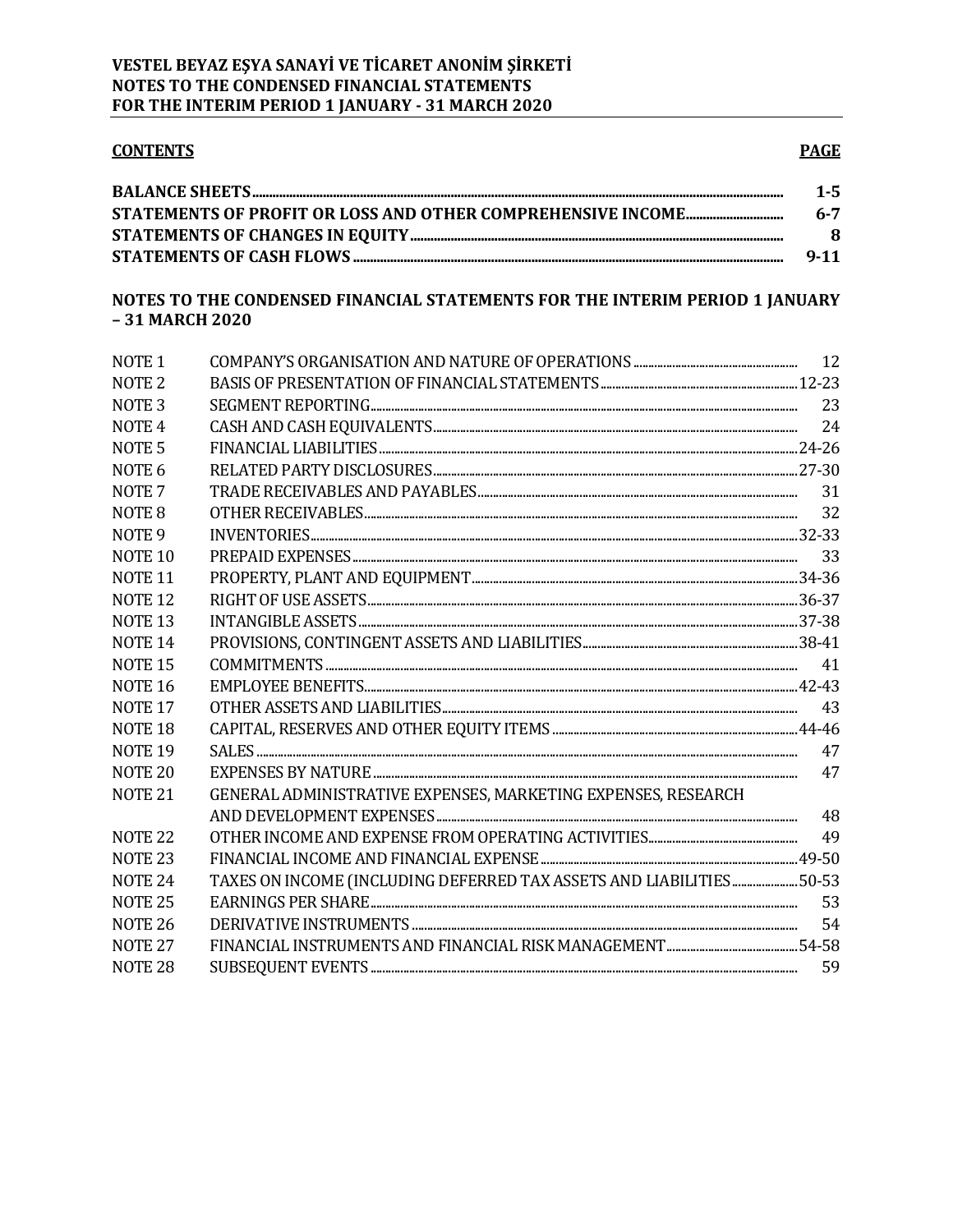|                                                 |                  |           | <b>Audited</b>                 |
|-------------------------------------------------|------------------|-----------|--------------------------------|
|                                                 | <b>Footnotes</b> |           | 31 March 2020 31 December 2019 |
| <b>ASSETS</b>                                   |                  |           |                                |
| <b>CURRENT ASSETS</b>                           |                  |           |                                |
| Cash and Cash Equivalents                       | 4                | 270.366   | 119.328                        |
| <b>Trade Receivables</b>                        |                  | 1.463.250 | 1.748.257                      |
| Trade Receivables Due From Related Parties      | 6                | 1.461.549 | 1.741.171                      |
| Trade Receivables Due From Unrelated Parties    | 7                | 1.701     | 7.086                          |
| Other Receivables                               |                  | 633.684   | 630.205                        |
| Other Receivables Due From Related Parties      | 6                | 474.523   | 482.149                        |
| Other Receivables Due From Unrelated Parties    | 8                | 159.161   | 148.056                        |
| Derivative Financial Assets                     |                  | 12.816    | 2.603                          |
| Derivative Financial Assets Held for Trading    | 26               | 12.816    | 2.603                          |
| Inventories                                     | 9                | 970.036   | 646.136                        |
| Prepayments                                     |                  | 20.581    | 20.052                         |
| <b>Prepayments to Unrelated Parties</b>         | 10               | 20.581    | 20.052                         |
| <b>Current Tax Assets</b>                       |                  | 97        |                                |
| <b>Other Current Assets</b>                     |                  | 5.439     | 1.163                          |
| Other Current Assets Due From Unrelated Parties | 17               | 5.439     | 1.163                          |
| <b>TOTAL CURRENT ASSETS</b>                     |                  | 3.376.269 | 3.167.744                      |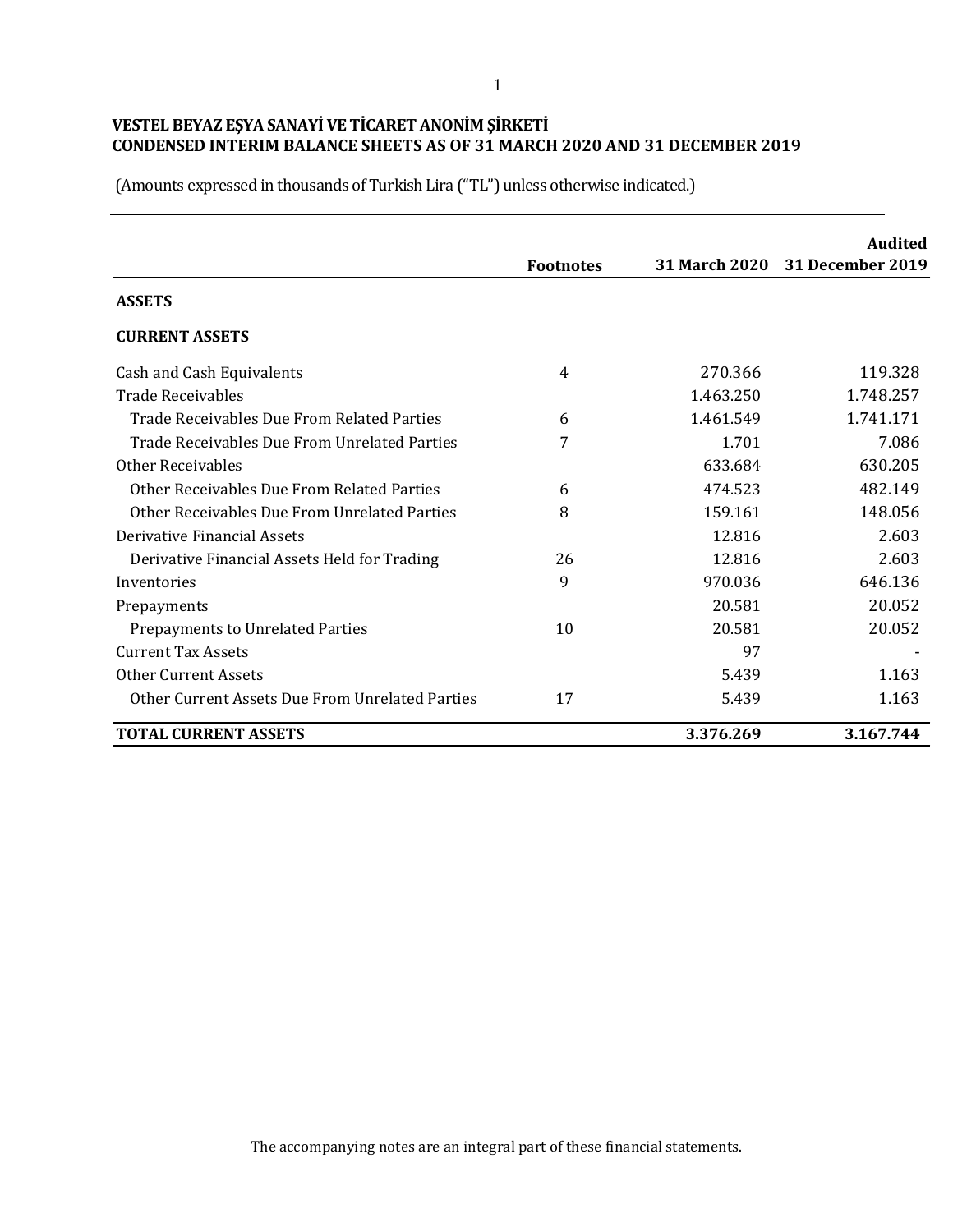(Amounts expressed in thousands of Turkish Lira ("TL") unless otherwise indicated.)

|                                             |                  |                      | Audited                 |
|---------------------------------------------|------------------|----------------------|-------------------------|
|                                             | <b>Footnotes</b> | <b>31 March 2020</b> | <b>31 December 2019</b> |
| <b>NON-CURRENT ASSETS</b>                   |                  |                      |                         |
| <b>Other Receivables</b>                    |                  | 4.230                | 3.748                   |
| Other Recevables Due From Unrelated Parties | 8                | 4.230                | 3.748                   |
| Property, Plant and Equipments              |                  | 1.541.697            | 1.516.259               |
| <b>Land and Premises</b>                    | 11               | 192.824              | 192.824                 |
| Land Improvements                           | 11               | 39.306               | 39.632                  |
| <b>Buildings</b>                            | 11               | 434.448              | 435.552                 |
| Machinery and Equipments                    | 11               | 816.326              | 771.383                 |
| Vehicles                                    | 11               | 148                  | 168                     |
| <b>Fixtures and Fittings</b>                | 11               | 29.469               | 26.336                  |
| Leasehold Improvements                      | 11               | 5.230                | 5.133                   |
| <b>Construction in Progress</b>             | 11               | 23.946               | 45.231                  |
| <b>Right of Use Assets</b>                  | 12               | 132.519              | 61.947                  |
| Intangible Assets and Goodwill              |                  | 188.389              | 180.509                 |
| Other Rights                                | 13               | 163                  | 165                     |
| <b>Capitalized Development Costs</b>        | 13               | 175.996              | 167.955                 |
| Other Intangible Assets                     | 13               | 12.230               | 12.389                  |
| Prepayments                                 |                  | 60.226               | 53.595                  |
| Prepayments to Unrelated Parties            | 10               | 60.226               | 53.595                  |
| <b>TOTAL NON-CURRENT ASSETS</b>             |                  | 1.927.061            | 1.816.058               |
| <b>TOTAL ASSETS</b>                         |                  | 5.303.330            | 4.983.802               |

The accompanying notes are an integral part of these financial statements.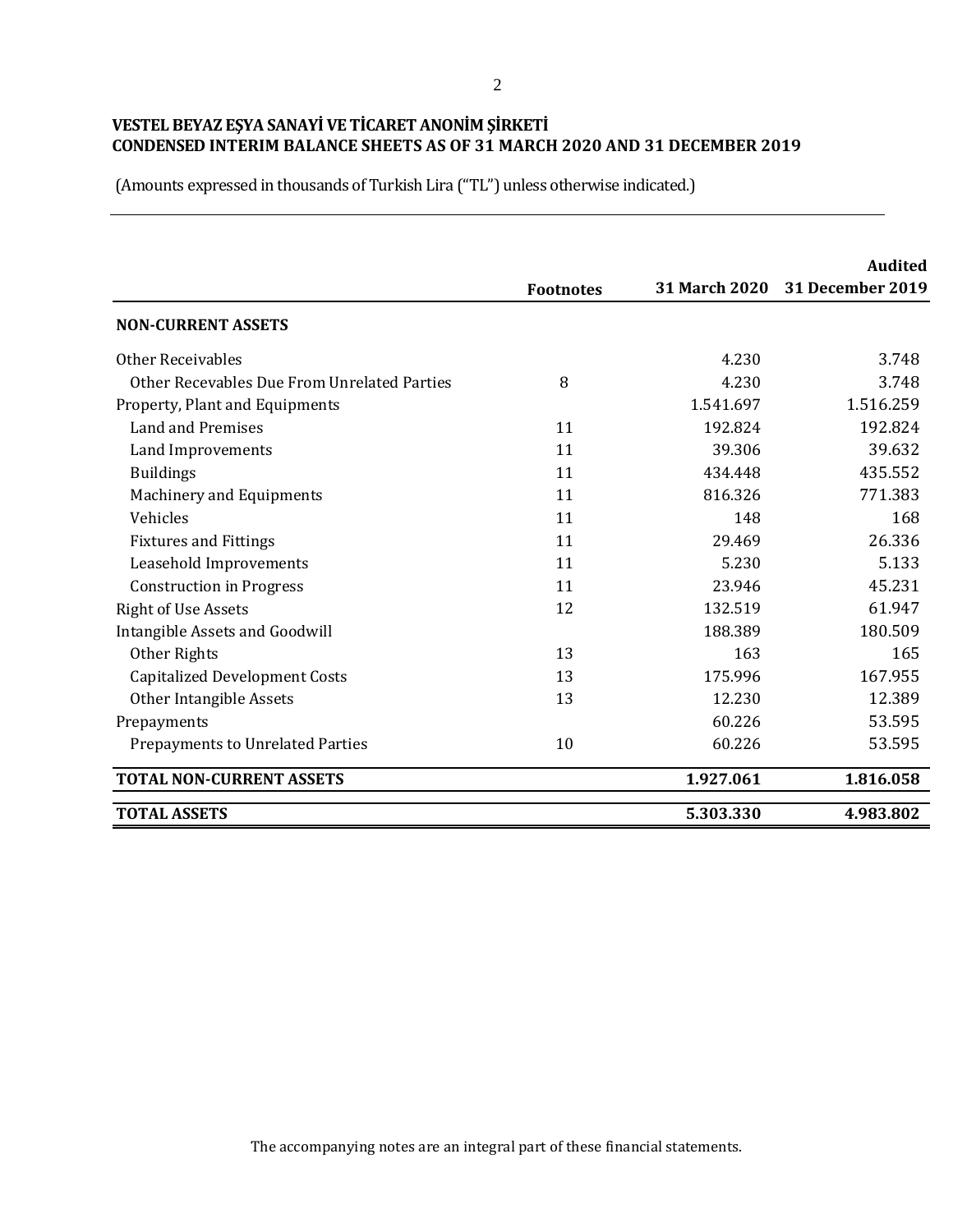(Amounts expressed in thousands of Turkish Lira ("TL") unless otherwise indicated.)

|                                                       | <b>Footnotes</b> | 31 March 2020 | <b>Audited</b><br>31 December 2019 |
|-------------------------------------------------------|------------------|---------------|------------------------------------|
| <b>LIABILITIES</b>                                    |                  |               |                                    |
| <b>CURRENT LIABILITIES</b>                            |                  |               |                                    |
| <b>Current Borrowings</b>                             |                  | 622.973       | 733.300                            |
| <b>Current Borrowings from Related Parties</b>        |                  | 13.380        | 6.973                              |
| Lease Liabilities                                     | 6                | 13.380        | 6.973                              |
| <b>Current Borrowings From Unrelated Parties</b>      |                  | 609.593       | 726.327                            |
| <b>Bank Loans</b>                                     | 5                | 599.045       | 714.041                            |
| Lease Liabilities                                     | 5                | 10.548        | 12.286                             |
| <b>Current Portion of Non-current Borrowings</b>      |                  | 72.927        | 13.342                             |
| <b>Current Portion of Non-current Borrowings from</b> |                  |               |                                    |
| <b>Unrelated Parties</b>                              |                  | 72.927        | 13.342                             |
| <b>Bank Loans</b>                                     | 5                | 72.927        | 13.342                             |
| <b>Trade Payables</b>                                 |                  | 2.292.009     | 2.069.922                          |
| <b>Trade Payables to Related Parties</b>              | 6                | 164.170       | 132.380                            |
| <b>Trade Payables to Unrelated Parties</b>            | 7                | 2.127.839     | 1.937.542                          |
| <b>Employee Benefit Obligations</b>                   | 16               | 40.146        | 42.926                             |
| <b>Other Payables</b>                                 |                  |               | 70.291                             |
| Other Payables to Related Parties                     | 6                |               | 70.291                             |
| Derivative Financial Liabilities                      |                  | 16.317        | 5.264                              |
| Derivative Financial Liabilities Held for Trading     | 26               | 16.317        | 5.264                              |
| Current Tax Liabilities, Current                      | 24               | 637           | 504                                |
| <b>Current Provisions</b>                             |                  | 6.998         | 5.847                              |
| <b>Other Current Provisions</b>                       | 14               | 6.998         | 5.847                              |
| Other Current Liabilities                             |                  | 47.503        | 50.322                             |
| Other Current Liabilities to Unrelated Parties        | 17               | 47.503        | 50.322                             |
| <b>TOTAL CURRENT LIABILITIES</b>                      |                  | 3.099.510     | 2.991.718                          |

The accompanying notes are an integral part of these financial statements.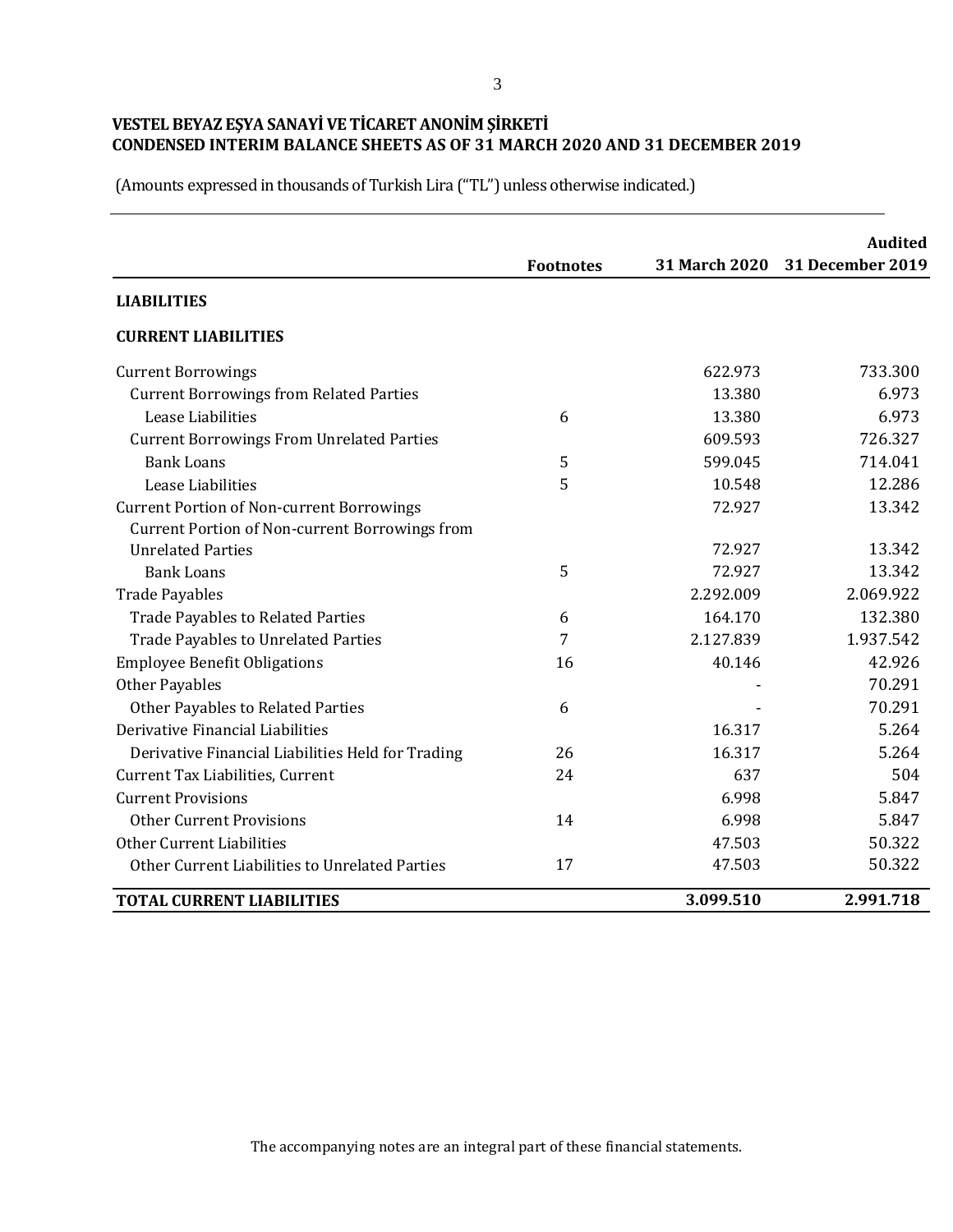|                                              | <b>Footnotes</b> |           | Audited<br>31 March 2020 31 December 2019 |
|----------------------------------------------|------------------|-----------|-------------------------------------------|
| <b>NON-CURRENT LIABILITIES</b>               |                  |           |                                           |
| Long Term Borrowings                         |                  | 139.968   | 56.831                                    |
| Long Term Borrowings From Related Parties    |                  | 91.530    | 32.546                                    |
| Lease Liabilities                            | 6                | 91.530    | 32.546                                    |
| Long Term Borrowings From Unrelated Parties  |                  | 48.438    | 24.285                                    |
| <b>Bank Loans</b>                            | 5                | 31.377    | 10.303                                    |
| Lease Liabilities                            | 5                | 17.061    | 13.982                                    |
| <b>Trade Payables</b>                        |                  | 496       | 6.747                                     |
| Trade Payables to Unrelated Parties          | 7                | 496       | 6.747                                     |
| Non-current Provisions                       |                  | 60.298    | 57.289                                    |
| Non-current Provisions for Employee Benefits | 16               | 60.298    | 57.289                                    |
| Deferred Tax Liabilities                     | 24               | 61.000    | 64.989                                    |
| <b>TOTAL NON-CURRENT LIABILITIES</b>         |                  | 261.762   | 185.856                                   |
| <b>TOTAL LIABILITIES</b>                     |                  | 3.361.272 | 3.177.574                                 |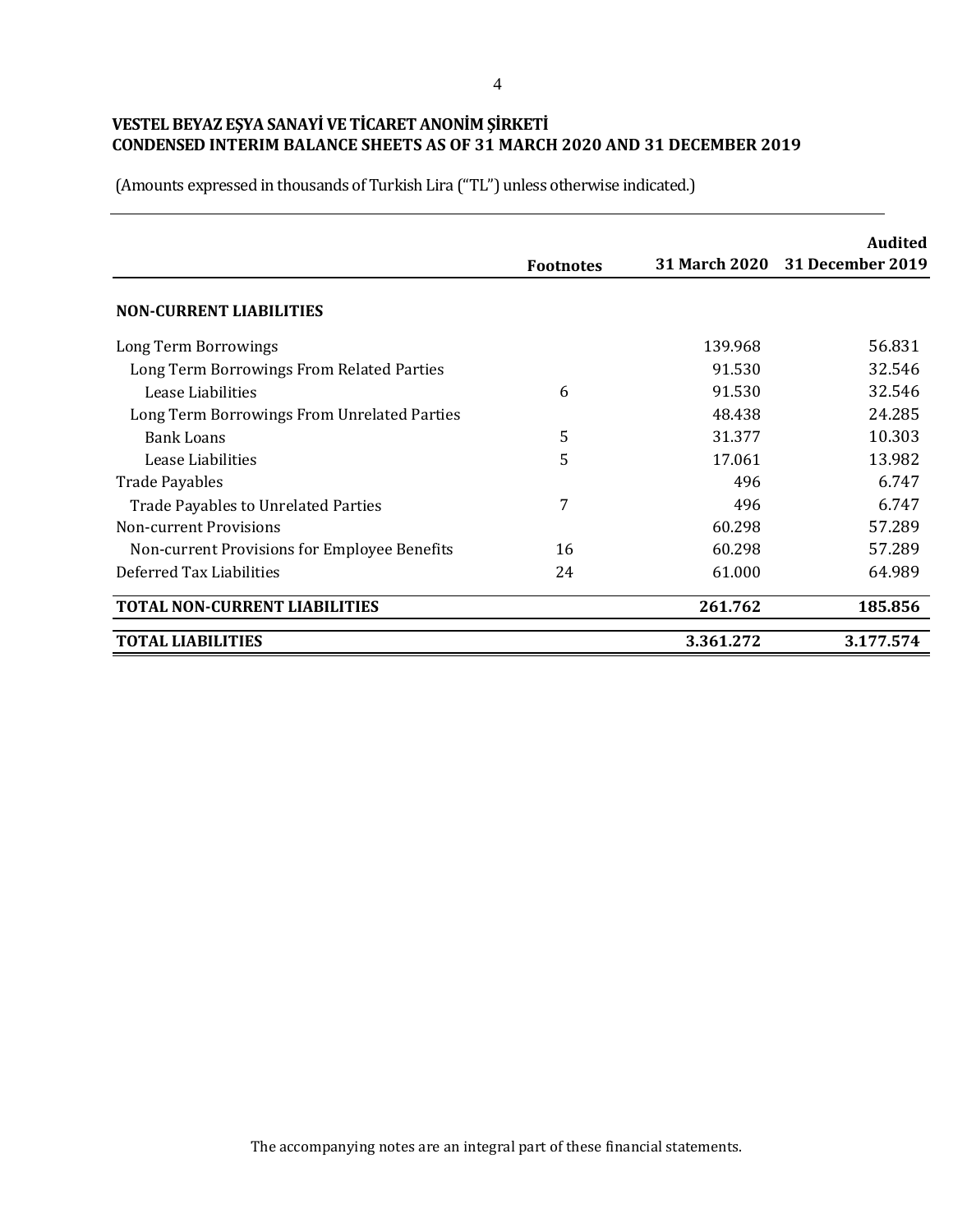|                                                                                              | <b>Footnotes</b> |           | <b>Audited</b><br>31 March 2020 31 December 2019 |
|----------------------------------------------------------------------------------------------|------------------|-----------|--------------------------------------------------|
| <b>EQUITY</b>                                                                                |                  |           |                                                  |
| <b>Equity Attributable to Owners of Parent</b>                                               |                  | 1.942.058 | 1.806.228                                        |
| <b>Issued Capital</b>                                                                        | 18               | 190.000   | 190.000                                          |
| <b>Inflation Adjustments on Capital</b>                                                      | 18               | 9.734     | 9.734                                            |
| Share Premium (Discount)                                                                     | 18               | 109.031   | 109.031                                          |
| Other Accumulated Comprehensive Income (Loss) that                                           |                  |           |                                                  |
| will not be Reclassified in Profit or Loss                                                   |                  | 395.496   | 395.981                                          |
| Gains (Losses) on Revaluation and Remeasurement                                              |                  | 395.496   | 395.981                                          |
| Increases (Decreases) on Revaluation of Property,<br>Plant and Equipment                     |                  | 410.776   | 410.776                                          |
| Gains (Losses) on Remeasurements of Defined<br><b>Benefit Plans</b>                          |                  | (15.280)  | (14.795)                                         |
| Other Accumulated Comprehensive Income (Loss) that<br>will be Reclassified in Profit or Loss |                  | 872       |                                                  |
|                                                                                              |                  | 872       |                                                  |
| Gains (Losses) on Hedge<br>Gains (Losses) on Cash Flow Hedges                                |                  | 872       |                                                  |
| <b>Restricted Reserves Appropriated From Profits</b>                                         |                  | 173.938   | 173.938                                          |
| <b>Legal Reserves</b>                                                                        | 18               | 173.938   | 173.938                                          |
| <b>Prior Years' Profits or Losses</b>                                                        | 18               | 927.544   | 359.472                                          |
| <b>Current Period Net Profit Or Loss</b>                                                     |                  | 135.443   | 568.072                                          |
| <b>TOTAL EQUITY</b>                                                                          |                  | 1.942.058 | 1.806.228                                        |
| <b>TOTAL LIABILITIES AND EQUITY</b>                                                          |                  | 5.303.330 | 4.983.802                                        |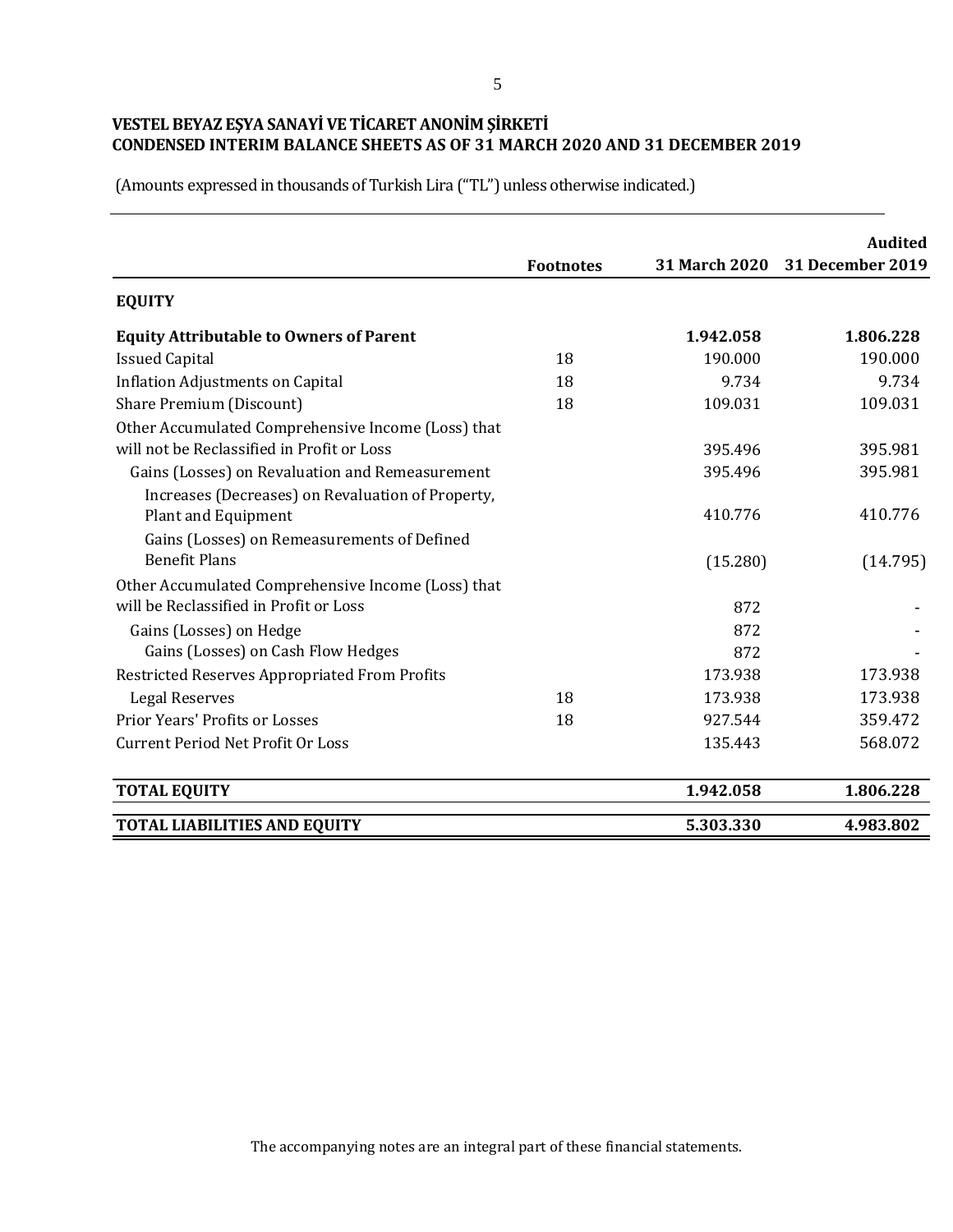# **VESTEL BEYAZ EŞYA SANAYİ VE TİCARET ANONİM ŞİRKETİ CONDENSED INTERIM STATEMENTS OF PROFIT OR LOSS AND OTHER COMPREHENSIVE INCOME FOR THE PERIODS 1 JANUARY - 31 MARCH 2020 AND 2019**

(Amounts expressed in thousands of Turkish Lira ("TL") unless otherwise indicated.)

|                                                       |    | 1 January -                           | 1 January - |
|-------------------------------------------------------|----|---------------------------------------|-------------|
|                                                       |    | Footnotes 31 March 2020 31 March 2019 |             |
| <b>PROFIT OR LOSS</b>                                 |    |                                       |             |
| Revenue                                               | 19 | 1.595.057                             | 1.385.110   |
| <b>Cost of Sales</b>                                  | 19 | (1.365.954)                           | (1.237.672) |
| <b>GROSS PROFIT (LOSS) FROM COMMERCIAL OPERATIONS</b> |    | 229.103                               | 147.438     |
| <b>GROSS PROFIT (LOSS)</b>                            |    | 229.103                               | 147.438     |
| <b>General Administrative Expenses</b>                | 21 | (16.397)                              | (14.071)    |
| <b>Marketing Expenses</b>                             | 21 | (24.331)                              | (20.915)    |
| <b>Research and Development Expense</b>               | 21 | (15.568)                              | (11.118)    |
| Other Income from Operating Activities                | 22 | 100.156                               | 114.735     |
| Other Expenses from Operating Activities              | 22 | (135.224)                             | (151.877)   |
| PROFIT (LOSS) FROM OPERATING ACTIVITIES               |    | 137.739                               | 64.192      |
| PROFIT (LOSS) BEFORE FINANCING INCOME (EXPENSE)       |    | 137.739                               | 64.192      |
| Finance Income                                        | 23 | 122.478                               | 120.842     |
| <b>Finance Costs</b>                                  | 23 | (128.251)                             | (99.983)    |
| PROFIT (LOSS) FROM CONTINUING OPERATIONS, BEFORE      |    |                                       |             |
| <b>TAX</b>                                            |    | 131.966                               | 85.051      |
| Tax (Expense) Income, Continuing Operations           |    | 3.477                                 | (1.652)     |
| Current Period Tax (Expense) Income                   | 24 | (637)                                 | (541)       |
| Deferred Tax (Expense) Income                         | 24 | 4.114                                 | (1.111)     |
| PROFIT (LOSS) FROM CONTINUING OPERATIONS              |    | 135.443                               | 83.399      |
| <b>PROFIT (LOSS)</b>                                  |    | 135.443                               | 83.399      |
| <b>Earnings Per Share with a TL 1 of Par Value</b>    | 25 | 0,71                                  | 0,44        |

The accompanying notes are an integral part of these financial statements.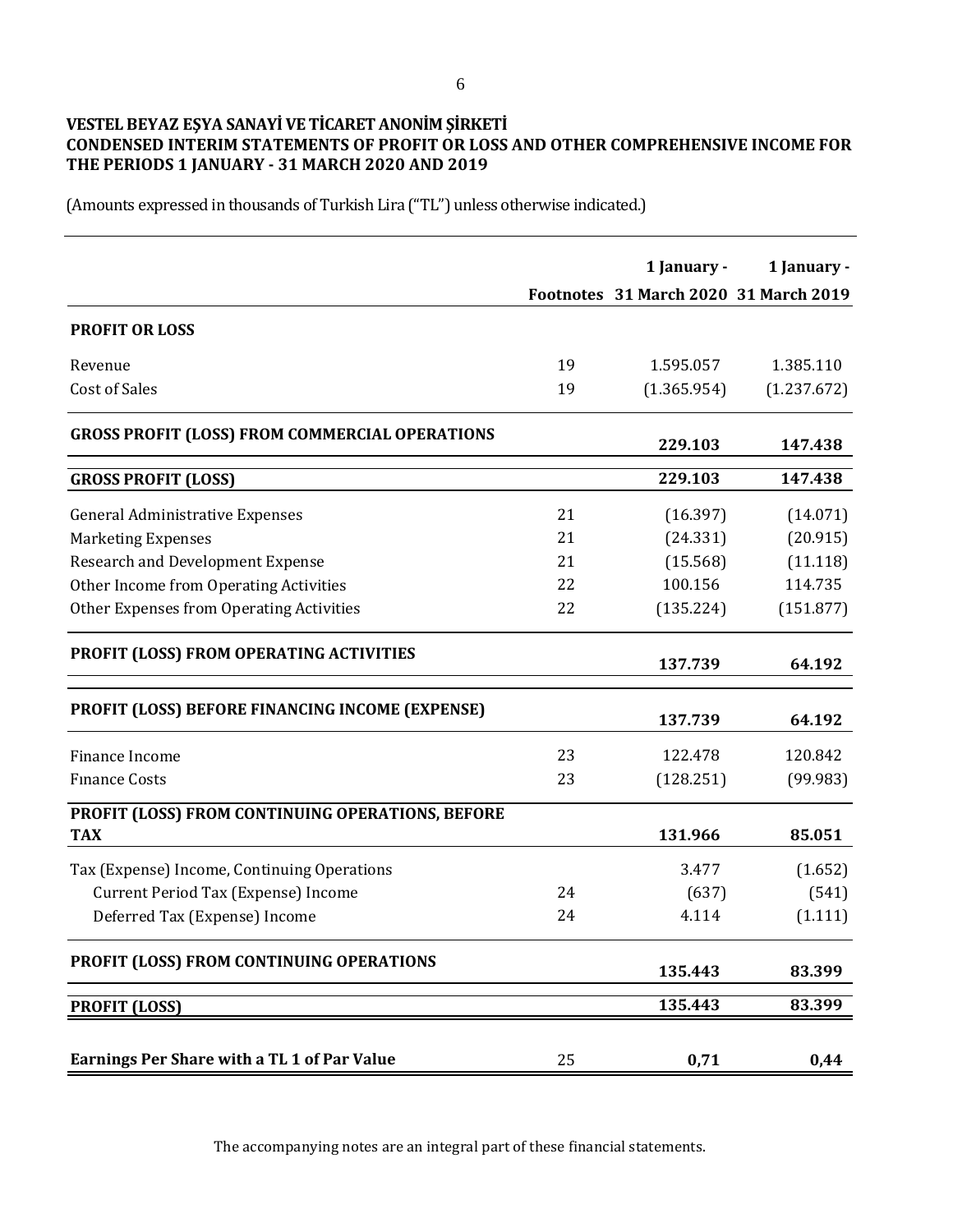# **VESTEL BEYAZ EŞYA SANAYİ VE TİCARET ANONİM ŞİRKETİ CONDENSED INTERIM STATEMENTS OF PROFIT OR LOSS AND OTHER COMPREHENSIVE INCOME FOR THE PERIODS 1 JANUARY - 31 MARCH 2020 AND 2019**

|                                                                | 1 January - | 1 January -<br>31 March 2020 31 March 2019 |
|----------------------------------------------------------------|-------------|--------------------------------------------|
| <b>OTHER COMPREHENSIVE INCOME</b>                              |             |                                            |
| Other Comprehensive Income that will not be Reclassified to    |             |                                            |
| Profit or Loss                                                 | (484)       | (612)                                      |
| Gains (Losses) on Remeasurements of                            |             |                                            |
| Defined Benefit Plans                                          | (605)       | (765)                                      |
| Taxes Relating to Components of                                |             |                                            |
| Other Comprehensive Income                                     |             |                                            |
| that will not be Reclassified to Profit or Loss                | 121         | 153                                        |
| Taxes Relating to Remeasurements of                            |             |                                            |
| Defined Benefit Plans                                          | 121         | 153                                        |
| Other Comprehensive Income that will be Reclassified to Profit |             |                                            |
| or Loss                                                        | 872         | 2.360                                      |
| Other Comprehensive Income (Loss)                              |             |                                            |
| Related with Cash Flow Hedges                                  | 1.118       | 3.026                                      |
| Gains (Losses) on Cash Flow Hedges                             | 1.118       | 3.026                                      |
| Taxes Relating to Components of Other Comprehensive Income     |             |                                            |
| that will be Reclassified to Profit or Loss                    | (246)       | (666)                                      |
| Taxes Relating to Cash Flow Hedges                             | (246)       | (666)                                      |
| <b>OTHER COMPREHENSIVE INCOME (LOSS)</b>                       | 388         | 1.748                                      |
| <b>TOTAL COMPREHENSIVE INCOME (LOSS)</b>                       | 135.831     | 85.147                                     |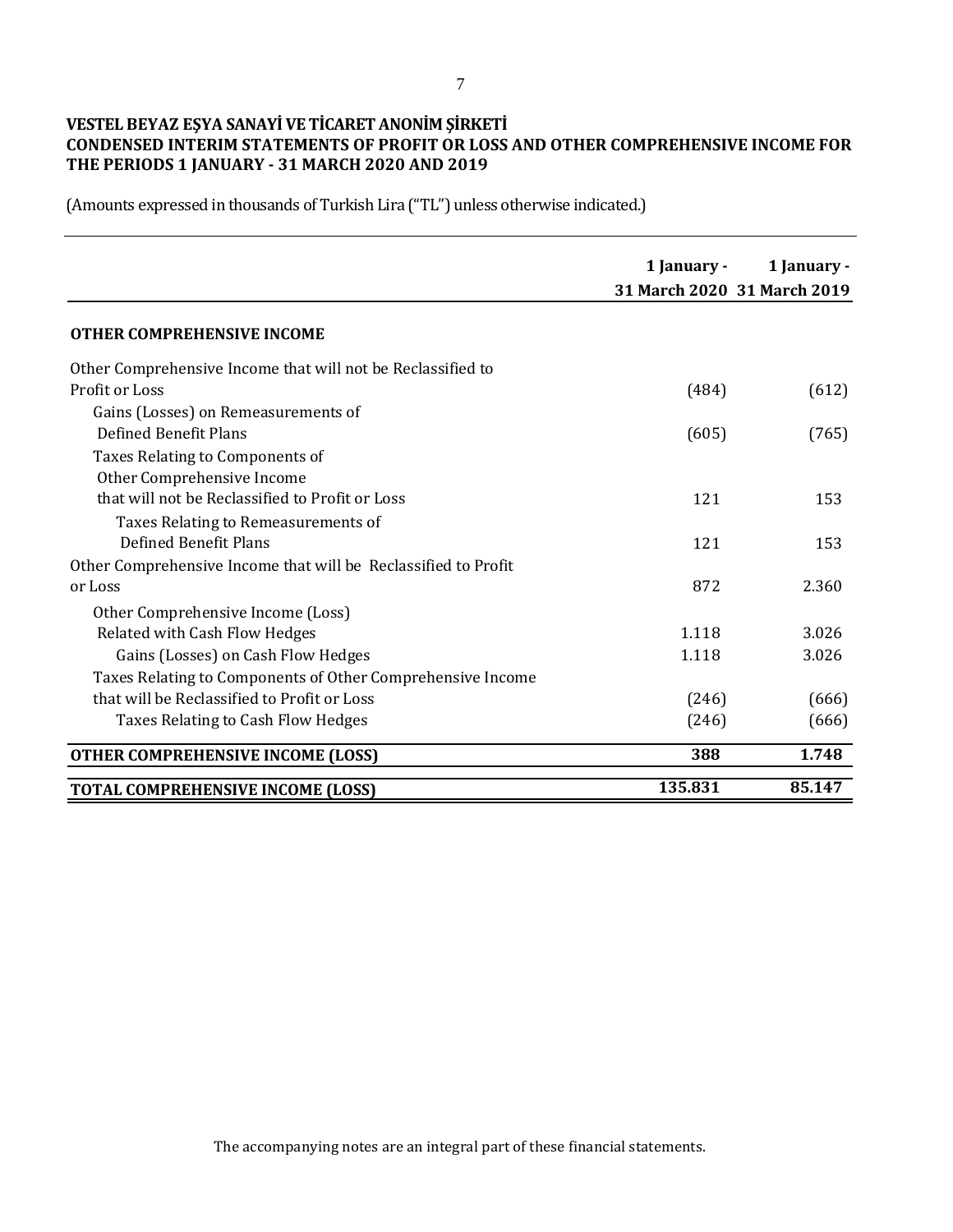## **VESTEL BEYAZ EŞYA SANAYİ VE TİCARET ANONİM ŞİRKETİ CONDENSED INTERIM STATEMENTS OF CHANGES IN SHAREHOLDERS' EQUITY FOR THE PERIODS 1 JANUARY - 31 MARCH 2020 AND 2019**

| <b>Issued</b><br>Capital | <b>Inflation</b><br><b>Adjustments</b><br>on Capital | <b>Share</b><br><b>Discounts</b> | <b>Increases</b><br>(Decreases)<br>on<br><b>Revaluation</b><br>of Property,<br>Plant and<br>Equipment | Gains<br>(Losses) on<br>Remeasure-<br>ments of<br><b>Defined</b> | Gains<br>(Losses) on<br><b>Revaluations</b><br>and | <b>Other</b><br>Accumulated<br>will not be<br><b>Profit or Loss</b>                                                  | <b>Hedges</b>                                                                                                            | <b>Reserve Of</b><br>Gains or<br><b>Losses</b> on<br>Hedge                                                                                                           | <b>Other</b><br>Accumulated<br>Compre-<br>hensive<br>Income that<br>will be<br>Reclassified in<br><b>Profit or Loss</b> | Restricted<br><b>Reserves</b><br>Appropriated<br><b>From Profits</b> | <b>Prior Years'</b><br>Profits or<br><b>Losses</b>                           | Net Profit or<br>Loss                                        | <b>Retained</b><br><b>Earnings</b>      | Equity<br>attributable to<br>owners of<br>parent         | Equity                                                                                                                                                                 |
|--------------------------|------------------------------------------------------|----------------------------------|-------------------------------------------------------------------------------------------------------|------------------------------------------------------------------|----------------------------------------------------|----------------------------------------------------------------------------------------------------------------------|--------------------------------------------------------------------------------------------------------------------------|----------------------------------------------------------------------------------------------------------------------------------------------------------------------|-------------------------------------------------------------------------------------------------------------------------|----------------------------------------------------------------------|------------------------------------------------------------------------------|--------------------------------------------------------------|-----------------------------------------|----------------------------------------------------------|------------------------------------------------------------------------------------------------------------------------------------------------------------------------|
|                          |                                                      |                                  |                                                                                                       |                                                                  |                                                    |                                                                                                                      |                                                                                                                          |                                                                                                                                                                      |                                                                                                                         |                                                                      |                                                                              |                                                              |                                         |                                                          |                                                                                                                                                                        |
|                          |                                                      |                                  |                                                                                                       |                                                                  |                                                    |                                                                                                                      |                                                                                                                          |                                                                                                                                                                      |                                                                                                                         |                                                                      |                                                                              |                                                              |                                         |                                                          | 1.811.575                                                                                                                                                              |
|                          |                                                      |                                  |                                                                                                       |                                                                  |                                                    |                                                                                                                      | 2.360                                                                                                                    | 2.360                                                                                                                                                                | 2.360                                                                                                                   |                                                                      | 1.688                                                                        | 83.399                                                       |                                         | 85.147                                                   | 85.147<br>83.399                                                                                                                                                       |
|                          |                                                      |                                  |                                                                                                       |                                                                  |                                                    |                                                                                                                      |                                                                                                                          |                                                                                                                                                                      |                                                                                                                         |                                                                      |                                                                              |                                                              |                                         |                                                          | 1.748                                                                                                                                                                  |
|                          |                                                      |                                  |                                                                                                       |                                                                  |                                                    |                                                                                                                      | $\overline{\phantom{a}}$                                                                                                 |                                                                                                                                                                      | $\overline{\phantom{a}}$                                                                                                |                                                                      |                                                                              |                                                              |                                         |                                                          |                                                                                                                                                                        |
|                          | 9.734                                                | 109.031                          | 415.839                                                                                               |                                                                  | 407.658                                            | 407.658                                                                                                              |                                                                                                                          |                                                                                                                                                                      |                                                                                                                         |                                                                      |                                                                              | 83.399                                                       |                                         |                                                          | 1.896.722                                                                                                                                                              |
|                          |                                                      |                                  |                                                                                                       |                                                                  |                                                    |                                                                                                                      |                                                                                                                          |                                                                                                                                                                      |                                                                                                                         |                                                                      |                                                                              |                                                              |                                         |                                                          |                                                                                                                                                                        |
| 190.000                  | 9.734                                                | 109.031                          | 410.776                                                                                               |                                                                  | 395.980                                            | 395.980                                                                                                              |                                                                                                                          | $\sim$                                                                                                                                                               |                                                                                                                         | 173.938                                                              | 359.472                                                                      | 568.072                                                      | 927.544                                 | 1.806.227                                                | 1.806.227                                                                                                                                                              |
|                          |                                                      |                                  |                                                                                                       |                                                                  | $\sim$                                             | $\sim$                                                                                                               | $\overline{\phantom{a}}$                                                                                                 | $\sim$                                                                                                                                                               | $\sim$                                                                                                                  | $\overline{\phantom{a}}$                                             |                                                                              |                                                              |                                         |                                                          |                                                                                                                                                                        |
|                          |                                                      |                                  |                                                                                                       |                                                                  | $\overline{\phantom{a}}$                           | $\sim$                                                                                                               | $\overline{\phantom{a}}$                                                                                                 | $\overline{a}$                                                                                                                                                       |                                                                                                                         | $\overline{\phantom{a}}$                                             | $\sim$                                                                       | 135.443                                                      |                                         | 135.443                                                  | 135.831<br>135.443                                                                                                                                                     |
|                          |                                                      |                                  |                                                                                                       |                                                                  |                                                    |                                                                                                                      | 872                                                                                                                      | 872                                                                                                                                                                  | 872                                                                                                                     |                                                                      |                                                                              |                                                              |                                         | 388                                                      | 388                                                                                                                                                                    |
|                          |                                                      |                                  |                                                                                                       |                                                                  |                                                    |                                                                                                                      |                                                                                                                          |                                                                                                                                                                      |                                                                                                                         |                                                                      |                                                                              |                                                              |                                         |                                                          | 1.942.058                                                                                                                                                              |
|                          |                                                      |                                  |                                                                                                       |                                                                  |                                                    |                                                                                                                      |                                                                                                                          |                                                                                                                                                                      |                                                                                                                         |                                                                      |                                                                              |                                                              |                                         |                                                          |                                                                                                                                                                        |
|                          | 190.000<br>190.000<br>190.000                        | 9.734<br>9.734                   | 109.031<br>109.031                                                                                    | Premiums or<br>417.527<br>410.776                                | (7.569)<br>(1.688)<br>(1.688)<br>(15.280)          | <b>Benefit Plans</b> ents<br>409.958<br>$\sim$<br>(612)<br>(612)<br>(8.181)<br>(14.796)<br>(484)<br>(484)<br>395.496 | Compre-<br>hensive<br><b>Income that</b><br>409.958<br>(2.300)<br>(1.688)<br>(612)<br>(612)<br>(484)<br>(484)<br>395.496 | Remeasurem Reclassified in Cash Flow<br>$\overline{\phantom{a}}$<br>(2.300)<br>(1.688)<br>$\overline{\phantom{a}}$<br>2.360<br>1.724<br>(484)<br>872<br>(484)<br>872 | (636)<br>$\overline{a}$<br>2.360<br>1.724<br>$\sim$<br>872<br>872                                                       | (636)<br>$\overline{\phantom{a}}$<br>2.360<br>1.724<br>872<br>872    | (636)<br>118.206<br>$\overline{\phantom{a}}$<br>118.206<br>$\sim$<br>173.938 | 352.721<br>622.561<br>1.688<br>976.970<br>568.072<br>927.544 | 622.561<br>83.399<br>135.443<br>135.443 | 975.282<br>(622.561)<br>85.087<br>(568.072)<br>1.062.987 | 1.811.575<br>$\overline{\phantom{a}}$<br>85.087<br>83.399<br>1.748<br>1.060.369<br>1.896.722<br>$\overline{\phantom{a}}$<br>135.443<br>135.831<br>135.443<br>1.942.058 |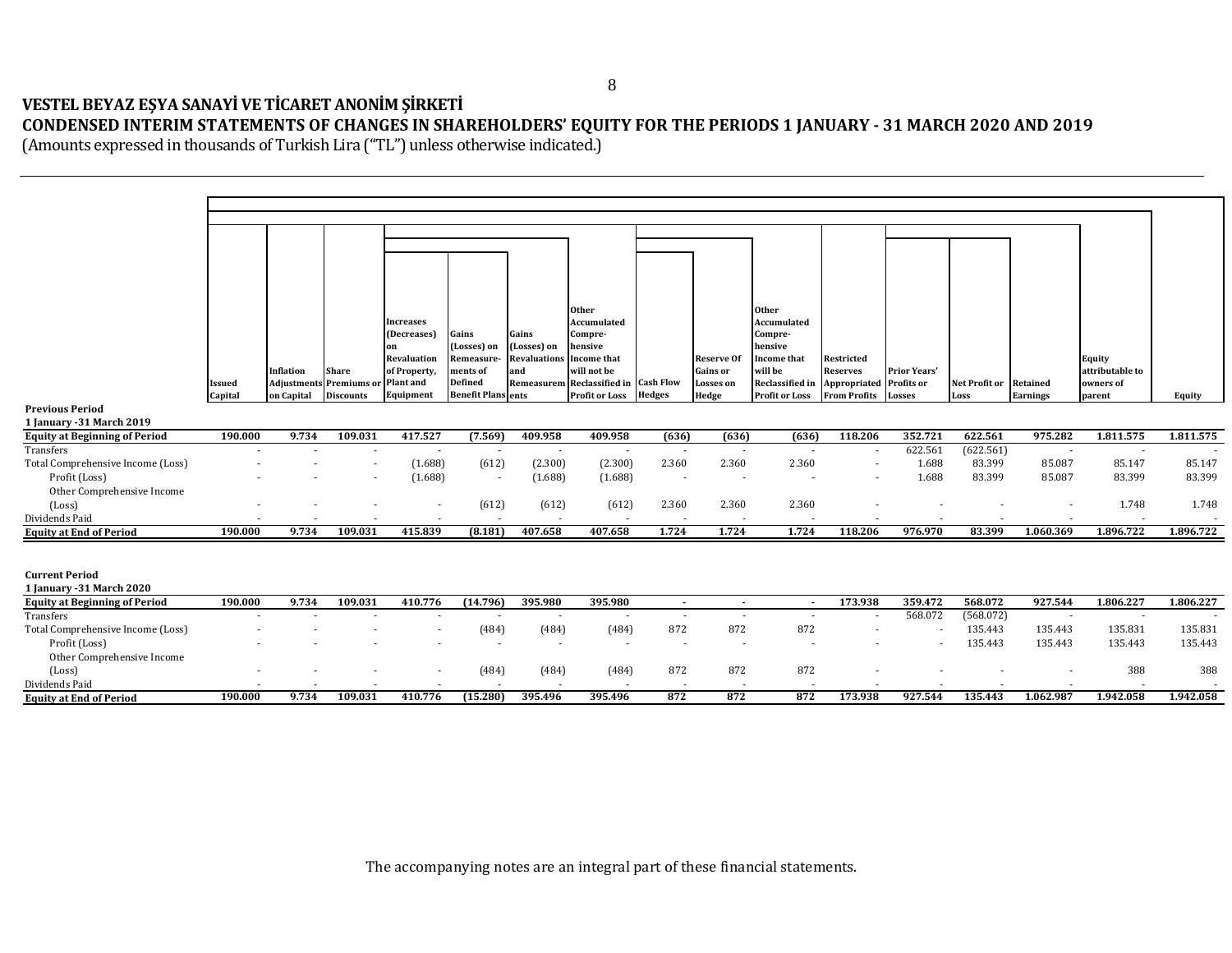9

# **VESTEL BEYAZ EŞYA SANAYİ VE TİCARET ANONİM ŞİRKETİ CONDENSED INTERIM STATEMENTS OF CASH FLOWS FOR THE PERIODS 1 JANUARY - 31 MARCH 2020 AND 2019**

|                                                           | <b>Footnotes</b> | 1 January -<br>31 March<br>2020 | 1 January -<br>31 March<br>2019 |
|-----------------------------------------------------------|------------------|---------------------------------|---------------------------------|
| <b>CASH FLOWS FROM (USED IN) OPERATING ACTIVITIES</b>     |                  | 377.581                         | 253.466                         |
| Profit (Loss)                                             |                  | 135.443                         | 83.399                          |
| Profit (Loss) from Continuing Operations                  |                  | 135.443                         | 83.399                          |
| <b>Adjustments to Reconcile Profit (Loss)</b>             |                  | 96.104                          | 26.416                          |
| Adjustments for Depreciation and Amortisation Expense     | 11               | 66.075                          | 60.318                          |
| Adjustments for Impairment Loss (Reversal of Impairment   |                  |                                 |                                 |
| Loss)                                                     |                  | (714)                           | (752)                           |
| Adjustments for Impairment Loss (Reversal of              |                  |                                 |                                 |
| Impairment Loss) of Inventories                           | 9                | (714)                           | (752)                           |
| <b>Adjustments for Provisions</b>                         |                  | 5.955                           | 2.012                           |
| Adjustments for (Reversal of) Provisions Related with     |                  |                                 |                                 |
| <b>Employee Benefits</b>                                  | 16               | 4.804                           | 2.133                           |
| Adjustments for (Reversal of) Lawsuit and/or Penalty      |                  |                                 |                                 |
| Provisions                                                | 14               | 1.151                           | (121)                           |
| Adjustments for Interest (Income) Expenses                |                  | (4.432)                         | (43.691)                        |
| Adjustments for Interest Income                           | 23               | (17.986)                        | (61.277)                        |
| Adjustments for Interest Expense                          | 23               | 13.554                          | 17.586                          |
| Adjustments for Unrealised Foreign Exchange Losses        |                  |                                 |                                 |
| (Gains)                                                   |                  | 30.997                          | 47.844                          |
| Adjustments for Fair Value Losses (Gains)                 |                  | 1.958                           | (24.138)                        |
| Adjustments for Fair Value (Gains) Losses on Derivative   |                  |                                 |                                 |
| <b>Financial Instruments</b>                              |                  | 1.958                           | (24.138)                        |
| Adjustments for Tax (Income) Expenses                     |                  | (3.477)                         | 1.652                           |
| Adjustments for Losses (Gains) on Disposal of Non-Current |                  |                                 |                                 |
| Assets                                                    |                  | (1.397)                         | (108)                           |
| Adjustments for Losses (Gains) Arised From Sale of        |                  |                                 |                                 |
| <b>Tangible Assets</b>                                    |                  | (1.397)                         | (108)                           |
| Other Adjustments to Reconcile Profit (Loss)              |                  | 1.139                           | (16.721)                        |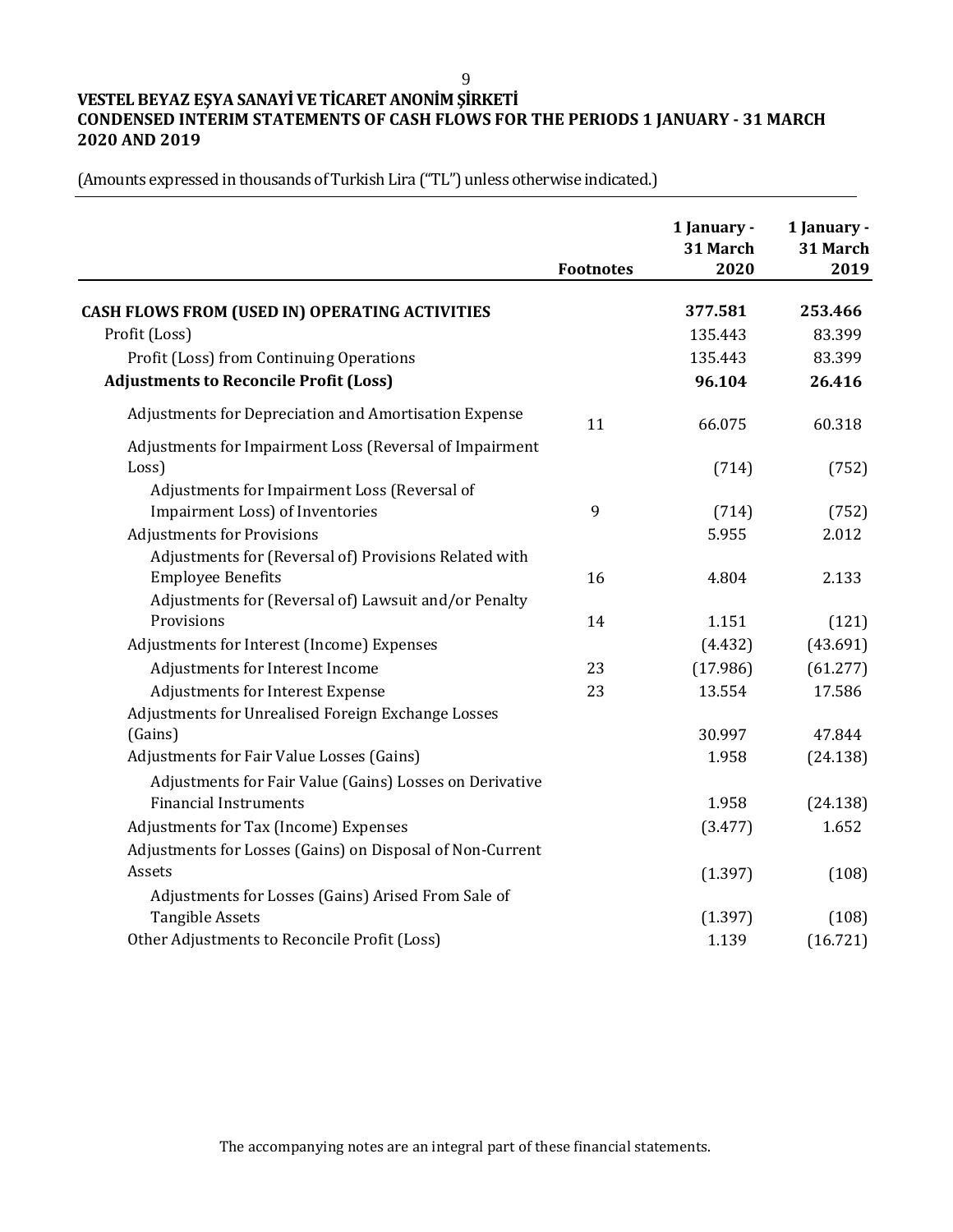10

# **VESTEL BEYAZ EŞYA SANAYİ VE TİCARET ANONİM ŞİRKETİ CONDENSED INTERIM STATEMENTS OF CASH FLOWS FOR THE PERIODS 1 JANUARY - 31 MARCH 2020 AND 2019**

(Amounts expressed in thousands of Turkish Lira ("TL") unless otherwise indicated.)

 $\overline{a}$ 

|                                                          | <b>Footnotes</b> | 1 January -<br>31 March<br>2020 | 1 January -<br>31 March<br>2019 |
|----------------------------------------------------------|------------------|---------------------------------|---------------------------------|
| <b>Changes in Working Capital</b>                        |                  | 149.035                         | 146.140                         |
| Adjustments for Decrease (Increase) in Trade Accounts    |                  |                                 |                                 |
| Receivable                                               |                  | 285.007                         | 354.825                         |
| Decrease (Increase) in Trade Accounts Receivables from   |                  |                                 |                                 |
| <b>Related Parties</b>                                   | 6                | 279.622                         | 352.290                         |
| Decrease (Increase) in Trade Accounts Receivables from   |                  |                                 |                                 |
| <b>Unrelated Parties</b>                                 | $\overline{7}$   | 5.385                           | 2.535                           |
| Adjustments for Decrease (Increase) in Other Receivables |                  |                                 |                                 |
| <b>Related with Operations</b>                           |                  | (11.587)                        | 12.789                          |
| Decrease (Increase) in Other Unrelated Party Receivables |                  |                                 |                                 |
| <b>Related with Operations</b>                           | 8                | (11.587)                        | 12.789                          |
| Adjustments for Decrease (Increase) in Inventories       | 9                | (323.186)                       | (119.193)                       |
| Decrease (Increase) in Prepaid Expenses                  | 10               | (7.160)                         | (14.221)                        |
| Adjustments for Increase (Decrease) in Trade Accounts    |                  | 215.836                         | (101.508)                       |
| Increase (Decrease) in Trade Accounts Payables to        |                  |                                 |                                 |
| <b>Related Parties</b>                                   | 6                | 31.790                          | 5.614                           |
| Increase (Decrease) in Trade Accounts Payables to        |                  |                                 |                                 |
| <b>Unrelated Parties</b>                                 | 7                | 184.046                         | (107.122)                       |
| Increase (Decrease) in Employee Benefit Liabilities      | 16               | (2.780)                         | 14.694                          |
| Other Adjustments for Other Increase (Decrease) in       |                  |                                 |                                 |
| <b>Working Capital</b>                                   |                  | (7.095)                         | (1.246)                         |
| Decrease (Increase) in Other Assets Related with         |                  |                                 |                                 |
| Operations                                               | 17               | (4.276)                         | (3.842)                         |
| Increase (Decrease) in Other Payables Related with       |                  |                                 |                                 |
| Operations                                               | 17               | (2.819)                         | 2.596                           |
| <b>Cash Flows from (used in) Operations</b>              |                  | 380.582                         | 255.955                         |
| Payments Related with Provisions for Employee Benefits   | 16               | (2.400)                         | (1.466)                         |
| Income Taxes refund (Paid)                               | 24               | (601)                           | (1.023)                         |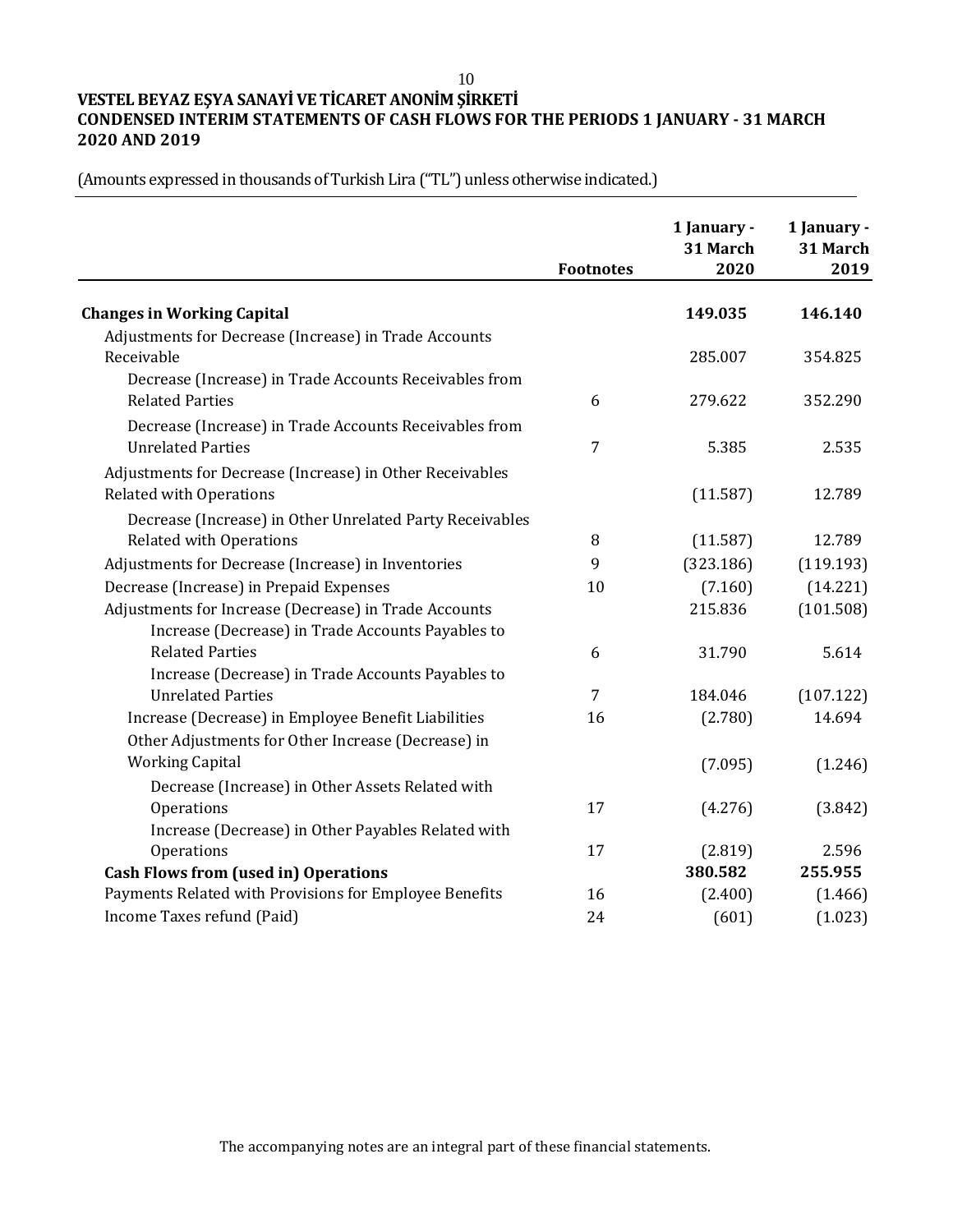11

# **VESTEL BEYAZ EŞYA SANAYİ VE TİCARET ANONİM ŞİRKETİ CONDENSED INTERIM STATEMENTS OF CASH FLOWS FOR THE PERIODS 1 JANUARY - 31 MARCH 2020 AND 2019**

| CASH FLOWS FROM (USED IN) INVESTING ACTIVITIES<br>(90.370)<br>(388.412)<br>Proceeds from Sales of Property, Plant, Equipment and<br><b>Intangible Assets</b><br>1.546<br>228<br>Proceeds from Sales of Property, Plant and Equipment<br>1.546<br>228<br>Purchase of Property, Plant, Equipment and Intangible Assets<br>(99.542)<br>(83.105)<br>Purchase of Property, Plant and Equipment<br>(70.602)<br>11<br>(83.484)<br><b>Purchase of Intangible Assets</b><br>(12.503)<br>13<br>(16.058)<br>Cash Advances and Loans Made to Other Parties<br>7.626<br>(305.535)<br>Cash Advances and Loans Made to Related Parties<br>7.626<br>(305.535)<br>6<br>CASH FLOWS FROM (USED IN) FINANCING ACTIVITIES<br>(135.034)<br>83.405<br><b>Proceeds from Borrowings</b><br>359.815<br>545.400<br>Proceeds from Loans<br>545.519<br>359.815<br>Proceeds from Other Financial Borrowings<br>(119)<br><b>Repayments of Borrowings</b><br>(462.222)<br>(428.026)<br>Loan Repayments<br>(429.367)<br>(462.222)<br>1.341<br>Payments of Other Financial Borrowings<br>Decrease in Other Payables to Related Parties<br>(70.291)<br>(34.759)<br>Payments of Lease Liabilities<br>(5.338)<br>(7.154)<br><b>Interest Paid</b><br>(20.953)<br>(7.364)<br><b>Interest Received</b><br>17.986<br>61.277<br>NET INCREASE (DECREASE) IN CASH AND CASH<br>EQUIVALENTS BEFORE EFFECT OF EXCHANGE RATE CHANGES<br>152.177<br>(51.541)<br>NET INCREASE (DECREASE) IN CASH AND<br><b>CASH EQUIVALENTS</b><br>152.177<br>(51.541)<br>CASH AND CASH EQUIVALENTS AT THE BEGINNING OF THE<br><b>PERIOD</b><br>82.287<br>103.283<br>4<br>234.464<br>51.742<br>CASH AND CASH EQUIVALENTS AT THE END OF THE PERIOD | <b>Footnotes</b> | 1 January -<br>31 March<br>2020 | 1 January -<br>31 March<br>2019 |
|---------------------------------------------------------------------------------------------------------------------------------------------------------------------------------------------------------------------------------------------------------------------------------------------------------------------------------------------------------------------------------------------------------------------------------------------------------------------------------------------------------------------------------------------------------------------------------------------------------------------------------------------------------------------------------------------------------------------------------------------------------------------------------------------------------------------------------------------------------------------------------------------------------------------------------------------------------------------------------------------------------------------------------------------------------------------------------------------------------------------------------------------------------------------------------------------------------------------------------------------------------------------------------------------------------------------------------------------------------------------------------------------------------------------------------------------------------------------------------------------------------------------------------------------------------------------------------------------------------------------------------------------------------------------------------|------------------|---------------------------------|---------------------------------|
|                                                                                                                                                                                                                                                                                                                                                                                                                                                                                                                                                                                                                                                                                                                                                                                                                                                                                                                                                                                                                                                                                                                                                                                                                                                                                                                                                                                                                                                                                                                                                                                                                                                                                 |                  |                                 |                                 |
|                                                                                                                                                                                                                                                                                                                                                                                                                                                                                                                                                                                                                                                                                                                                                                                                                                                                                                                                                                                                                                                                                                                                                                                                                                                                                                                                                                                                                                                                                                                                                                                                                                                                                 |                  |                                 |                                 |
|                                                                                                                                                                                                                                                                                                                                                                                                                                                                                                                                                                                                                                                                                                                                                                                                                                                                                                                                                                                                                                                                                                                                                                                                                                                                                                                                                                                                                                                                                                                                                                                                                                                                                 |                  |                                 |                                 |
|                                                                                                                                                                                                                                                                                                                                                                                                                                                                                                                                                                                                                                                                                                                                                                                                                                                                                                                                                                                                                                                                                                                                                                                                                                                                                                                                                                                                                                                                                                                                                                                                                                                                                 |                  |                                 |                                 |
|                                                                                                                                                                                                                                                                                                                                                                                                                                                                                                                                                                                                                                                                                                                                                                                                                                                                                                                                                                                                                                                                                                                                                                                                                                                                                                                                                                                                                                                                                                                                                                                                                                                                                 |                  |                                 |                                 |
|                                                                                                                                                                                                                                                                                                                                                                                                                                                                                                                                                                                                                                                                                                                                                                                                                                                                                                                                                                                                                                                                                                                                                                                                                                                                                                                                                                                                                                                                                                                                                                                                                                                                                 |                  |                                 |                                 |
|                                                                                                                                                                                                                                                                                                                                                                                                                                                                                                                                                                                                                                                                                                                                                                                                                                                                                                                                                                                                                                                                                                                                                                                                                                                                                                                                                                                                                                                                                                                                                                                                                                                                                 |                  |                                 |                                 |
|                                                                                                                                                                                                                                                                                                                                                                                                                                                                                                                                                                                                                                                                                                                                                                                                                                                                                                                                                                                                                                                                                                                                                                                                                                                                                                                                                                                                                                                                                                                                                                                                                                                                                 |                  |                                 |                                 |
|                                                                                                                                                                                                                                                                                                                                                                                                                                                                                                                                                                                                                                                                                                                                                                                                                                                                                                                                                                                                                                                                                                                                                                                                                                                                                                                                                                                                                                                                                                                                                                                                                                                                                 |                  |                                 |                                 |
|                                                                                                                                                                                                                                                                                                                                                                                                                                                                                                                                                                                                                                                                                                                                                                                                                                                                                                                                                                                                                                                                                                                                                                                                                                                                                                                                                                                                                                                                                                                                                                                                                                                                                 |                  |                                 |                                 |
|                                                                                                                                                                                                                                                                                                                                                                                                                                                                                                                                                                                                                                                                                                                                                                                                                                                                                                                                                                                                                                                                                                                                                                                                                                                                                                                                                                                                                                                                                                                                                                                                                                                                                 |                  |                                 |                                 |
|                                                                                                                                                                                                                                                                                                                                                                                                                                                                                                                                                                                                                                                                                                                                                                                                                                                                                                                                                                                                                                                                                                                                                                                                                                                                                                                                                                                                                                                                                                                                                                                                                                                                                 |                  |                                 |                                 |
|                                                                                                                                                                                                                                                                                                                                                                                                                                                                                                                                                                                                                                                                                                                                                                                                                                                                                                                                                                                                                                                                                                                                                                                                                                                                                                                                                                                                                                                                                                                                                                                                                                                                                 |                  |                                 |                                 |
|                                                                                                                                                                                                                                                                                                                                                                                                                                                                                                                                                                                                                                                                                                                                                                                                                                                                                                                                                                                                                                                                                                                                                                                                                                                                                                                                                                                                                                                                                                                                                                                                                                                                                 |                  |                                 |                                 |
|                                                                                                                                                                                                                                                                                                                                                                                                                                                                                                                                                                                                                                                                                                                                                                                                                                                                                                                                                                                                                                                                                                                                                                                                                                                                                                                                                                                                                                                                                                                                                                                                                                                                                 |                  |                                 |                                 |
|                                                                                                                                                                                                                                                                                                                                                                                                                                                                                                                                                                                                                                                                                                                                                                                                                                                                                                                                                                                                                                                                                                                                                                                                                                                                                                                                                                                                                                                                                                                                                                                                                                                                                 |                  |                                 |                                 |
|                                                                                                                                                                                                                                                                                                                                                                                                                                                                                                                                                                                                                                                                                                                                                                                                                                                                                                                                                                                                                                                                                                                                                                                                                                                                                                                                                                                                                                                                                                                                                                                                                                                                                 |                  |                                 |                                 |
|                                                                                                                                                                                                                                                                                                                                                                                                                                                                                                                                                                                                                                                                                                                                                                                                                                                                                                                                                                                                                                                                                                                                                                                                                                                                                                                                                                                                                                                                                                                                                                                                                                                                                 |                  |                                 |                                 |
|                                                                                                                                                                                                                                                                                                                                                                                                                                                                                                                                                                                                                                                                                                                                                                                                                                                                                                                                                                                                                                                                                                                                                                                                                                                                                                                                                                                                                                                                                                                                                                                                                                                                                 |                  |                                 |                                 |
|                                                                                                                                                                                                                                                                                                                                                                                                                                                                                                                                                                                                                                                                                                                                                                                                                                                                                                                                                                                                                                                                                                                                                                                                                                                                                                                                                                                                                                                                                                                                                                                                                                                                                 |                  |                                 |                                 |
|                                                                                                                                                                                                                                                                                                                                                                                                                                                                                                                                                                                                                                                                                                                                                                                                                                                                                                                                                                                                                                                                                                                                                                                                                                                                                                                                                                                                                                                                                                                                                                                                                                                                                 |                  |                                 |                                 |
|                                                                                                                                                                                                                                                                                                                                                                                                                                                                                                                                                                                                                                                                                                                                                                                                                                                                                                                                                                                                                                                                                                                                                                                                                                                                                                                                                                                                                                                                                                                                                                                                                                                                                 |                  |                                 |                                 |
|                                                                                                                                                                                                                                                                                                                                                                                                                                                                                                                                                                                                                                                                                                                                                                                                                                                                                                                                                                                                                                                                                                                                                                                                                                                                                                                                                                                                                                                                                                                                                                                                                                                                                 |                  |                                 |                                 |
|                                                                                                                                                                                                                                                                                                                                                                                                                                                                                                                                                                                                                                                                                                                                                                                                                                                                                                                                                                                                                                                                                                                                                                                                                                                                                                                                                                                                                                                                                                                                                                                                                                                                                 |                  |                                 |                                 |
|                                                                                                                                                                                                                                                                                                                                                                                                                                                                                                                                                                                                                                                                                                                                                                                                                                                                                                                                                                                                                                                                                                                                                                                                                                                                                                                                                                                                                                                                                                                                                                                                                                                                                 |                  |                                 |                                 |
|                                                                                                                                                                                                                                                                                                                                                                                                                                                                                                                                                                                                                                                                                                                                                                                                                                                                                                                                                                                                                                                                                                                                                                                                                                                                                                                                                                                                                                                                                                                                                                                                                                                                                 |                  |                                 |                                 |
|                                                                                                                                                                                                                                                                                                                                                                                                                                                                                                                                                                                                                                                                                                                                                                                                                                                                                                                                                                                                                                                                                                                                                                                                                                                                                                                                                                                                                                                                                                                                                                                                                                                                                 |                  |                                 |                                 |
|                                                                                                                                                                                                                                                                                                                                                                                                                                                                                                                                                                                                                                                                                                                                                                                                                                                                                                                                                                                                                                                                                                                                                                                                                                                                                                                                                                                                                                                                                                                                                                                                                                                                                 |                  |                                 |                                 |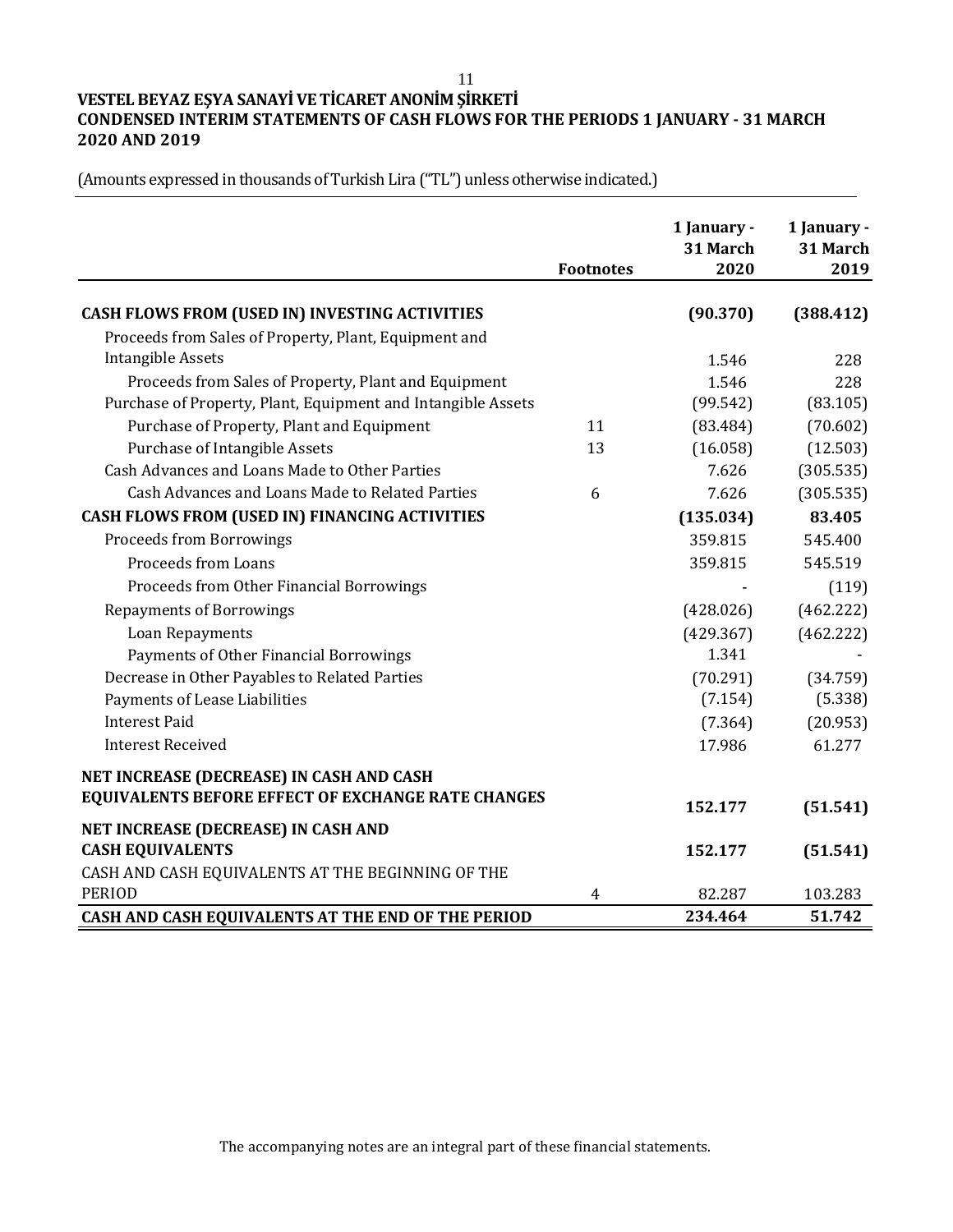(Amounts expressed in thousands of Turkish Lira ("TL") unless otherwise indicated.)

## **NOTE 1 – COMPANY'S ORGANISATION AND NATURE OF OPERATIONS**

Vestel Beyaz Eşya Sanayi ve Ticaret A.Ş. (the "Company" or "Vestel Beyaz Eşya") was incorporated in 1997 under the Turkish Commercial Code and its head office is located at Levent 199, Büyükdere Caddesi No: 199, 34394 Şişli / İstanbul.

The Company started its operations in 1999 and produces refrigerators, room air conditioning units, washing machines, cookers, dishwashers and water heaters. The Company's production facilities occupy 402.000 square meters of enclosed area located in Manisa Organized Industrial Zone on total area of 506.000 square meters.

The Company is a member of Vestel Group of Companies which are under the control of the Zorlu Family. The Company performs its foreign sales and domestic sales via Vestel Ticaret A.Ş. which is also a member of Vestel Group of Companies.

The Company is registered to Capital Market Board and its shares have been quoted to Borsa Istanbul ("BİST") since 21 April 2006.

As of 31 March 2020, the number of personnel employed was 7.939 (31 December 2019: 7.821).

As of balance sheet dates, the shareholders of the Company and their percentage shareholdings were as follows:

|                                          | Shareholding % |
|------------------------------------------|----------------|
|                                          |                |
| Vestel Elektronik Sanayi ve Ticaret A.Ş. | 95,18          |
| Other shareholders                       | 4,82           |
|                                          |                |

**100,00**

As of 31 March 2020, 59.800.000 shares of the Company have been quoted at the Borsa Istanbul ("BİST") (31,5 % of its share capital; 31 December 2019: 31,5 %).

## **NOTE 2 – BASIS OF PRESENTATION OF FINANCIAL STATEMENTS**

## **2.1 Basis of presentation**

## **2.1.1 Statement of compliance**

The accompanying financial statements are prepared in accordance with the Communiqué Serial II, No: 14.1, "Principals of Financial Reporting in Capital Markets" published in the Official Gazette numbered 28676 on 13 June 2013. According to the article 5 of the Communiqué, financial statements are prepared in accordance with Turkish Accounting Standards / Turkish Financial Reporting Standards ("TAS" / "TFRS") and its addendum and interpretations ("IFRIC") issued by the Public Oversight Accounting and Auditing Standards Authority ("POAASA") Turkish Accounting Standards Board.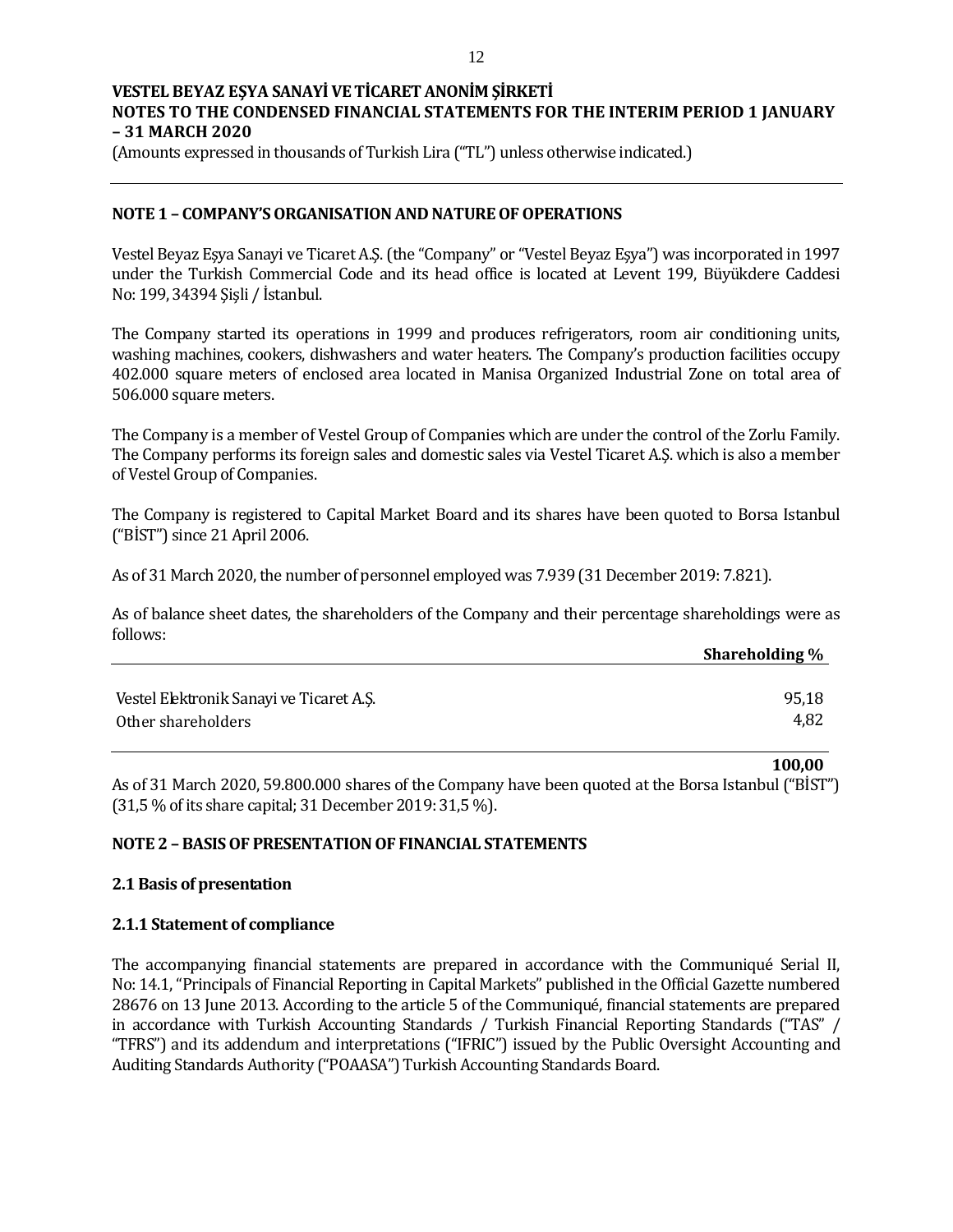(Amounts expressed in thousands of Turkish Lira ("TL") unless otherwise indicated.)

## **NOTE 2 – BASIS OF PRESENTATION OF FINANCIAL STATEMENTS (Cont'd)**

The Company maintains its accounting records and prepares its statutory financial statements in accordance with the Turkish Commercial Code ("TCC"), tax legislation and the uniform chart of accounts issued by the Ministry of Finance. The financial statements, except for land, buildings and land improvements and the financial assets and liabilities presented with their fair values, are maintained under historical cost conversion in TL. These financial statements are based on the statutory records which are maintained under historical cost conversion, with the required adjustments and reclassifications reflected for the purpose of fair presentation in accordance with the TAS/TFRS.

With the decision 11/367 taken on 17 March 2005, the CMB announced that, effective from 1 January 2005, the application of inflation accounting is no longer required for the companies operating in Turkey and preparing their financial statements in accordance with CMB Financial Reporting Standards. Accordingly, TAS 29, "Financial Reporting in Hyperinflationary Economies" issued by the IASB, has not been applied in the financial statements for the accounting year commencing from 1 January 2005.

## **2.2 Comparative information and restatement of prior period financial statements**

Financial statements of the Company have been prepared comparatively with the preceding financial period, in order to enable determination of trends in financial position and performance. Comparative figures are reclassified, where necessary, to conform to changes in presentation in the financial statements.

## **2.3 Restatement and errors in the accounting estimates**

Major changes in accounting policies are applied retrospectively and any major accounting errors that have been detected are corrected and the financial statements of the previous period are restated. Changes in accounting policies resulting from the initial implementation of a new standard, if any, are implemented retrospectively or prospectively in accordance with the transition provisions. If changes in accounting estimates are related to only one period, they are recognized in the period when changes are applied; if changes in estimates are related to future periods, they are recognized both in the period where the change is applied and future periods prospectively.

## **2.4. Amendments in Turkey Financial Reporting Standards**

## **a) Standards, amendments and interpretations that are issued but not effective as at 1 January 2020:**

**Amendments to IAS 1 and IAS 8 on the definition of material;** effective from Annual periods beginning on or after 1 January 2020. These amendments to IAS 1, 'Presentation of financial statements', and IAS 8, 'Accounting policies, changes in accounting estimates and errors', and consequential amendments to other IFRSs:

> i) use a consistent definition of materiality throughout IFRSs and the Conceptual Framework for Financial Reporting;

- ii) clarify the explanation of the definition of material; and
- iii) incorporate some of the guidance in IAS 1 about immaterial information.

**Amendments to IFRS 3 - definition of a business;** effective from Annual periods beginning on or after 1 January 2020. This amendment revises the definition of a business. According to feedback received by the IASB, application of the current guidance is commonly thought to be too complex, and it results in too many transactions qualifying as business combinations.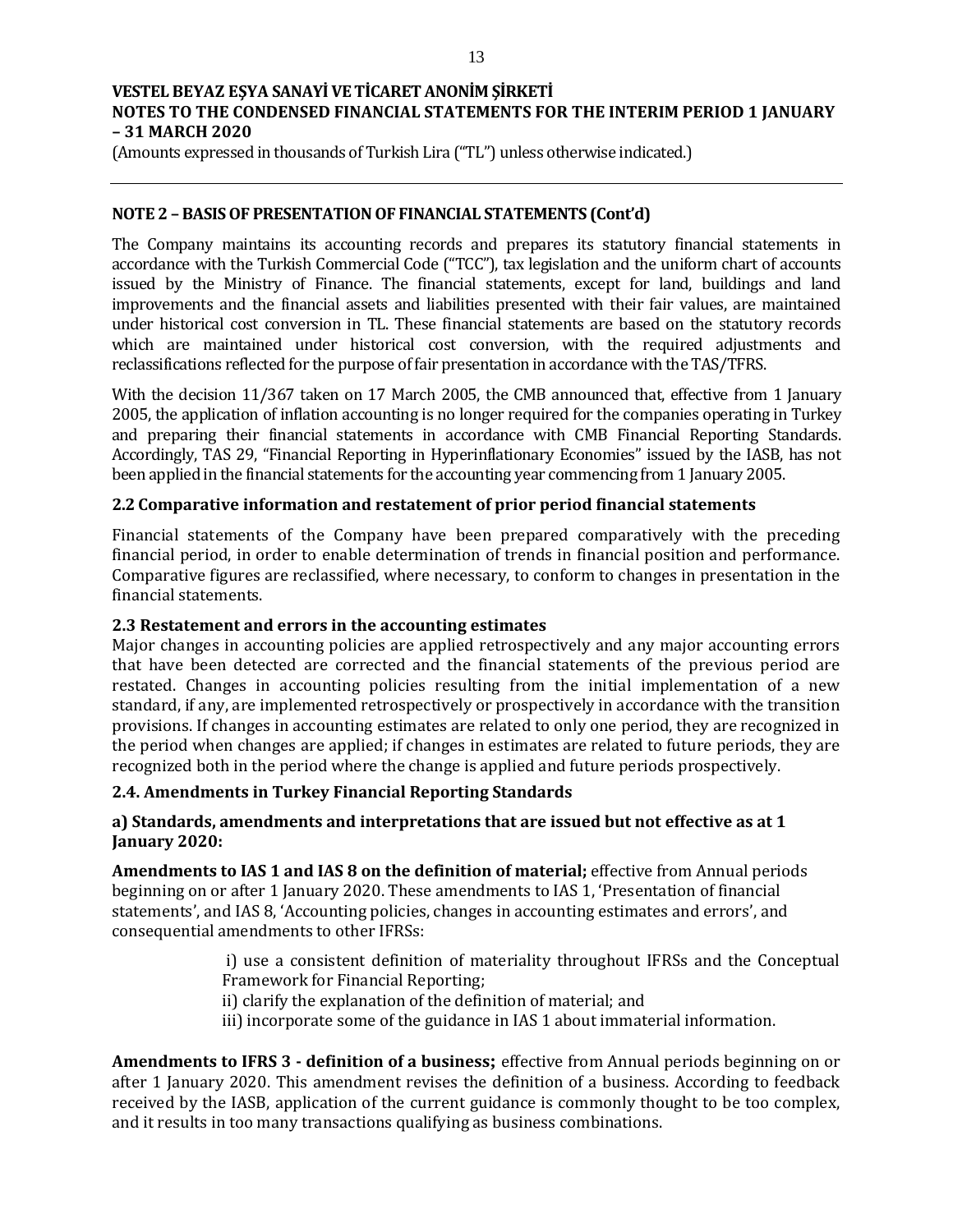(Amounts expressed in thousands of Turkish Lira ("TL") unless otherwise indicated.)

## **NOTE 2 – BASIS OF PRESENTATION OF FINANCIAL STATEMENTS (Cont'd)**

 **Amendments to IFRS 9, IAS 39 and IFRS 7 – Interest rate benchmark reform;** effective from Annual periods beginning on or after 1 January 2020. These amendments provide certain reliefs in connection with interest rate benchmark reform. The reliefs relate to hedge accounting and have the effect that IBOR reform should not generally cause hedge accounting to terminate. However, any hedge ineffectiveness should continue to be recorded in the income statement. Given the pervasive nature of hedges involving IBORbased contracts, the reliefs will affect companies in all industries.

The Company, will assess the impact of amendments disclosed above and apply as of effective date.

## **2.5. Summary of significant accounting policies**

#### **2.5.1 Revenue**

The Company recognizes revenue in accordance with IFRS 15 "Revenue from contracts with customers" standard by applying the following five step model:

- Identification of customer contracts
- Identification of performance obligations
- Determination of transaction price in the contract
- Allocation of price to performance obligations
- Recognition of revenue when the performance obligations are fulfilled.

Revenue from sale of goods is recognized when all the following conditions are satisfied:

- (a) The parties to the contract have approved the contract (in writing, orally or in accordance with other customary business practices) and are committed to perform their respective obligations,
- (b) Company can identify each party's rights regarding the goods or services to be transferred,
- (c) Company can identify the payment terms for the goods or services to be transferred,
- (d) The contract has commercial substance,
- (e) It is probable that Company will collect the consideration to which it will be entitled in exchange for the goods or services that will be transferred to the customer. In evaluating whether collectability of an amount of consideration is probable, an entity shall consider only the customer's ability and intention to pay that amount of consideration when it is due.

## **2.5.2 Inventories**

Inventories are stated at the lower of cost and net realizable value. Costs, including an appropriate portion of fixed and variable overhead expenses, are assigned to inventories held by the method most appropriate to the particular class of inventory. Company uses moving weighted average method for costing.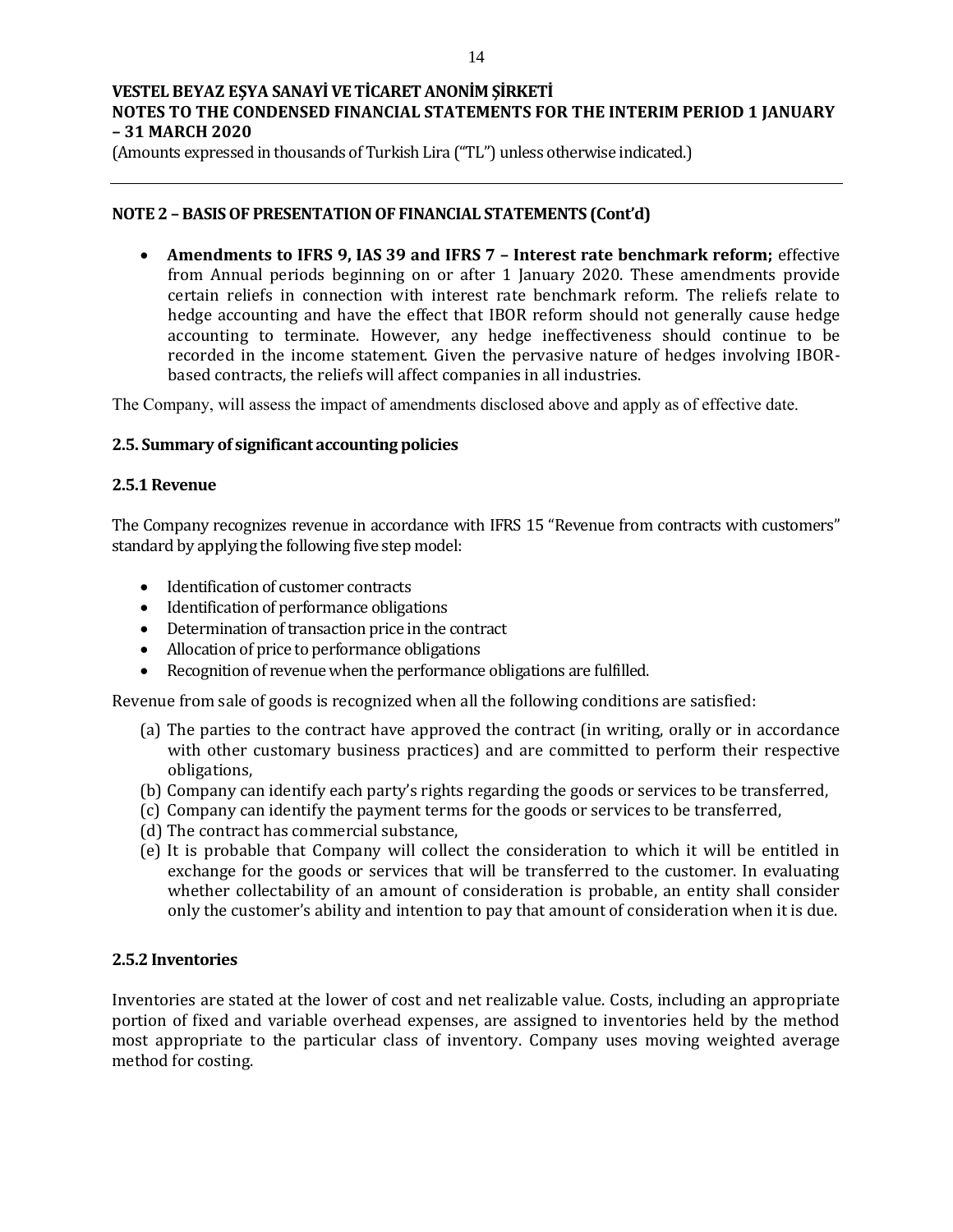(Amounts expressed in thousands of Turkish Lira ("TL") unless otherwise indicated.)

## **NOTE 2 – BASIS OF PRESENTATION OF FINANCIAL STATEMENTS (Cont'd)**

Net realizable value represents the estimated selling price less all estimated costs of completion and costs necessary to make a sale. When the net realizable value of inventory is less than cost, the inventory is written down to the net realizable value and the expense is included in statement of income in the period the write-down or loss occurred.

When the circumstances that previously caused inventories to be written down below cost no longer exist or when there is clear evidence of an increase in net realizable value because of changed economic circumstances, the amount of the write-down is reversed. The reversal amount is limited to the amount of the original write-down

## **2.5.3 Property, plant and equipment**

Land, land improvements and buildings are stated at fair value, based on valuations performed at 31 December 2018 by professional independent valuer Çelen Kurumsal Gayrimenkul Değerleme ve Danışmanlık A.Ş.

Property, plant and equipment except for land, land improvements and buildings acquired before 1 January 2005 are carried at cost in the equivalent purchasing power of TL as at 31 December 2004 and items acquired after 1 January 2005 are carried at cost, less accumulated amortization and impairment losses, if any.

Any revaluation increase arising on the revaluation of such land, land improvements and buildings is credited in equity to the revaluation reserve, except to the extent that it reverses a revaluation decrease for the same asset previously recognized in profit or loss, in which case the increase is credited to profit or loss to the extent of the decrease previously charged. A decrease in carrying amount arising on the revaluation of such land, land improvements and buildings is charged to profit or loss to the extent that it exceeds the balance, if any, held in the properties revaluation reserve relating to a previous revaluation of that asset. Depreciation on revalued land improvements and buildings is charged to profit or loss.

Each period, the difference between depreciation based on the revalued carrying amount of the asset (the depreciation charged to the statements of comprehensive income) and the depreciation based on the asset's original cost is transferred from revaluation reserves to the retained earnings.

Land is not depreciated. Plant and equipment are carried at cost less accumulated depreciation and any accumulated impairment losses.

Depreciation is charged so as to write off the cost or valuation of assets, other than land and properties under construction, over their estimated useful lives, using the straight-line method. The estimated useful lives, residual values and depreciation method are reviewed at each year end, with the effect of any changes in estimate accounted for on a prospective basis.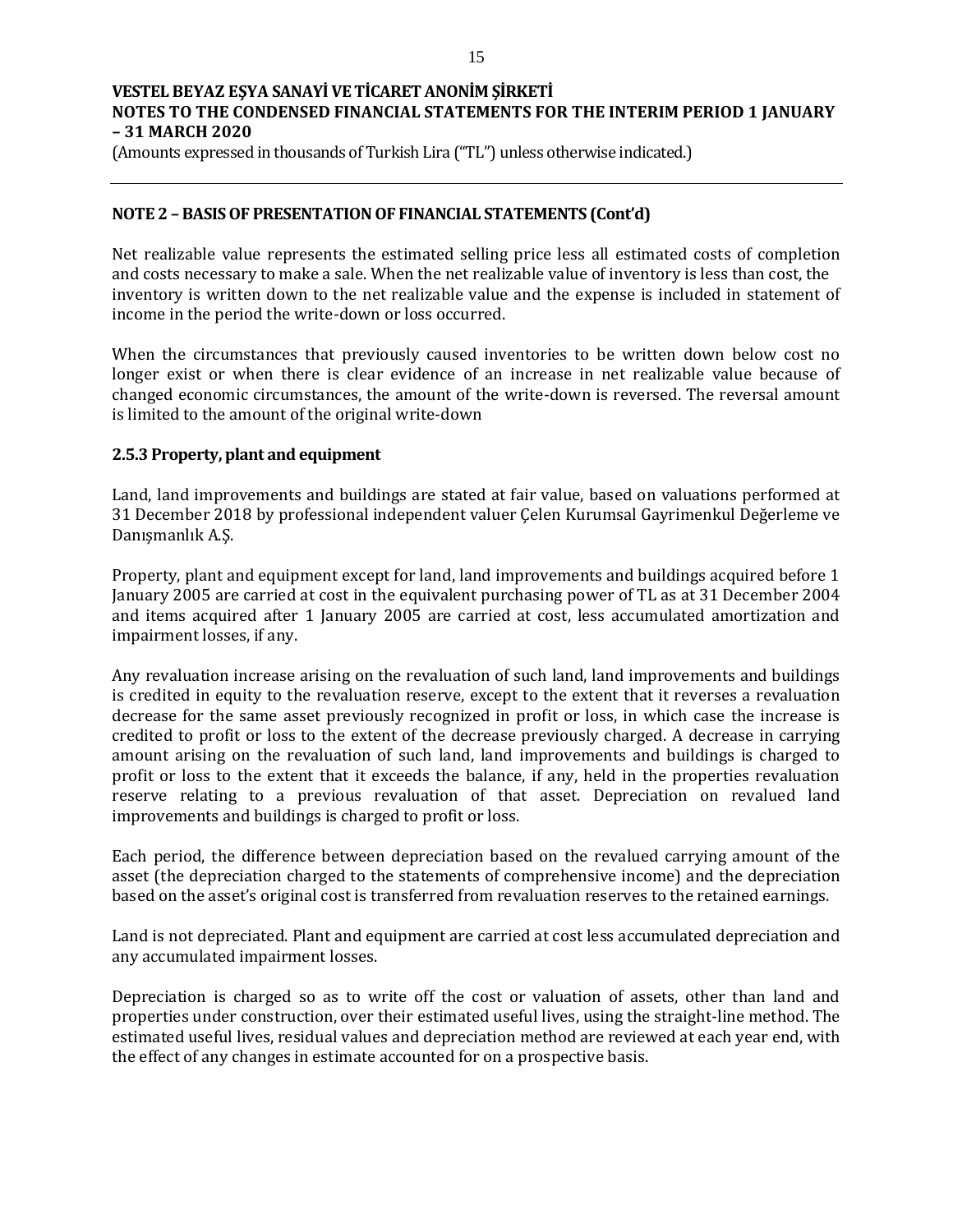(Amounts expressed in thousands of Turkish Lira ("TL") unless otherwise indicated.)

## **NOTE 2 – BASIS OF PRESENTATION OF FINANCIAL STATEMENTS (Cont'd)**

Gains or losses on disposals of property, plant and equipment are determined by reference to their carrying amounts and are included in the related income and expense accounts, as appropriate. On the disposal of revalued assets, amounts in the revaluation reserve relating to that asset are transferred to the retained earnings.

Subsequent costs such as repairs and maintenance or part replacement of plant and equipment are included in the asset's carrying value or recognized as separate asset, as appropriate, only when it is probable that future economic benefits associated with the item will flow to the company. All other costs are charged to the statements of comprehensive income during the financial period in which they are incurred.

#### *The Company – as a lessee*

At inception of a contract, the Company assesses whether a contract is, or contains a lease. A contract is, or contains, a lease if the contract conveys the right to control the use of an identified asset for a period of time in exchange for consideration. To assess whether a contract conveys the right to control the use of an identified asset. The Company assess whether:

a) The contract involved the use of an identified asset – this may be specified explicitly or implicitly. b) The asset should be physically distinct or represent substantially all of the capacity of a physically distinct asset, If the supplier has a substantive substitution right, the asset is not identified.

c) The Company has the right to obtain substantially all of the economic benefits from the use of an asset throughout the period of use; and

d) The Company has the right to direct use of the asset, The Company concludes to have the right of use, when it is predetermined how and for what purpose the Company will use the asset. The Company has the right to direct use of asset if either:

i. The Company has the right to operate (or to have the right to direct others to operate) the asset over its useful life and the lessor does not have the rights to change the terms to operate or;

ii. The Company designed the asset (or the specific features) in a way that predetermines how and for what purpose it is used

At inception or on reassessment of a contract that contains a lease component, the Company allocates the consideration in the contract to each lease component on the basis of their relative stand-alone prices.

## Lease Liability

The lease liability is initially measured at the present value of the lease payments that are not paid at the commencement date. Lease liabilities are discounted to present value by using the interest rate implicit in the lease if readily determined or with the Company's incremental borrowing rate. Lease payments included in the measurement of the lease liability comprise the following: a) Fixed payments, including in-substance fixed payments;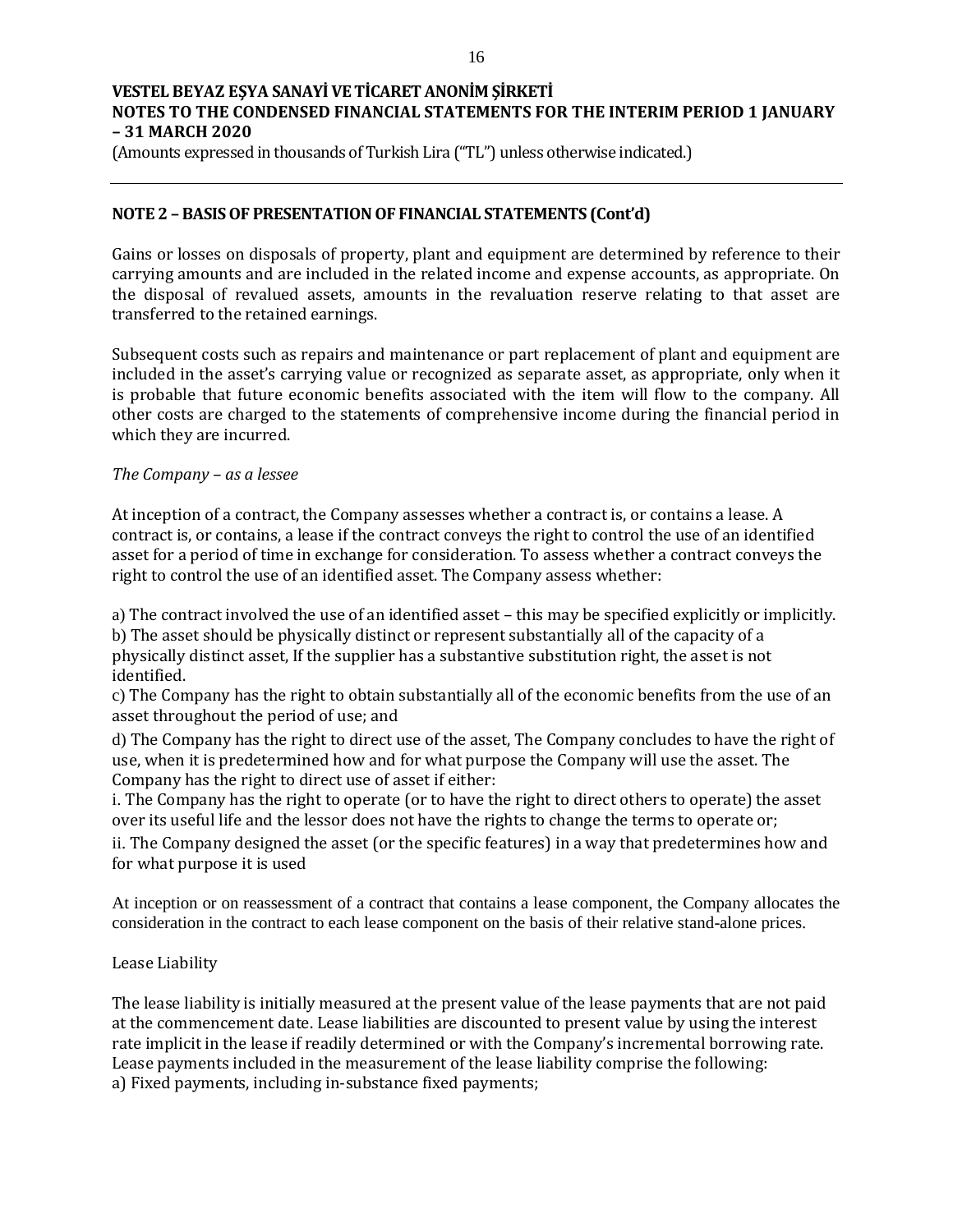(Amounts expressed in thousands of Turkish Lira ("TL") unless otherwise indicated.)

## **NOTE 2 – BASIS OF PRESENTATION OF FINANCIAL STATEMENTS (Cont'd)**

b) Variable lease payments that depend on an index or a rate, initially measured using the index or rate as the commencement date.

c) The exercise price under a purchase option that the Company is reasonably certain to exercise, lease payments in an optional renewable period if the Company is reasonably certain to exercise an extension option. and penalties for early termination of a lease unless the Company is reasonably certain to terminate early.

After initial recognition, the lease liability is measured:

a) Increasing the carrying amount to reflect interest on lease liability,

b) Reducing the carrying amount to reflect the lease payments made and

c) Remeasuring the carrying amount to reflect any reassessment or lease modifications or to reflect revised in-substance fixed lease payments.

The duration of the contracts, which constitute the lease obligation of the company, varies between 1 - 10 years.

*The Company – as a lessor* 

The Company's activities as a lessor are not material.

## **Right of use assets:**

The cost of the right-of-use asset comprises:

- a) the amount of the initial measurement of the lease liability,
- b) any lease payments made at or before the commencement date, less any lease incentives received,
- c) any initial direct costs incurred by the Company

To apply the cost model, the Company measures the right-of-use asset at cost less any accumulated depreciation and any accumulated impairment losses and adjusted for any remeasurement of the lease liability. The Company applies the depreciation requirements in IAS 16 Property, Plant and Equipment in depreciating the right-of-use asset.

#### **2.5.4 Intangible assets**

#### **a) Research and development costs**

Research costs are recognized as expense in the period in which they are incurred. An intangible asset arising from development (or from the development phase of an internal project) if and only if an entity can demonstrate all of the following:

- The technical feasibility of completing the intangible asset so that it will be available for use or sale;
- Its intention to complete the intangible asset and use or sell it;
- Its ability to use or sell the intangible asset;
- How the intangible asset will generate probable future economic benefits;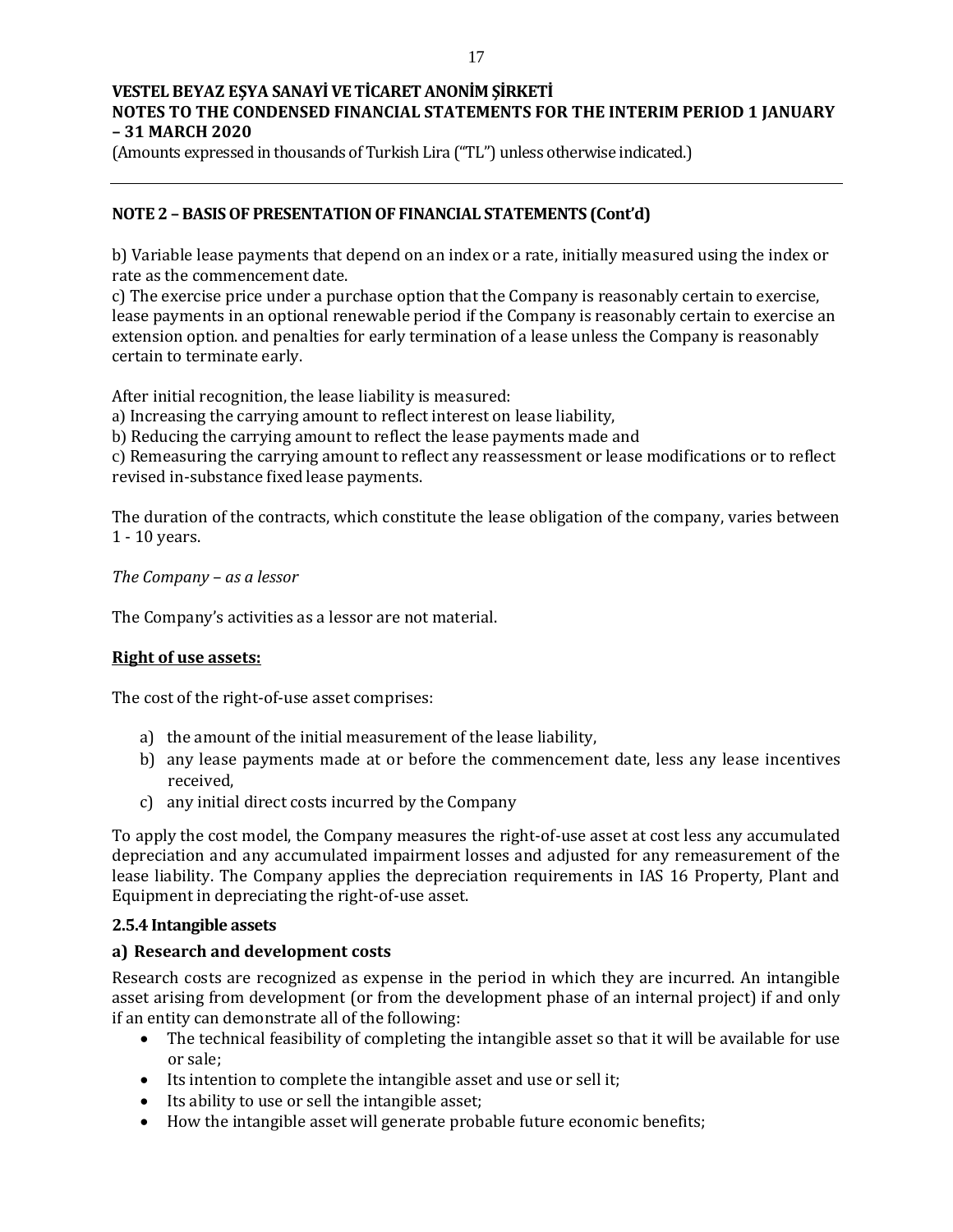(Amounts expressed in thousands of Turkish Lira ("TL") unless otherwise indicated.)

## **NOTE 2 – BASIS OF PRESENTATION OF FINANCIAL STATEMENTS (Cont'd)**

- The availability of adequate technical, financial and other resources to complete the development and to use or sell the intangible asset, and
- Its ability to measure reliably the expenditure attributable to the intangible asset during its development
- Other development costs are recognized as expense as incurred. If it is not possible to distinguish the research phase from the development phase of an internal project, the entity treats the expenditure on that project as if it were incurred in the research phase only.
- Other development costs are recognized as expense as incurred. If it is not possible to distinguish the research phase from the development phase of an internal project, the entity treats the expenditure on that project as if it were incurred in the research phase only.

## **b) Rights and other intangible fixed assets**

Rights and other intangible assets consist acquired computer software, computer software development costs and other identifiable rights. Rights and other intangible assets are recognized at their acquisition costs and are amortized on a straight line basis over their expected useful lives which are less than five years.

## **2.5.5 Financial instruments**

## **a) Financial assets**

The Company classifies its financial assets into the following specified categories: financial assets as at fair value through profit or loss, loans and receivables and available for sale financial assets. The classification depends on the nature and purpose of the financial assets and is determined at the time of initial recognition.

#### Financial assets carried at amortized cost

Assets that are held for collection of contractual cash flows where those cash flows represent solely payments of principal and interest, whose payments are fixed or predetermined, which are not actively traded and which are not derivative instruments are measured at amortized cost.

The Company's financial assets carried at amortized cost comprise "trade receivables" and "cash and cash equivalents" in the statement of financial position.

Company has applied simplified approach and used impairment matrix for the calculation of impairment on its receivables carried at amortized cost, since they do not comprise of any significant finance component. In accordance with this method, if any provision to the trade receivables as a result of a specific event, Company measures expected credit loss from these receivables by the life-time expected credit loss. The calculation of expected loss is performed based on the past experience of the Company and its expectations for the future indications.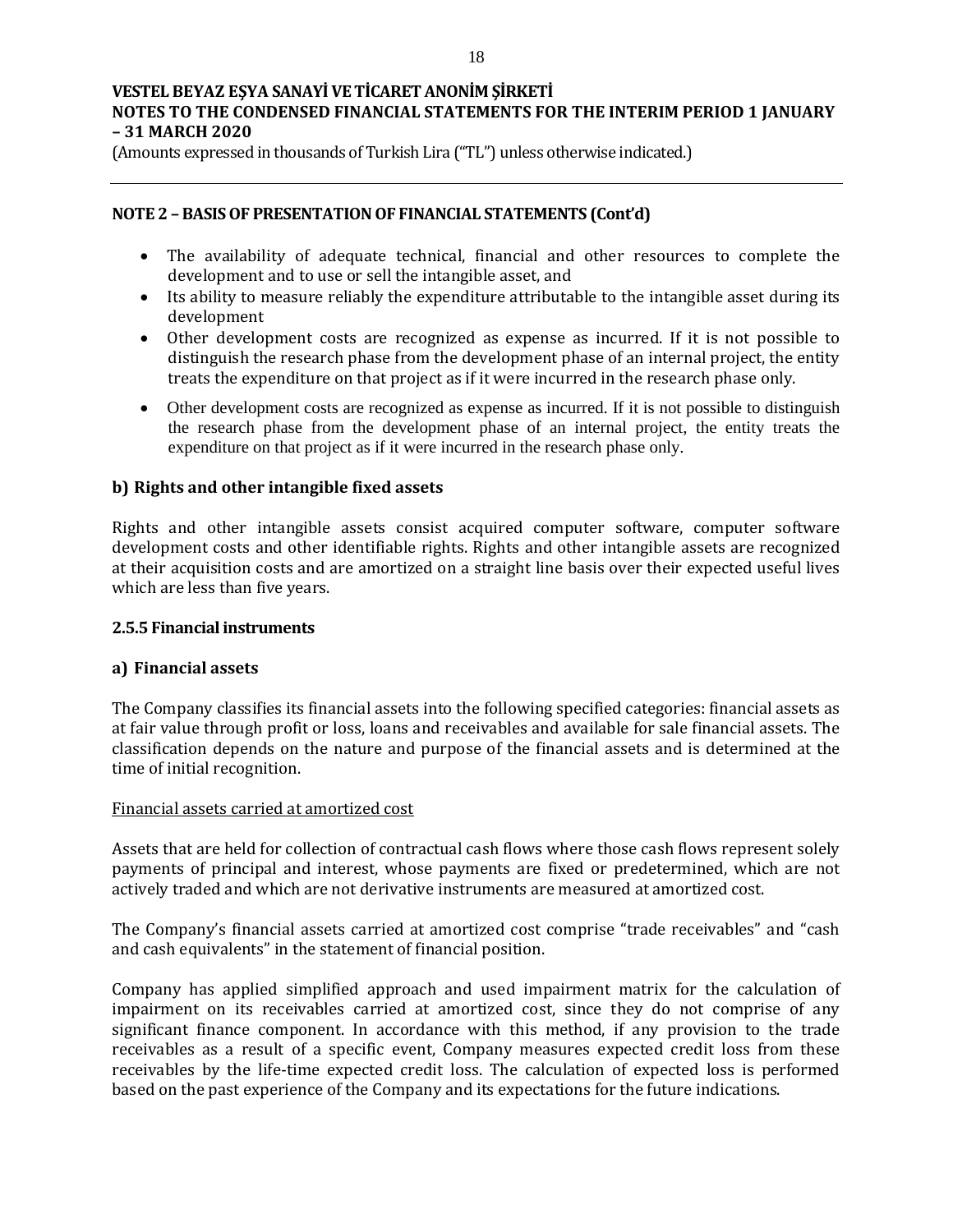(Amounts expressed in thousands of Turkish Lira ("TL") unless otherwise indicated.)

## **NOTE 2 – BASIS OF PRESENTATION OF FINANCIAL STATEMENTS (Cont'd)**

#### Financial assets carried at fair value

Assets that are held by the management for collection of contractual cash flows and for selling the financial assets are measured at their far value.

#### Impairment of financial assets

Impairment of the financial and contractual assets measured by using "Expected credit loss model". The impairment model applies for amortized financial and contractual assets.

Company has preferred to apply "simplified approach" for the recognition of impairment losses on trade receivables, carried at amortised cost and that do not comprise of any significant finance component (those with maturity less than 12 months). In accordance with the simplified approach, Company measures the loss allowances regarding its trade receivables at an amount equal to "lifetime expected credit losses" except incurred credit losses in which trade receivables are already impaired for a specific reason.

## **b) Financial liabilities**

Financial liabilities are measured initially at fair value. Transaction costs which are directly related to the financial liability are added to the fair value.

## **c) Derivative financial instruments and hedge accounting**

Derivatives are initially recognized at fair value on the date a derivative contract is entered into and are subsequently remeasured at their fair value.

The derivative instruments of the Group mainly consist of foreign exchange forward contracts. These derivative transactions, even though providing effective economic hedges under risk accounting, do not generally qualify for hedge accounting under the specific rules and are therefore treated as derivatives held for trading in the financial statements. The fair value changes for these derivatives are recognised in the consolidated profit or loss statement.

The hedging transactions of the Company that qualify for hedge accounting are accounted regarding to IFRS 9. As IFRS 9 does not change the general principles of how an entity accounts for effective hedges, applying the hedging requirements of IFRS 9 will not have a significant impact on Group's financial statements.

## Cash flow hedges:

As long as a cash flow hedge meets the qualifying criteria, the hedging relationship shall be accounted for as follows: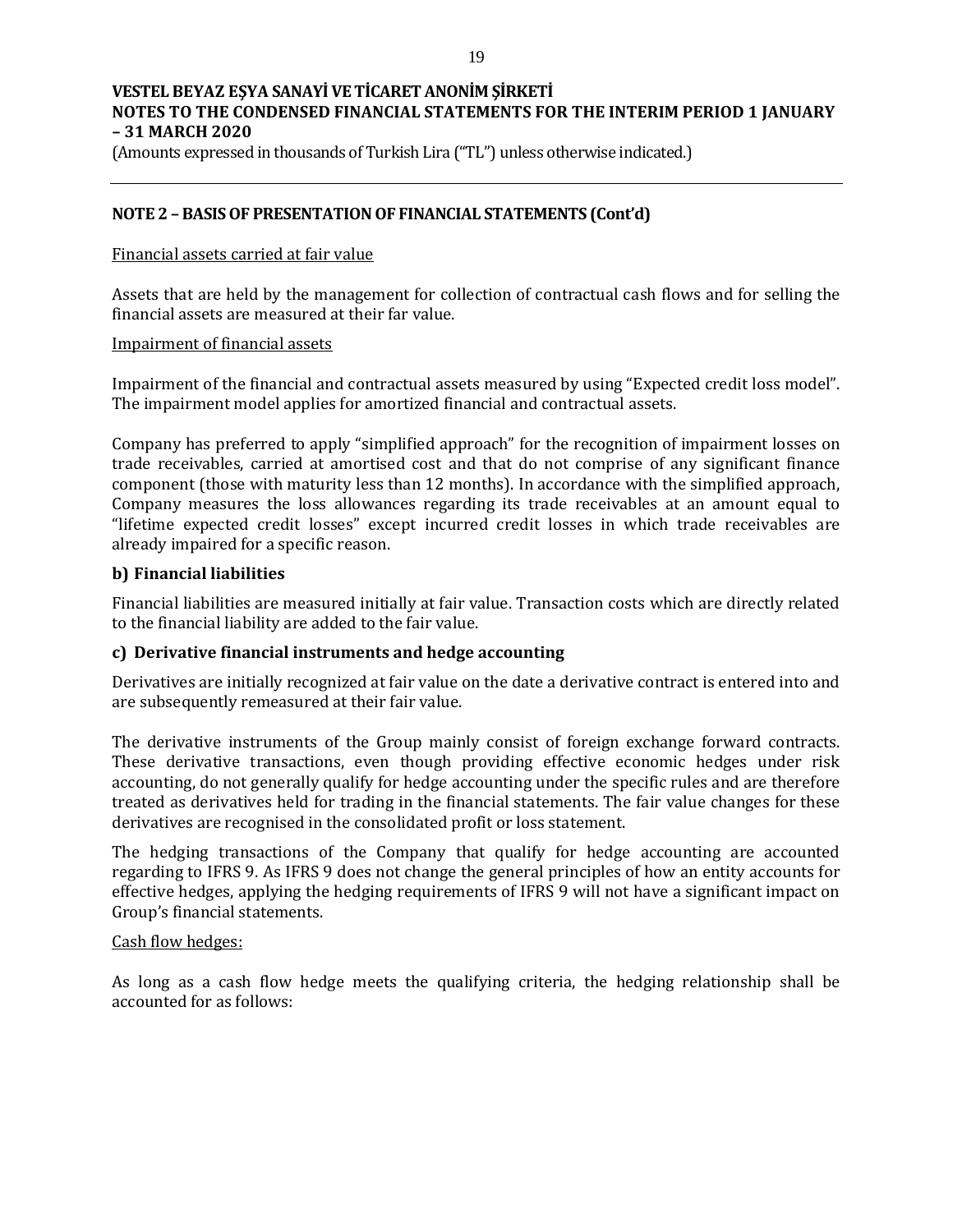(Amounts expressed in thousands of Turkish Lira ("TL") unless otherwise indicated.)

# **NOTE 2 – BASIS OF PRESENTATION OF FINANCIAL STATEMENTS (Cont'd)**

(a) the separate component of equity associated with the hedged item (cash flow hedge reserve) is adjusted to the lower of the following (in absolute amounts):

(i) the cumulative gain or loss on the hedging instrument from inception of the hedge; and

(ii) the cumulative change in fair value (present value) of the hedged item (i.e. the present value of the cumulative change in the hedged expected future cash flows) from inception of the hedge.

(b) the portion of the gain or loss on the hedging instrument that is determined to be an effective hedge shall be recognised in other comprehensive income.

(c) any remaining gain or loss on the hedging instrument is hedge ineffectiveness that shall be recognised in profit or loss.

## **2.5.6 Foreign currency transactions**

Transactions in foreign currencies during the period are recorded at the rates of exchange prevailing on the dates of the transactions. Monetary items denominated in foreign currencies are translated to TL at the rates prevailing on the balance sheet date. Exchange differences on foreign currency denominated monetary assets and liabilities are recognized in profit or loss in the period in which they arise except for the effective portion of the foreign currency hedge of net investments in foreign operations. On-monetary items which are denominated in foreign currency and measured with historical costs are translated using the exchange rates at the dates of initial transactions.

## **2.5.7 Provisions, contingent assets and liabilities**

Provisions are recognized when the Company has a present obligation as a result of a past event, and it is probable that the Company will be required to settle that obligation, and a reliable estimate can be made of the amount of the obligation.

Possible assets or obligations that arise from past events and whose existence will be confirmed only by the occurrence or non-occurrence of one or more uncertain events not wholly within the control of the company are not included in the financial statements and treated as contingent assets or liabilities.

## **2.5.8 Related parties**

Shareholders, key management personnel and board members, their close family members and companies controlled, jointly controlled or significantly influenced by them and Zorlu Holding Company companies are considered and referred to as related parties.

## **2.5.9 Taxation on income**

Tax expense for the period comprises current and deferred tax. Tax is recognized in the income statement, except to the extent that it relates to items directly recognized in equity. In that case, tax is recognized in shareholders' equity.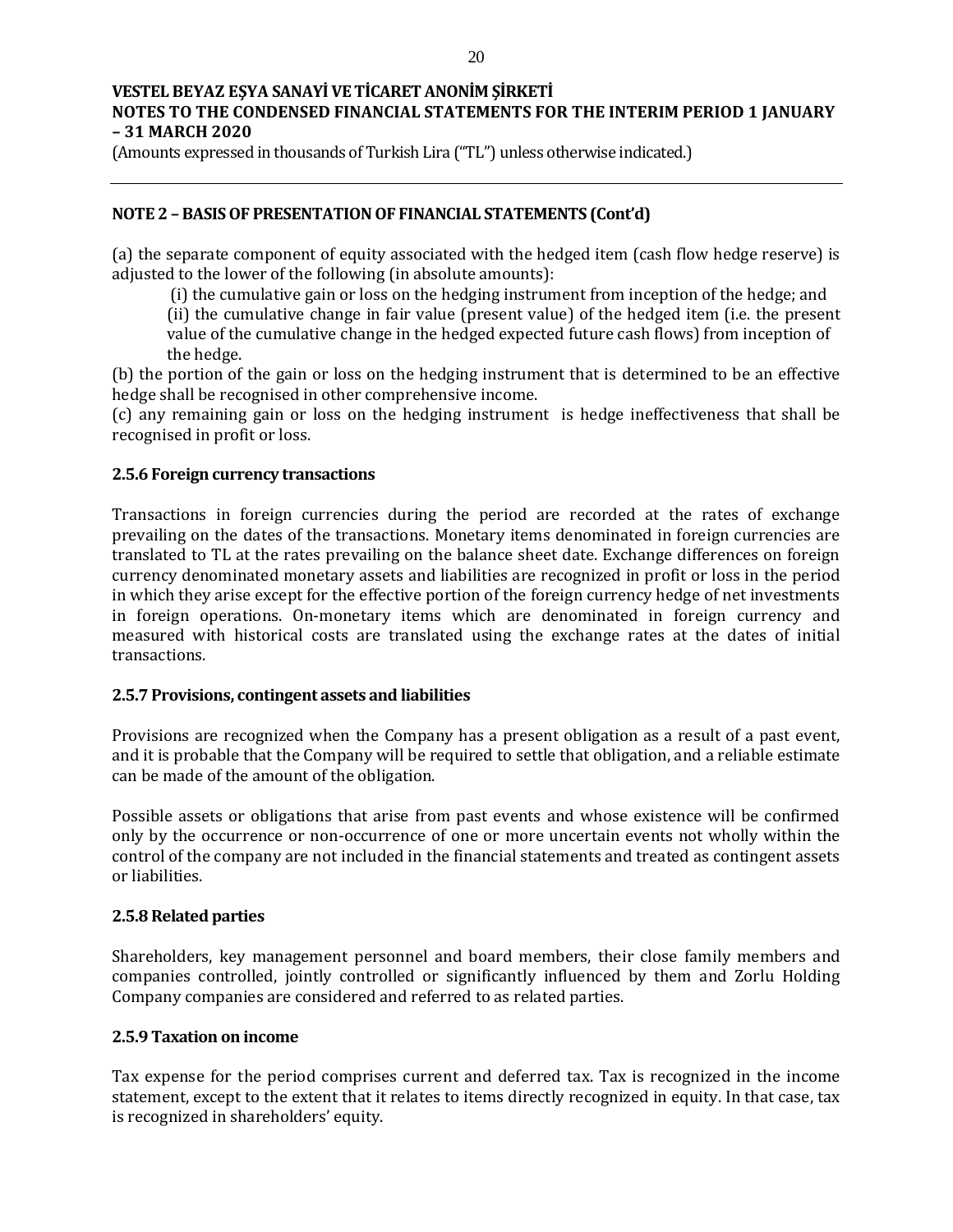(Amounts expressed in thousands of Turkish Lira ("TL") unless otherwise indicated.)

## **NOTE 2 – BASIS OF PRESENTATION OF FINANCIAL STATEMENTS (Cont'd)**

The tax currently payable is based on taxable profit for the year. Taxable profit differs from profit as reported in the income statement because it excludes items of income or expense that are taxable or deductible in other years and it further excludes items that are never taxable or deductible. The Company's liability for current tax is calculated using tax rates that have been enacted or substantively enacted by the balance sheet date.

Deferred tax is recognized on temporary differences between the carrying amounts of assets and liabilities in the financial statements and the corresponding tax bases which is used in the computation of taxable profit. Deferred tax liabilities are generally recognized for all taxable temporary differences and deferred tax assets are recognized for all deductible temporary differences to the extent that it is probable that taxable profits will be available against which those deductible temporary differences can be utilized.

Investment incentives that are conducive to payment of corporate taxes at reduced rates are subject to deferred tax calculation when there is reasonable assurance that the Company will benefit from the related incentive.

Deferred tax liabilities are recognized for taxable temporary differences associated with investments in subsidiaries and associates, and interests in joint ventures, except where the Company is able to control the reversal of the temporary difference and it is probable that the temporary difference will not reverse in the foreseeable future. Deferred tax assets arising from deductible temporary differences associated with such investments and interests are only recognized to the extent that it is probable that there will be sufficient taxable profits against which to utilize the benefits of the temporary differences and they are expected to reverse in the foreseeable future.

Deferred tax assets and liabilities are offset when there is a legally enforceable right to set off current tax assets against current tax liabilities and when they relate to income taxes levied by the same taxation authority and the Company intends to settle its current tax assets and liabilities on a net basis.

## **2.5.10 Employee benefits**

Employment termination benefits, as required by the Turkish Labor Law and the laws applicable in the countries where the subsidiaries operate, represent the estimated present value of the total reserve of the future probable obligation of the Company arising in case of the retirement of the employees. According to Turkish Labor Law and other laws applicable in Turkey, the Company is obliged to pay employment termination benefits to all personnel in cases of termination of employment without due cause, call for military service, be retired or death upon the completion of a minimum one year service. Provision for employment termination benefits as of 31 December 2019 is calculated in accordance with the assumptions used by the independent actuarial firm and is recorded in the financial statements at its net present value. Employment termination benefits are considered as being part of defined retirement benefit plan as per TAS 19. All actuarial gains and losses are recognized in statements of income.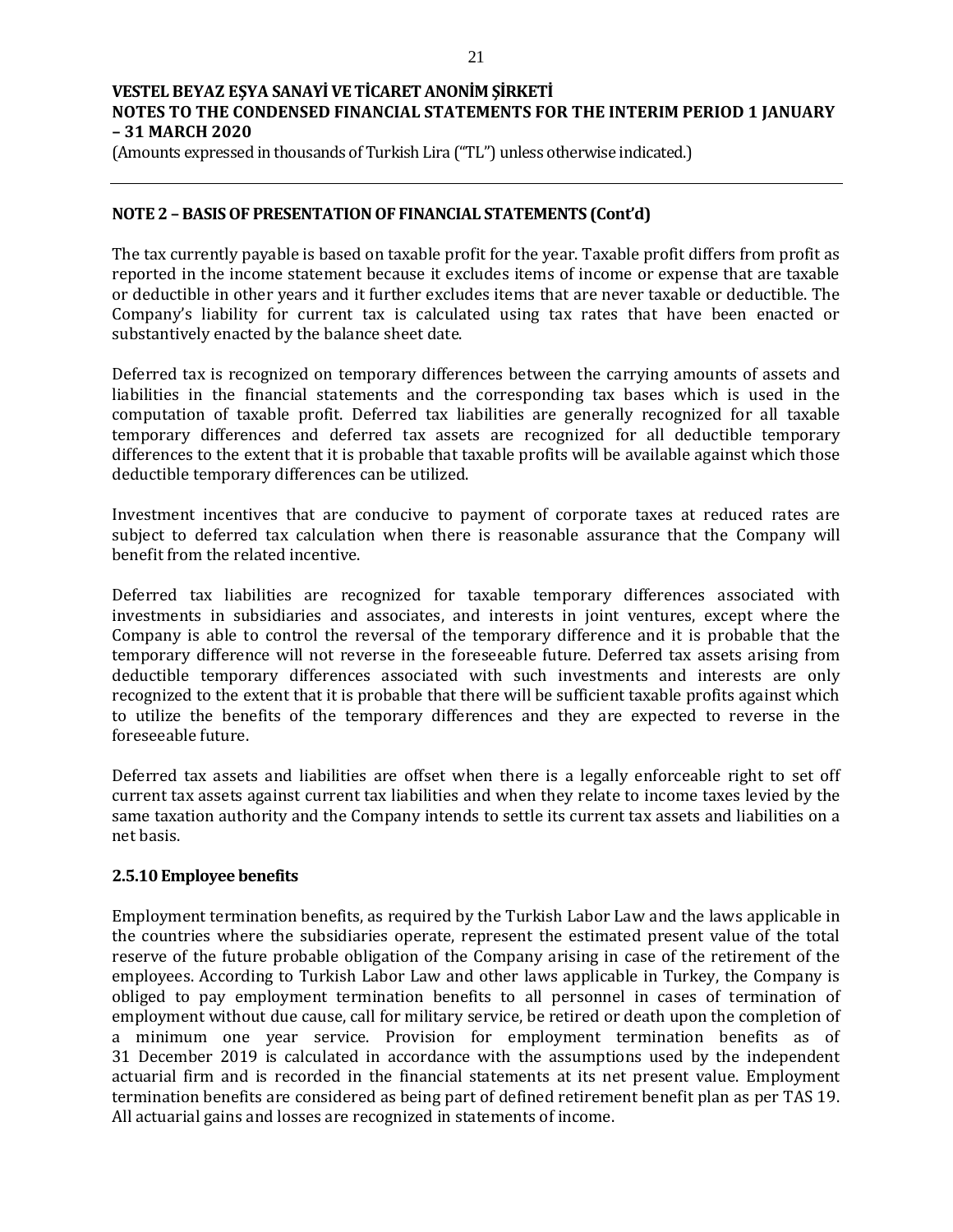(Amounts expressed in thousands of Turkish Lira ("TL") unless otherwise indicated.)

## **NOTE 2 – BASIS OF PRESENTATION OF FINANCIAL STATEMENTS (Cont'd)**

### **2.5.11 Government grants**

Government grants, including non-monetary grants at fair value, are recognized in financial statements when there is reasonable assurance that the entity will comply with the conditions attaching to them, and the grants will be received.

Incentives for research and development activities are recognized in financial statements when they are authorized by the related institutions.

#### **2.5.12 Earnings per share**

Earnings per share disclosed in the statement of income is determined by dividing net income attributable to equity holder of the parent by the weighted average number of such shares outstanding during the year concerned.

## **2.5.13 Statement of cash flows**

In the statement of cash flows, cash flows are classified into three categories as operating, investment and financing activities. Cash flows from operating activities are those resulting from the Company's production and sales activities. Cash flows from investment activities indicate cash inflows and outflows resulting from property, plant and equipments and financial investments. Cash flows from financing activities indicate the resources used in financing activities and the repayment of these resources. Cash and cash equivalents comprise of cash in hand accounts, bank deposits and shortterm, highly liquid investments that are readily convertible to known amounts of cash with maturities equal or less than three months.

## **2.5.14 Offsetting**

All items with significant amounts and nature, even with similar characteristics, are presented separately in the financial statements. Insignificant amounts are grouped and presented by means of items having similar substance and function. When the nature of transactions and events necessitate offsetting, presentation of these transactions and events over their net amounts or recognition of the assets after deducting the related impairment are not considered as a violation of the rule of non-offsetting. As a result of the transactions in the normal course of business, revenue other than sales are presented as net if the nature of the transaction or the event qualify for offsetting.

## **2.5.15 Events after the balance sheet date**

Events after the balance sheet date, announcements related to net profit or even declared after other selective financial information has been publicly announced; include all events that take place between the balance sheet date and the date when balance sheet was authorized for issue.

In the case that events require a correction to be made on the balance sheet date, the Company makes the necessary corrections to the financial statements. Moreover, the events that occur subsequent to the balance sheet date and that do not require a correction to be made are disclosed in accompanying notes, where the decisions of the users of financial statements are affected.

## **2.5.16 Going concern**

The Company prepared financial statements in accordance with the going concern assumption.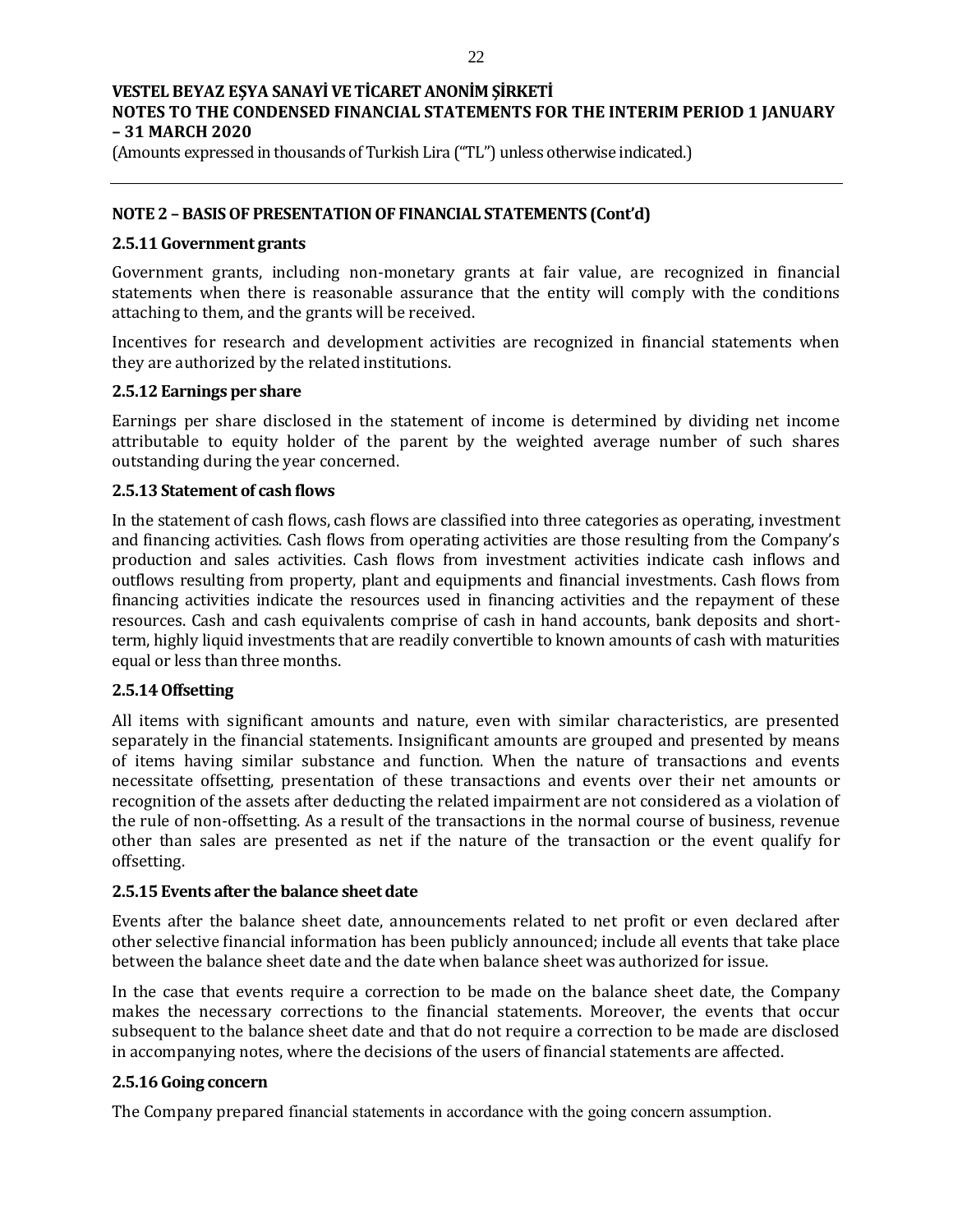(Amounts expressed in thousands of Turkish Lira ("TL") unless otherwise indicated.)

## **NOTE 2 – BASIS OF PRESENTATION OF FINANCIAL STATEMENTS (Cont'd)**

#### **2.6. Critical accounting estimates and judgments**

Preparation of financial statements requires the use of estimates and assumptions that may affect the amount of assets and liabilities recognized as of the balance sheet date, disclosures of contingent assets and liabilities and the amount of revenue and expenses reported. Although these estimates and assumptions rely on the Company management's best knowledge about current events and transactions, actual outcomes may differ from those estimates and assumptions. Significant estimates of the Company management are as follows:

## i. Revaluation of lands, buildings and land improvements

Land, land improvements and buildings are stated at fair value, based on valuations performed at 31 December 2018 by professional independent valuer Çelen Kurumsal Gayrimenkul Değerleme ve Danışmanlık A.Ş. (Note 11).

As there were no recent similar buying/selling transactions nearby, revaluations of land were based on the method of reference comparison whereas revaluations of buildings and land improvements and machinery and equipment were based on the method of cost approach and based on the following valuation techniques and assumptions:

- Revaluations of land were based on the method of reference comparison whereas revaluations of buildings and land improvements were based on the method of cost approach, considering existing utilization of the aforementioned property, plant and equipments are consistent to the highest and best use approach.
- In the market reference comparison method, current market information was utilized, taking into consideration the comparable property in the market in recent past in the region, price adjustment was made within the framework of criteria that could affect market conditions, and accordingly an average m2 sale value was determined for the lands subject to the valuation. The similar pieces of land found were compared in terms of location, size, settlement status, physical conditions, real estate marketing firms were consulted for up-to-date valuation of the estate market, also, current information and experience of the professional valuation company was utilized.
- In the cost approach method, fair value of the buildings and land improvements was calculated by considering recent re-construction costs and related depreciation. In the cost approach method, above explained market reference comparison method was used in calculation of the land value, one of the components.

The carrying values of land, land improvements and buildings do not necessarily reflect the amounts that would result from the outcome of a sales transaction between independent parties.

As of initial recognition and as of balance sheet date, the Company performs impairment assessment for buildings and land improvements of which valuations are based on cost approach, accordance with the TAS 36 "Impairment of Assets", and no impairment indicator is identified.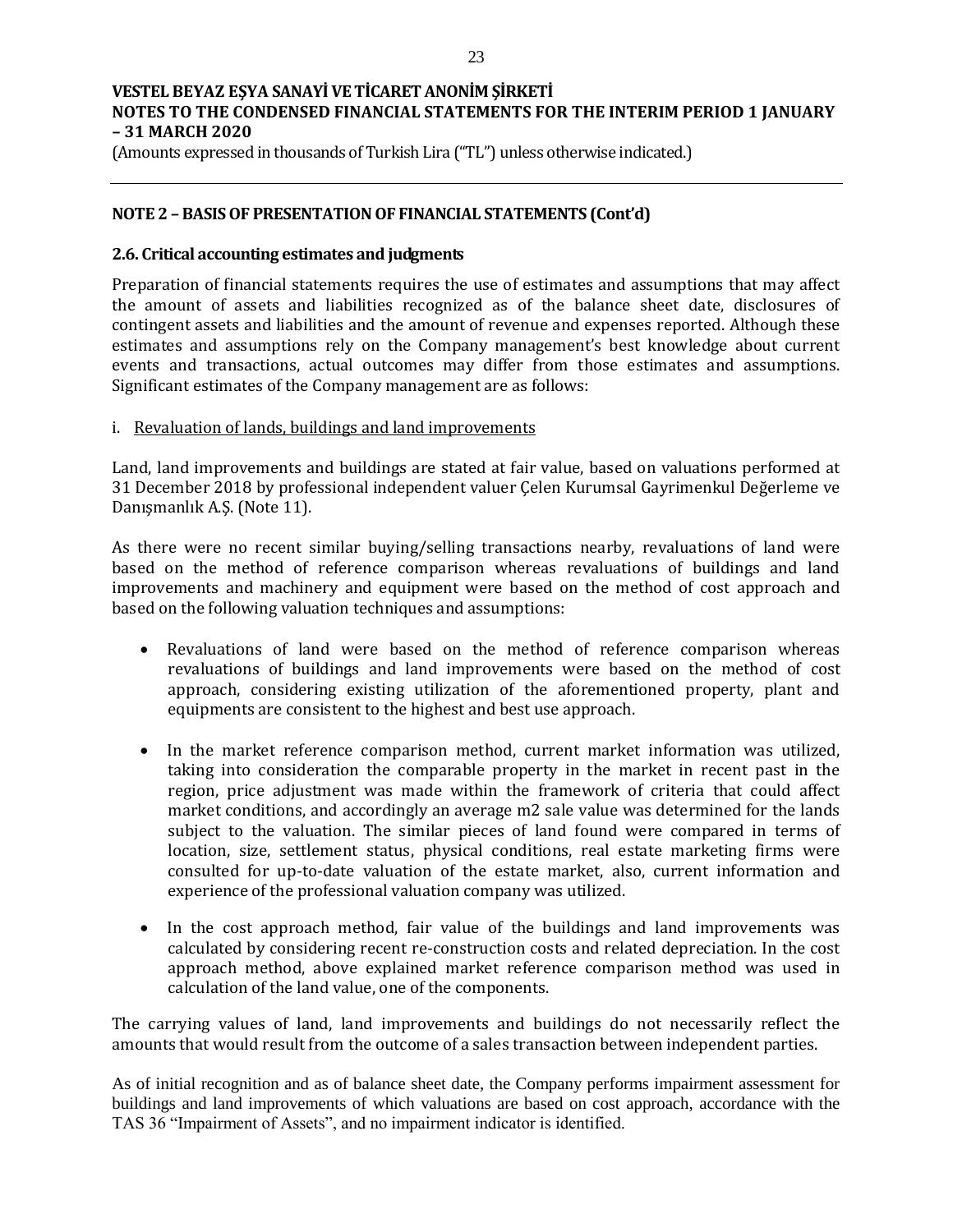(Amounts expressed in thousands of Turkish Lira ("TL") unless otherwise indicated.)

### **NOTE 3 - SEGMENT REPORTING**

Operating segments are identified on the same basis as financial information is reported internally to the Company's chief operating decision maker. The Company Board of Directors has been identified as the Company's chief operating decision maker who is responsible for allocating resources between segments and assessing their performances. The Company management determines operating segments by reference to the reports reviewed by the Board of Directors to make strategic decisions.

The Management believes that the Company operates in a single industry sector as the risks and returns for the activities do not show any material difference because the scope of activity covers only the production of white goods and the production processes and classes of customers are similar. As a result all information related to the industrial segment has been fully presented in the attached financial statements.

The Management has decided to use geographical segments for segment reporting considering the fact that risks and returns are affected by the differences in geographical regions.

|                 | 1 January - | 1 January - |
|-----------------|-------------|-------------|
|                 | 31 March    | 31 March    |
| Segment revenue | 2020        | 2019        |
|                 |             |             |
| Turkey          | 336.672     | 181.658     |
| Europe          | 914.372     | 908.356     |
| <b>Other</b>    | 346.478     | 296.547     |
|                 |             |             |
| Gross sales     | 1.597.522   | 1.386.561   |
| Discounts (-)   | (2.465)     | (1.451)     |
| Net sales       | 1.595.057   | 1.385.110   |

#### **Geographical segments**

Other segment sales mainly comprise of sales to Asian and African countries.

The amount of export is 1.260.850 thousand TL for the period ended 31 March 2020 (1 January-31 March 2019: 1.204.903 thousand TL). Export sales are denominated in EURO, and USD as 93,7%, and 6,3% of total export respectively (1 January-31 March 2019: 94,3% EUR, 5,7% USD).

The carrying value of segment assets and costs incurred in order to obtain these assets are not separately disclosed since all assets of the company are located in Turkey.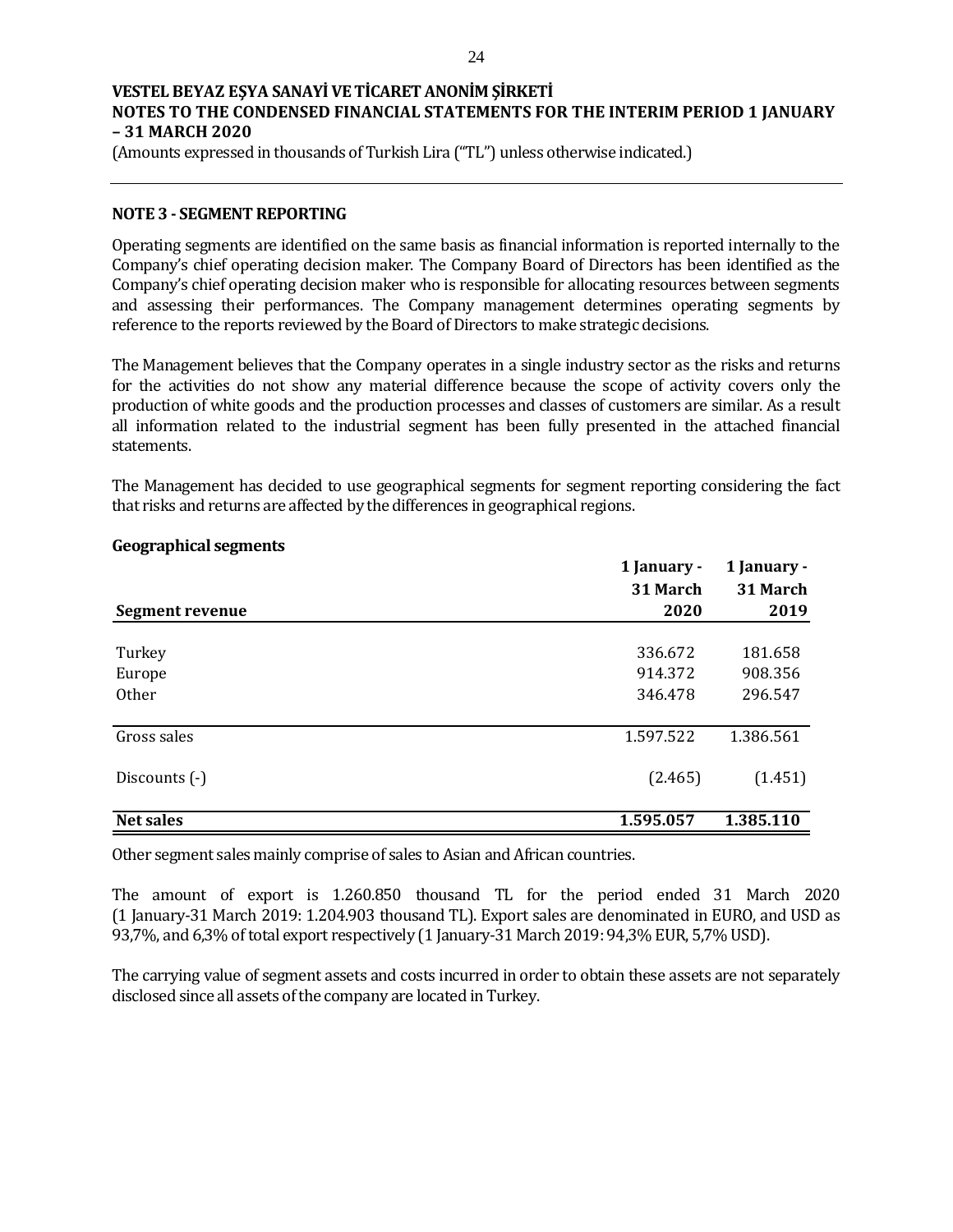| <b>NOTE 4 - CASH AND CASH EQUIVALENTS</b>  |                      |                         |
|--------------------------------------------|----------------------|-------------------------|
|                                            | <b>31 March 2020</b> | <b>31 December 2019</b> |
| Cash                                       | 348                  | 228                     |
| <b>Bank deposits</b>                       |                      |                         |
| - Demand deposits                          | 113.085              | 82.059                  |
| - Time deposits                            | 121.031              |                         |
| <b>Blocked deposits</b>                    | 35.902               | 37.041                  |
| Cash and cash equivalents                  | 270.366              | 119.328                 |
|                                            |                      |                         |
| <b>NOTE 5 - FINANCIAL LIABILITIES</b>      |                      |                         |
|                                            | 31 March 2020        | 31 December 2019        |
| <b>Short - term financial liabilities</b>  |                      |                         |
| Short term bank loans                      | 599.045              | 714.041                 |
| Short term portion of long term bank loans | 72.927               | 13.342                  |
| Lease liabilities                          | 23.928               | 19.259                  |
|                                            | 695.900              | 746.642                 |
| Long - term financial liabilities          |                      |                         |
| Long term bank loans                       | 31.377               | 10.303                  |
| Lease liabilities                          | 108.591              | 46.528                  |
|                                            | 139.968              | 56.831                  |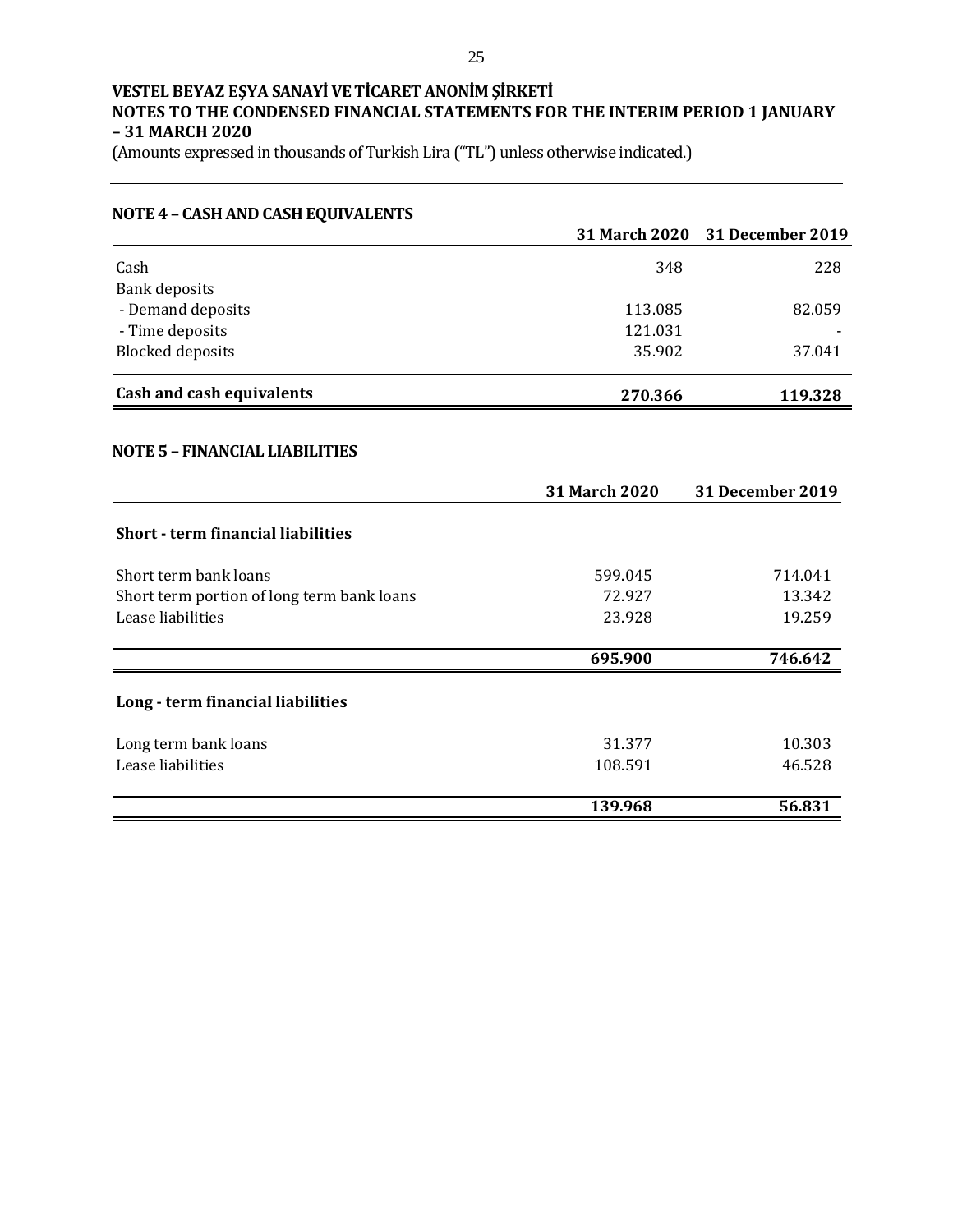(Amounts expressed in thousands of Turkish Lira ("TL") unless otherwise indicated.)

## **NOTE 5 – FINANCIAL LIABILITIES (Cont'd)**

Details of the Company's short term bank loans are given below:

|          |                    | 31 March 2020 |            |                    | <b>31 December 2019</b> |            |
|----------|--------------------|---------------|------------|--------------------|-------------------------|------------|
|          | Weighted           |               |            | Weighted average   |                         |            |
|          | average of         |               |            | of effective       |                         |            |
|          | effective interest | Original      | TL.        | interest rates per | <b>Original</b>         | TL         |
| Currency | rates per annum    | currency      | Equivalent | annum              | currency                | Equivalent |
| - EUR    | 2,64%              | 63.749        | 459.949    | 3,13%              | 82.089                  | 545.940    |
| - TL     | 15,20%             | 139.096       | 139.096    | 20,01%             | 168.101                 | 168.101    |
|          |                    |               | 599.045    |                    |                         | 714.041    |

Details of the Company's long term bank loans are given below:

|                           |                        | 31 March 2020 |            |                                         | <b>31 December 2019</b> |            |
|---------------------------|------------------------|---------------|------------|-----------------------------------------|-------------------------|------------|
|                           | Weighted<br>average of |               |            | <b>Weighted average</b><br>of effective |                         |            |
|                           | effective interest     | Original      | TL.        | interest rates per                      | Original                | TL         |
| Currency                  | rates per annum        | currency      | Equivalent | annum                                   | currency                | Equivalent |
| - EUR                     | -                      |               |            | 0,00%                                   |                         |            |
| - TL                      | 17,46%                 | 72.927        | 72.927     | 19,84%                                  | 13.342                  | 13.342     |
| <b>Short term portion</b> |                        |               | 72.927     |                                         |                         | 13.342     |
| - TL                      | 17,62%                 | 31.377        | 31.377     | 19,84%                                  | 10.303                  | 10.303     |
| Long term portion         |                        |               | 31.377     |                                         |                         | 10.303     |
|                           |                        |               | 104.304    |                                         |                         | 23.645     |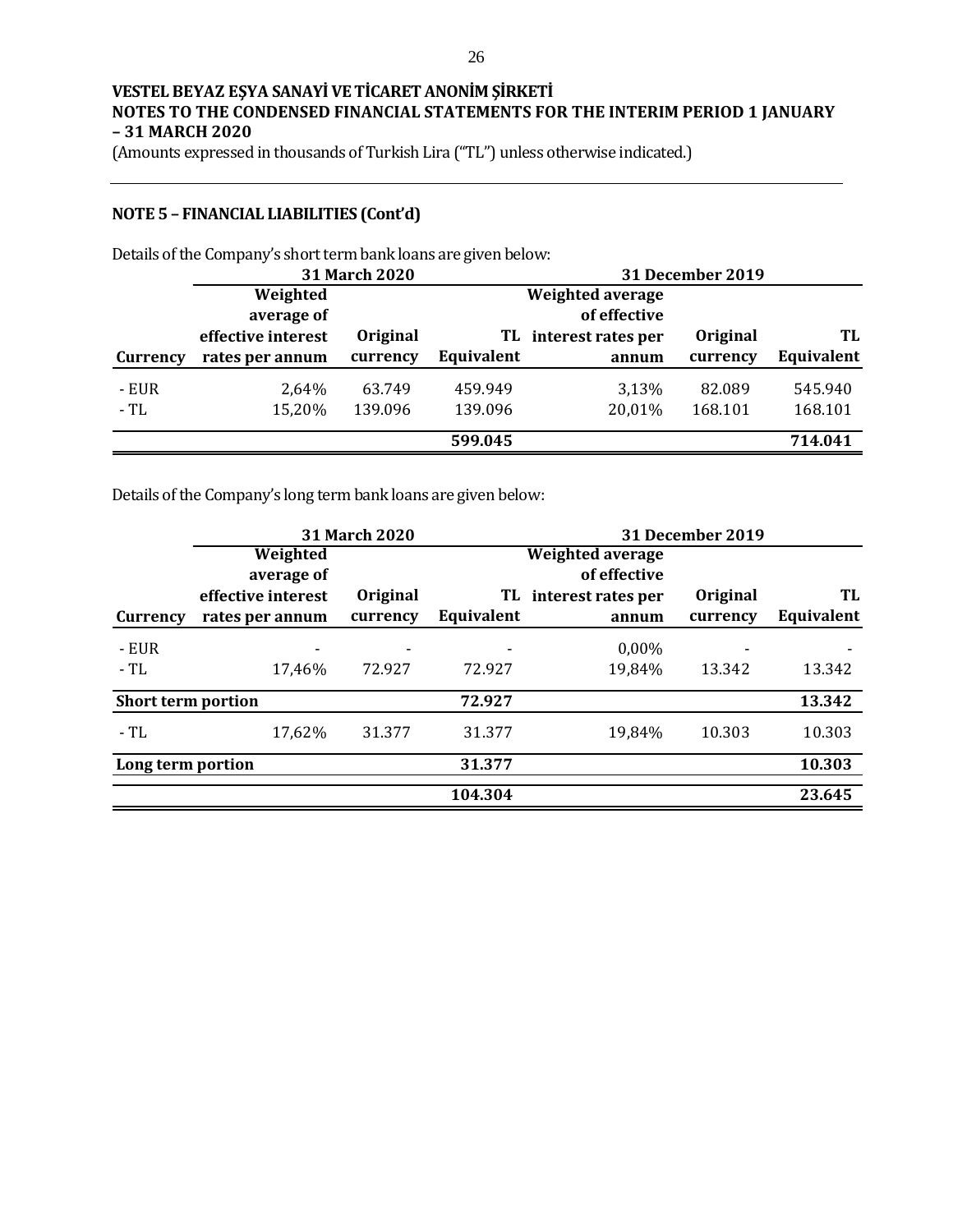(Amounts expressed in thousands of Turkish Lira ("TL") unless otherwise indicated.)

## **NOTE 5 – FINANCIAL LIABILITIES (Cont'd)**

The redemption schedule of the Company's long term bank loans are given below:

|                      | 31 March 2020 | <b>31 December 2019</b> |
|----------------------|---------------|-------------------------|
|                      |               |                         |
| One to two years     | 26.543        | 4.106                   |
| Two to three years   | 2.629         | 3.491                   |
| Three to four years  | 1.454         | 1.562                   |
| Four to five years   |               |                         |
| More than five years | 751           |                         |
|                      |               |                         |
|                      | 31.377        | 10.303                  |

Fair value of short term bank borrowings are considered to approximate their carrying values due to immateriality of discounting. Fair values are determined using average effective annual interest rates. Long term bank borrowings are stated at amortized cost using effective interest rate method and their fair values are considered to approximate their carrying values since loans usually have a re-pricing period of six months.

Guarantees given for the bank loans obtained are disclosed in note 15.

As of 31 March 2020 and 31 March 2019, reconciliation of net financial debt is as below:

|                                                  | 31 March 2020 | 31 March 2019 |
|--------------------------------------------------|---------------|---------------|
| Net financial debt as of 1 January               | 721.186       | 550.421       |
| Cash inflows from loans                          | 359.815       | 545.519       |
| Cash outflows from loan payments                 | (429.367)     | (475.067)     |
| Cash inflow/outflow from other financial leasing | 67.012        | 69.413        |
| Unrealized Fx gain/loss                          | 30.997        | 22.082        |
| Accrued interest                                 | 3.937         | 6.444         |
| Change in cash and cash equivalents              | (152.177)     | 51.541        |
| Net financial debt at the end of the period      | 601.403       | 770.353       |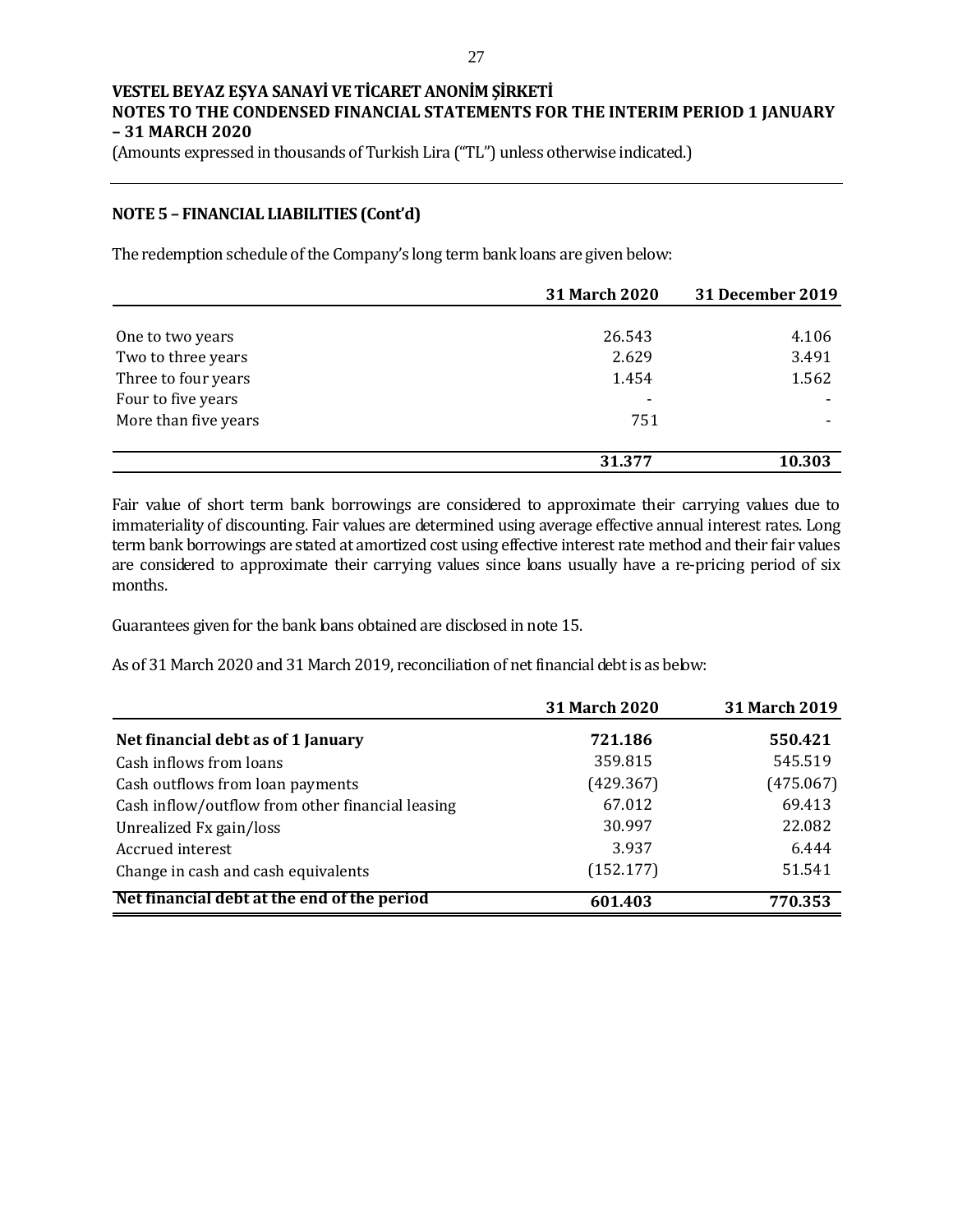(Amounts expressed in thousands of Turkish Lira ("TL") unless otherwise indicated.)

## **NOTE 6 –RELATED PARTY DISCLOSURES**

### **a) Short term trade receivables from related parties**

|                                      | <b>31 March 2020</b>     | <b>31 December 2019</b> |
|--------------------------------------|--------------------------|-------------------------|
| Vestel Ticaret A.Ş.                  | 1.461.542                | 1.742.304               |
| Vestel France S.A.                   |                          |                         |
|                                      | 1.461.549                | 1.742.304               |
| Unearned interest on receivables (-) | $\overline{\phantom{0}}$ | (1.133)                 |
|                                      | 1.461.549                | 1.741.171               |

The receivables result from the Company's foreign and domestic sales performed via Vestel Ticaret A.Ş. which is also a member of Vestel Group Companies.

#### **b) Short term trade payables to related parties**

|                                                                                  | 31 March 2020 | <b>31 December 2019</b> |
|----------------------------------------------------------------------------------|---------------|-------------------------|
| Vestel Elektronik Sanayi ve Ticaret A.Ş.                                         | 63.976        | 57.962                  |
| Vestel Ticaret A.S.                                                              |               | 6.216                   |
| Vestel Holland B.V.                                                              | 99.893        | 67.598                  |
| Other related parties                                                            | 301           | 637                     |
|                                                                                  | 164.170       | 132.413                 |
| Unearned interest on payables (-)                                                |               | (33)                    |
|                                                                                  | 164.170       | 132.380                 |
| $\Delta$ Other characters are characterized as $f_{\rm{max}}$ and $f_{\rm{max}}$ |               |                         |

#### **c)Other short term receivables from related parties**

|                                          | <b>31 March 2020</b> | 31 December 2019 |
|------------------------------------------|----------------------|------------------|
| Vestel Elektronik Sanayi ve Ticaret A.Ş. | 474.523              | 482.149          |

The Company's interest rate of other receivables in TL is 18%, USD %7 ve EUR %5 (31December 2019: in TL 36%).

### **d) Other short term liabilities to related parties**

|                                          | <b>31 March 2020</b> | <b>31 December 2019</b> |
|------------------------------------------|----------------------|-------------------------|
| Vestel Elektronik Sanayi ve Ticaret A.Ş. |                      | 70.291                  |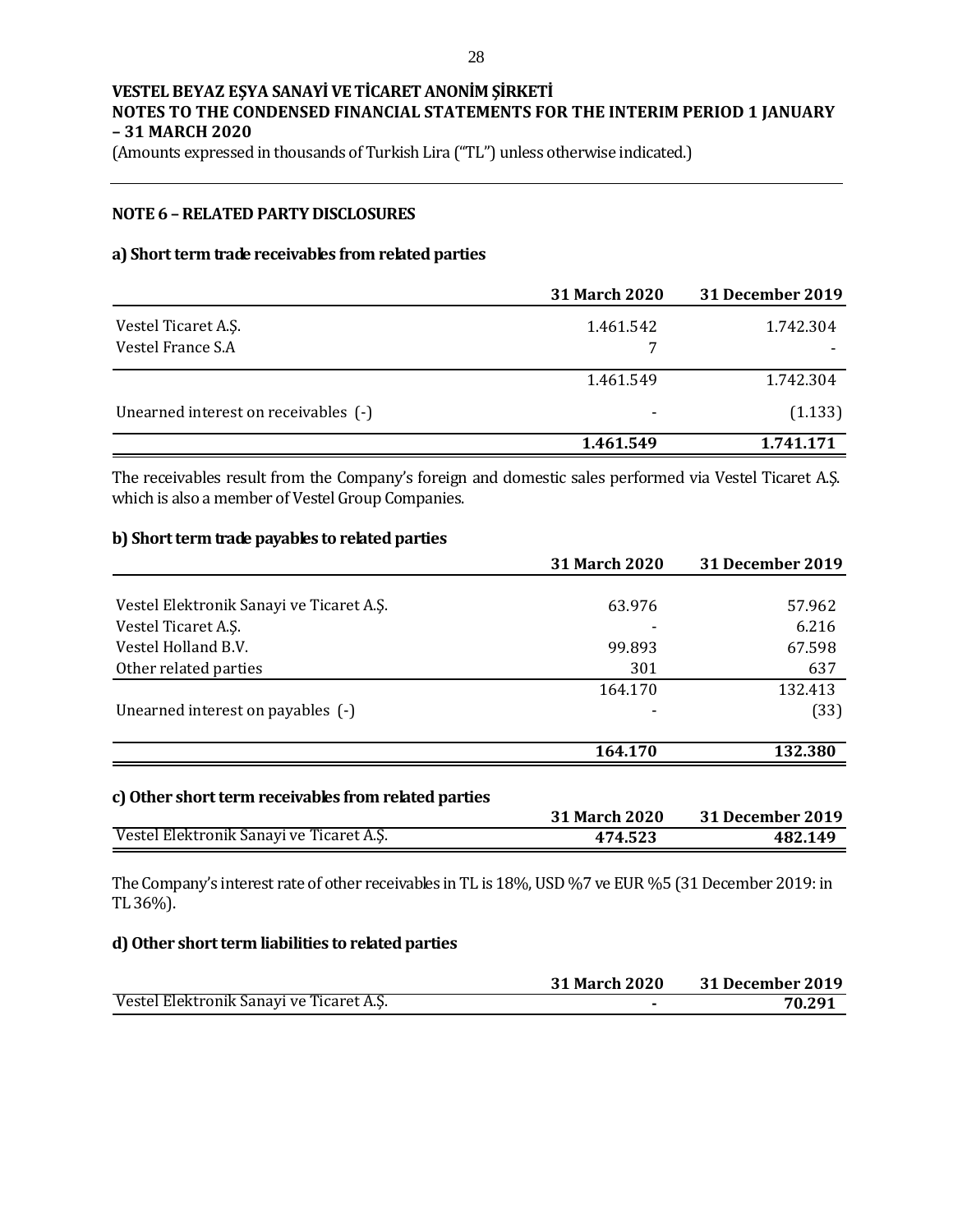(Amounts expressed in thousands of Turkish Lira ("TL") unless otherwise indicated.)

## **NOTE 6 –RELATED PARTY DISCLOSURES (Cont'd)**

#### **e) Lease Liabilities from Related Parties**

The Company's short term lease liabilities 13.380 thousand TL , long term lease liabilities 91.530 thousand TL from Vestel Elektronik Sanayi ve Ticaret A.Ş .(31December 2019: short term 6.973 thousand TL and 32.546 thousand TL)

### **f) Transactions with related parties**

|                                                | 1 January -<br>31 March<br>2020 | 1 January -<br>31 March<br>2019 |
|------------------------------------------------|---------------------------------|---------------------------------|
| <b>Sales</b>                                   |                                 |                                 |
| Vestel Ticaret A.Ş.                            | 1.555.040                       | 1.341.641                       |
| Vestel Elektronik Sanayi ve Ticaret A.Ş.       | 21.060                          | 15.111                          |
| Other related parties                          | 7                               |                                 |
|                                                | 1.576.107                       | 1.356.752                       |
| <b>Purchases and operating expenses</b>        |                                 |                                 |
| Vestel Holland B.V.                            | 58.701                          | 18.498                          |
| Vestel Elektronik Sanayi ve Ticaret A.Ş.       | 89.437                          | 61.604                          |
| Other related parties                          |                                 | 3.656                           |
|                                                | 148.138                         | 83.758                          |
|                                                | 1 January -<br>31 March<br>2020 | 1 January -<br>31 March<br>2019 |
|                                                |                                 |                                 |
| <b>Operating expenses</b><br>Vestel Holland BV | 229                             |                                 |
| Vestel Ticaret A.Ş.                            | 2.362                           | 110                             |
| Vestel Elektronik Sanayi ve Ticaret A.Ş.       | 8.559                           | 7.375                           |
| Other related parties                          | 4.500                           | 2.811                           |
|                                                | 15.650                          | 10.296                          |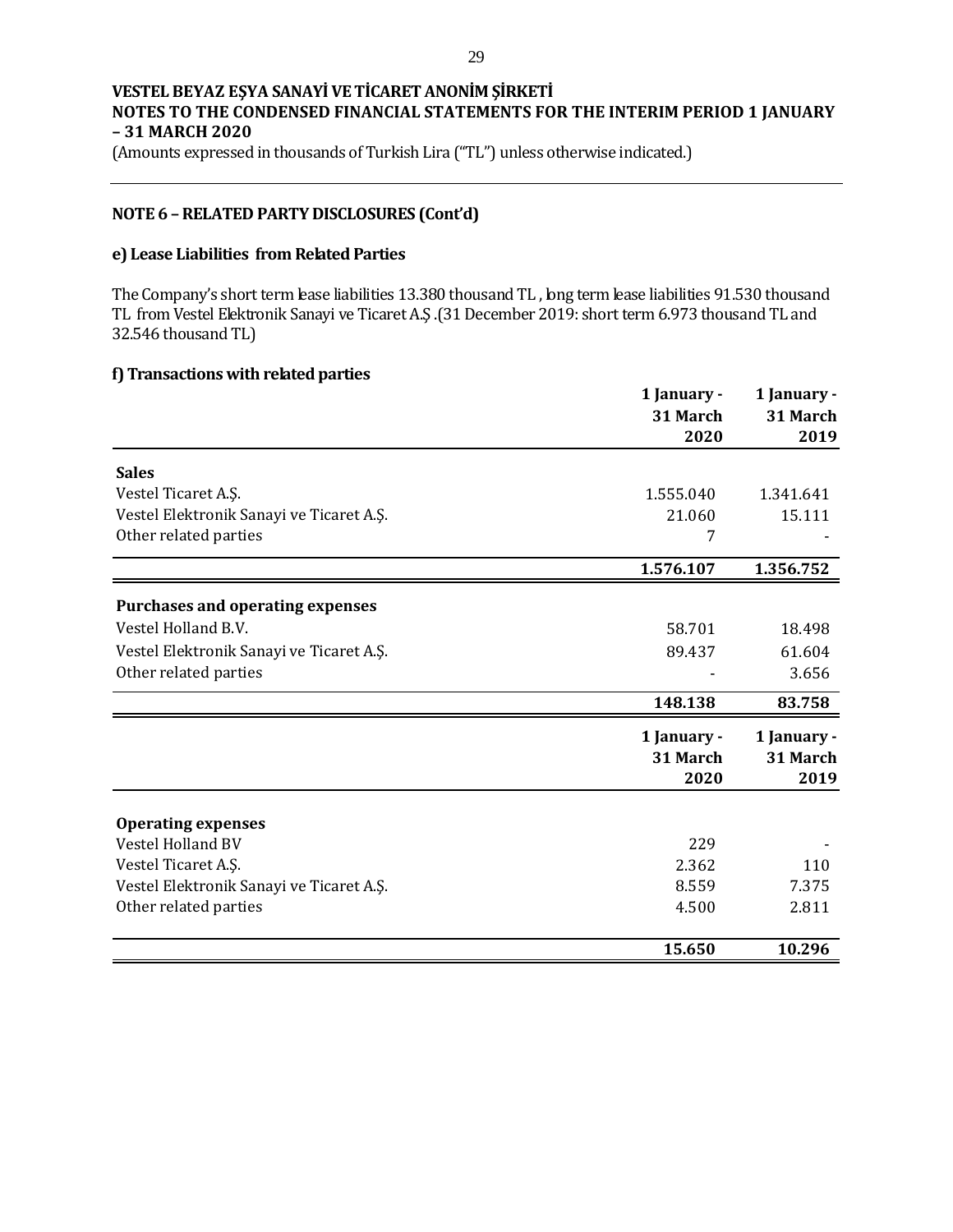(Amounts expressed in thousands of Turkish Lira ("TL") unless otherwise indicated.)

# **NOTE 6 –RELATED PARTY DISCLOSURES (Cont'd)**

# **f) Transactions with related parties (cont'd)**

|                                          | 1 January - | 1 January - |
|------------------------------------------|-------------|-------------|
|                                          | 31 March    | 31 March    |
|                                          | 2020        | 2019        |
| Other operating income                   |             |             |
| Vestel Ticaret A.Ş.                      | 484         | 70.563      |
| Other related parties                    | 33          | 1.334       |
|                                          | 517         | 71.897      |
| Other operating expense                  |             |             |
| Vestel Ticaret A.Ş.                      | 16          | 13.949      |
| Other related parties                    | 41          | 149         |
|                                          | 58          | 14.098      |
|                                          | 1 January - | 1 January - |
|                                          | 31 March    | 31 March    |
|                                          | 2020        | 2019        |
| <b>Financial income</b>                  |             |             |
| Vestel Elektronik Sanayi ve Ticaret A.Ş. | 17.307      | 59.235      |
| Other related parties                    | 36          |             |
|                                          | 17.343      | 59.235      |
| <b>Financial expense</b>                 |             |             |
| Vestel Elektronik Sanayi ve Ticaret A.Ş. | 3.304       | 3.339       |
| Other related parties                    | 2           |             |
|                                          | 3.306       | 3.339       |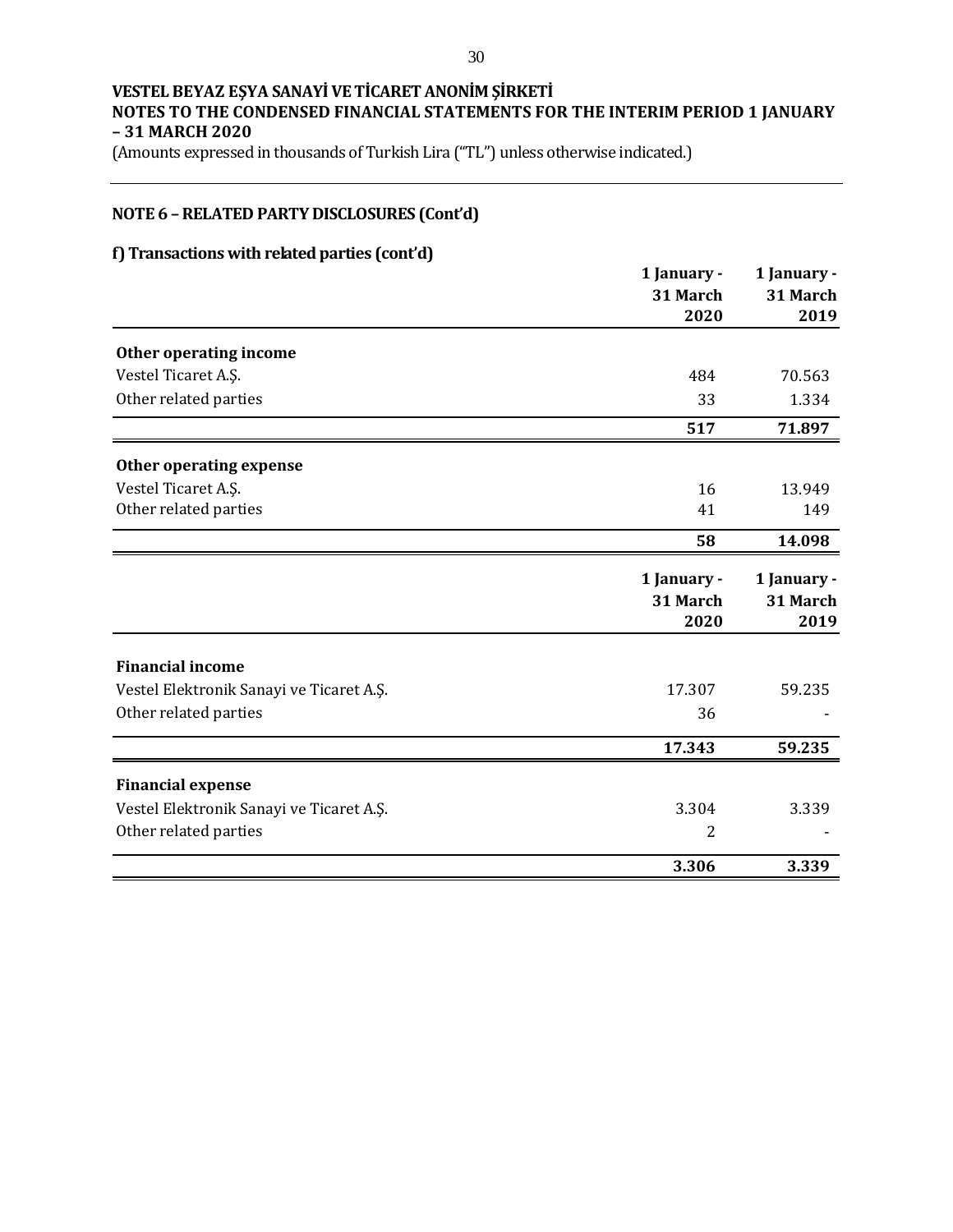(Amounts expressed in thousands of Turkish Lira ("TL") unless otherwise indicated.)

| NOTE 6 - RELATED PARTY DISCLOSURES (Cont'd) |             |             |
|---------------------------------------------|-------------|-------------|
|                                             | 1 January - | 1 January - |
|                                             | 31 March    | 31 March    |
|                                             | 2020        | 2019        |
| Other operating income                      |             |             |
| Vestel Ticaret A.S.                         | 484         | 70.563      |
| Other related parties                       | 33          | 1.334       |
|                                             | 517         | 71.897      |
| Other operating expense                     |             |             |
| Vestel Ticaret A.S.                         | 16          | 13.949      |
| Other related parties                       | 41          | 149         |
|                                             | 58          | 14.098      |

Guarantees received from and given to related parties are disclosed in note 14.

## **g) Compensation paid to key management including directors, the Chairman of Board of Directors, general managers and assistant general managers.**

Compensation paid to key management for the three months period ended 31 March 2020 is 2.187 thousand TL (1 January -31 March 2019: 1.391 thousand TL).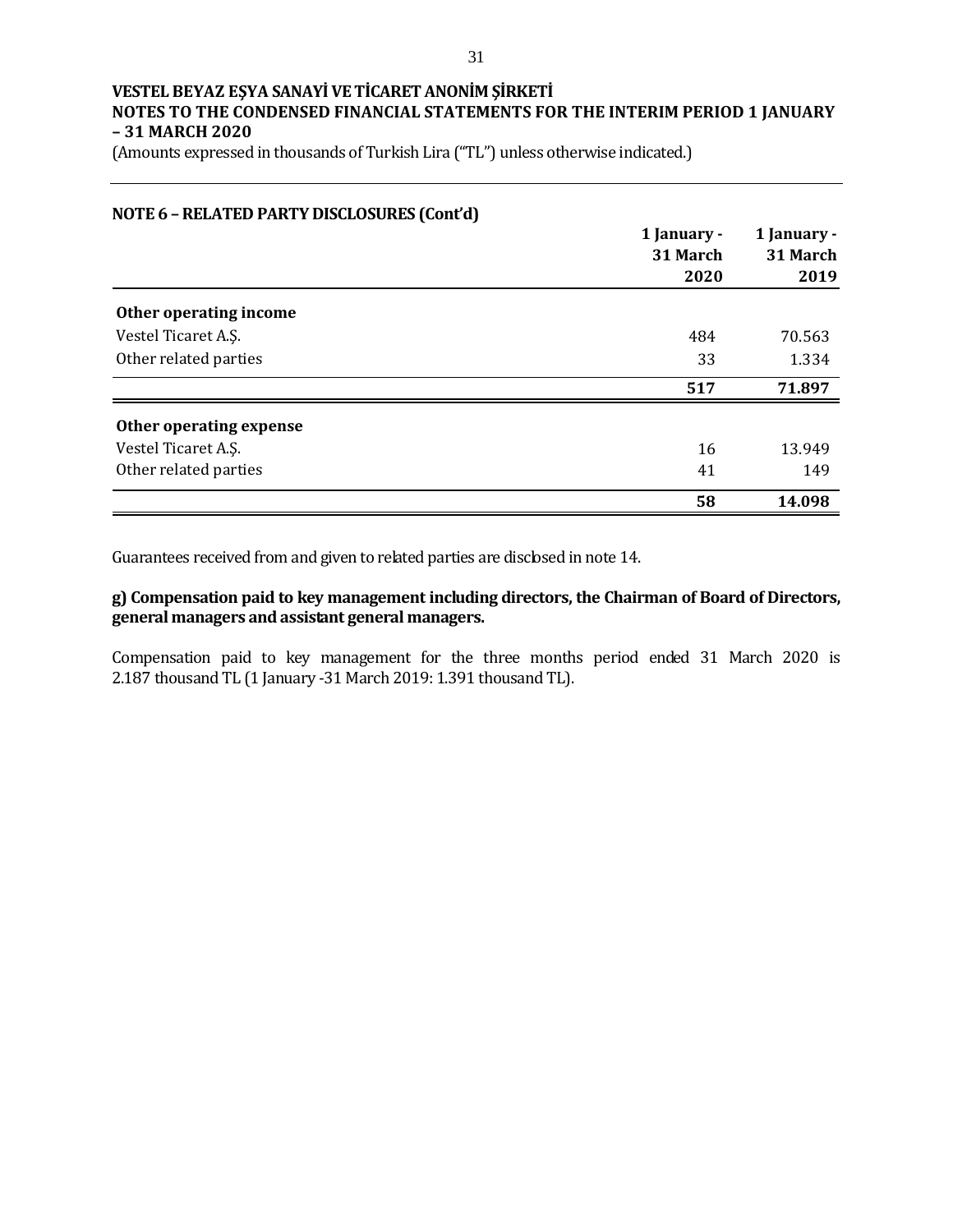(Amounts expressed in thousands of Turkish Lira ("TL") unless otherwise indicated.)

## **NOTE 7 – TRADE RECEIVABLES AND PAYABLES**

|                                        |           | 31 March 2020 31 December 2019 |
|----------------------------------------|-----------|--------------------------------|
| Short - term trade receivables         |           |                                |
| Trade receivables                      |           |                                |
| - Related parties (note 6)             | 1.461.549 | 1.742.304                      |
| - Other parties                        | 2.313     | 6.096                          |
| Cheques and notes receivables          |           | 1.500                          |
|                                        | 1.463.862 | 1.749.900                      |
| Unearned interest expense (-)          |           |                                |
| - Related parties (note 6)             |           | (1.133)                        |
| - Other parties                        | (102)     | (9)                            |
| Allowance for doubtful receivables (-) | (510)     | (501)                          |
| Total short - term trade receivables   | 1.463.250 | 1.748.257                      |

The Company provides allowance for doubtful receivables based on historical experience.

|                                 |           | 31 March 2020 31 December 2019 |
|---------------------------------|-----------|--------------------------------|
| Short term trade payables       |           |                                |
| Trade payables                  |           |                                |
| - Related parties (note 6)      | 164.170   | 132.413                        |
| - Other parties                 | 2.127.919 | 1.937.952                      |
|                                 | 2.292.089 | 2.070.365                      |
| Unearned interest income (-)    |           |                                |
| - Related parties (note 6)      |           | (33)                           |
| - Other parties                 | (80)      | (410)                          |
| Total short term trade payables | 2.292.009 | 2.069.922                      |
| Long term trade payables        |           |                                |
| Trade payables                  |           |                                |
| - Other parties                 | 559       | 6.856                          |
|                                 | 559       | 6.856                          |
| Unearned interest income (-)    |           |                                |
| - Other parties                 | (63)      | (109)                          |
| Total long term trade payables  | 496       | 6.747                          |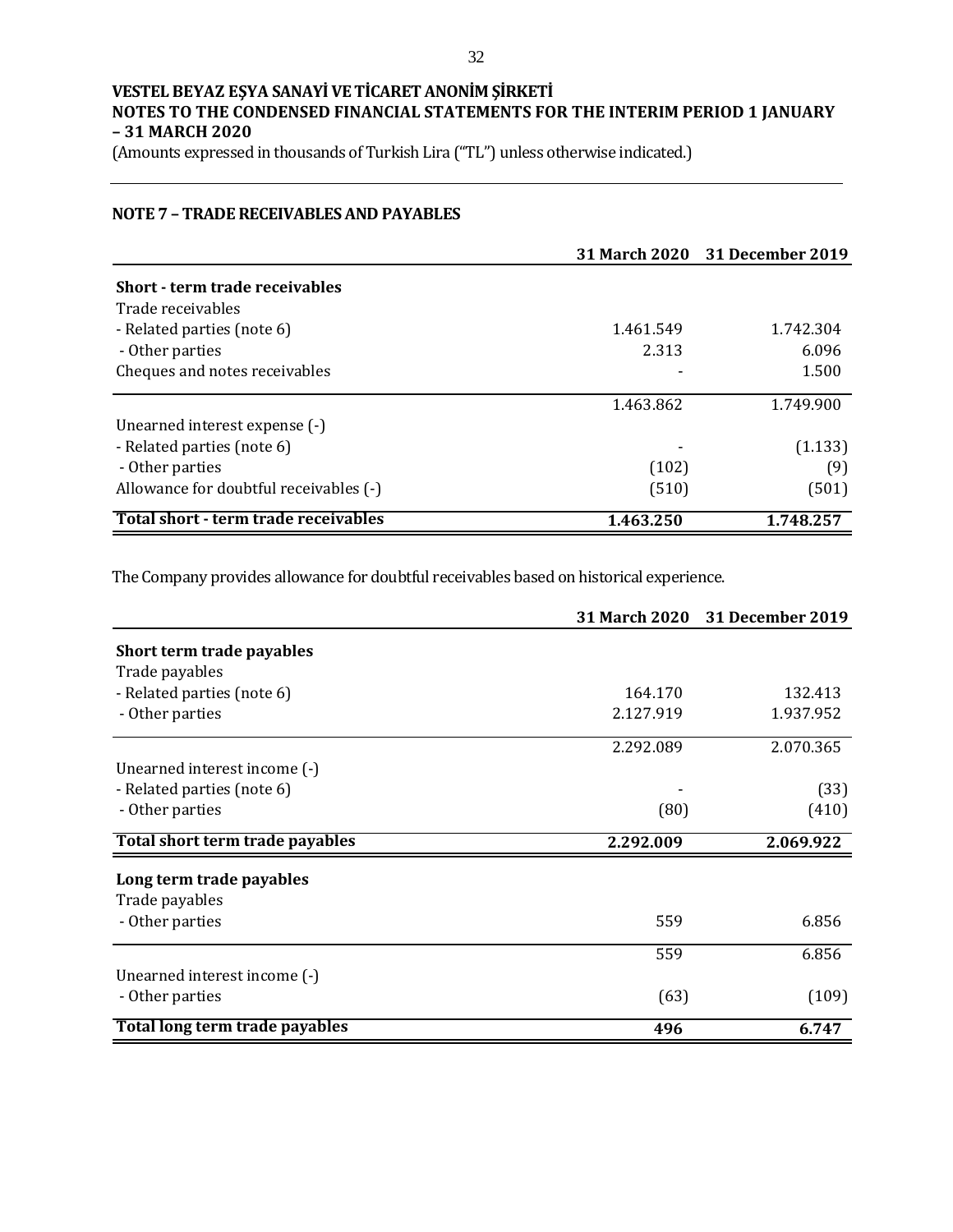(Amounts expressed in thousands of Turkish Lira ("TL") unless otherwise indicated.)

#### **NOTE 8 –OTHER RECEIVABLES**

|                                                 | 31 March 2020        | 31 December 2019        |
|-------------------------------------------------|----------------------|-------------------------|
| <b>Short - term other receivables</b>           |                      |                         |
| Other receivables from related parties (note 6) | 474.523              | 482.149                 |
| Receivables from government agencies            | 146.636              | 139.045                 |
| Deposits and guarantees given                   | 10.974               | 7.654                   |
| Other receivables                               | 1.551                | 1.357                   |
|                                                 | 633.684              | 630.205                 |
|                                                 |                      |                         |
| Long - term other receivables                   |                      |                         |
| Deposits and guarantees given                   | 4.230                | 3.748                   |
|                                                 | 4.230                | 3.748                   |
| <b>NOTE 9 - INVENTORIES</b>                     |                      |                         |
|                                                 | <b>31 March 2020</b> | <b>31 December 2019</b> |
| Raw materials                                   | 621.716              | 387.201                 |
| Work in process                                 | 14.347               | 10.816                  |
| Finished goods                                  | 334.282              | 249.142                 |
|                                                 | 970.345              | 647.159                 |
| Provision for impairment on inventories (-)     | (309)                | (1.023)                 |
|                                                 | 970.036              | 646.136                 |

As of 31 March 2020 the Company does not have inventories pledged as security for liabilities (31 December 2019: None).

Cost of the inventory included in the cost of sales for the current period amounts to 1.154.631 thousand TL (1 January – 31 March 2019: 1.057.718 thousand TL).

Allocation of provision for impairment on inventories in terms of inventory type is as follows:

|                                |     | 31 March 2020 31 December 2019 |
|--------------------------------|-----|--------------------------------|
| Finished goods and merchandise | 309 | 1.023                          |
|                                | 309 | 1.023                          |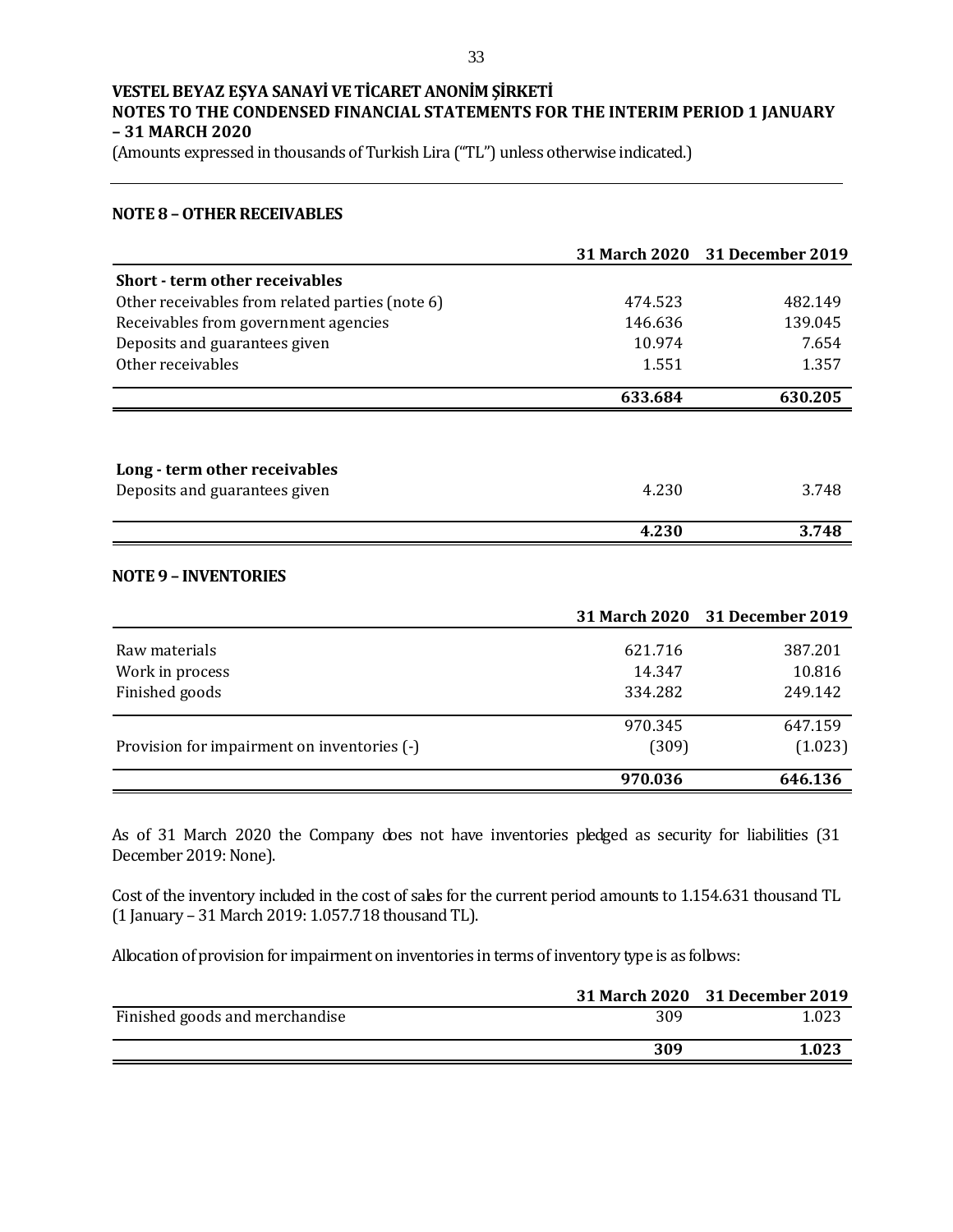(Amounts expressed in thousands of Turkish Lira ("TL") unless otherwise indicated.)

# **NOTE 9 – INVENTORIES (Cont'd)**

Movement of inventory impairment on inventories is as follows:

|                                   | 1 January -          | 1 January -   |  |
|-----------------------------------|----------------------|---------------|--|
|                                   | <b>31 March 2020</b> | 31 March 2019 |  |
| Opening balance, 1 January        | 1.023                | 2.194         |  |
| Current year additions            | 309                  | 2.194         |  |
| Realised due to sale of inventory | (1.023)              | (2.946)       |  |
| <b>Balance at 31 March</b>        | 309                  | 1.442         |  |

#### **NOTE 10 – PREPAID EXPENSES**

|                                          |        | 31 March 2020 31 December 2019 |
|------------------------------------------|--------|--------------------------------|
| Prepaid expenses in current assets       |        |                                |
| Order advances given                     | 11.942 | 11.170                         |
| Prepaid expenses                         | 8.630  | 8.819                          |
| Business advances given                  | 9      | 63                             |
|                                          | 20.581 | 20.052                         |
| Prepaid expenses in non-current assets   |        |                                |
| Advances given for fixed asset purchases | 56.691 | 52.981                         |
| Prepaid expenses                         | 3.535  | 614                            |
|                                          | 60.226 | 53.595                         |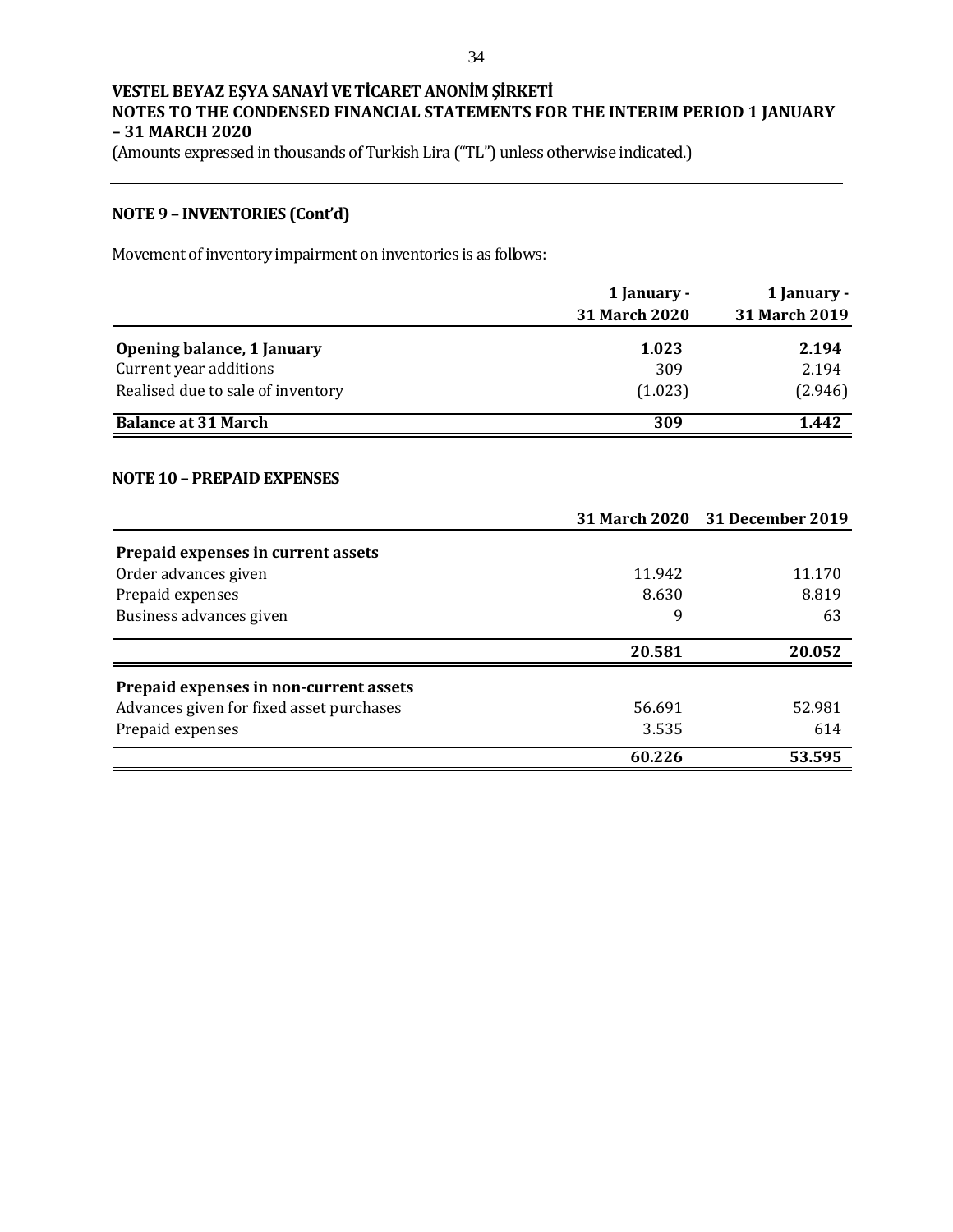(Amounts expressed in thousands of Turkish Lira ("TL") unless otherwise indicated.)

## **NOTE 11 – PROPERTY, PLANT AND EQUIPMENT**

|                                 | 1 January<br>2020 | <b>Additions</b> | <b>Disposals</b> | <b>Transfer</b> | <b>Fair value</b><br>increase | 31 March<br>2020 |
|---------------------------------|-------------------|------------------|------------------|-----------------|-------------------------------|------------------|
|                                 |                   |                  |                  |                 |                               |                  |
| <b>Cost or revaluation</b>      |                   |                  |                  |                 |                               |                  |
| Land                            | 192.824           |                  |                  |                 |                               | 192.824          |
| Land improvements               | 40.998            | 2.514            |                  |                 |                               | 43.512           |
| <b>Buildings</b>                | 447.048           | 35.584           |                  | 277             |                               | 482.909          |
| Leasehold improvements          | 10.907            | 462              |                  | 10              |                               | 11.379           |
| Plant and machinery             | 1.763.514         | 33.577           | (7.528)          | 26.926          |                               | 1.816.489        |
| Motor vehicles                  | 626               |                  | (2)              |                 |                               | 624              |
| <b>Furniture and fixtures</b>   | 76.719            | 3.093            | (83)             | 2.326           |                               | 82.055           |
| Construction in progress        | 45.231            | 8.254            |                  | (29.539)        |                               | 23.946           |
|                                 |                   |                  |                  |                 |                               |                  |
|                                 | 2.577.867         | 83.484           | (7.613)          |                 |                               | 2.653.738        |
| <b>Accumulated depreciation</b> |                   |                  |                  |                 |                               |                  |
| Land improvements               | 1.366             | 2.840            |                  |                 |                               | 4.206            |
| <b>Buildings</b>                | 11.496            | 36.965           |                  |                 |                               | 48.461           |
| Leasehold improvements          | 5.774             | 375              |                  |                 |                               | 6.149            |
| Plant and machinery             | 992.131           | 15.420           | (7.388)          |                 |                               | 1.000.163        |
| Motor vehicles                  | 458               | 18               |                  |                 |                               | 476              |
| <b>Furniture and fixtures</b>   | 50.383            | 2.279            | (76)             |                 |                               | 52.586           |
|                                 | 1.061.608         | 57.897           | (7.464)          | ۰               |                               | 1.112.041        |
| Net book value                  | 1.516.259         |                  |                  |                 |                               | 1.541.697        |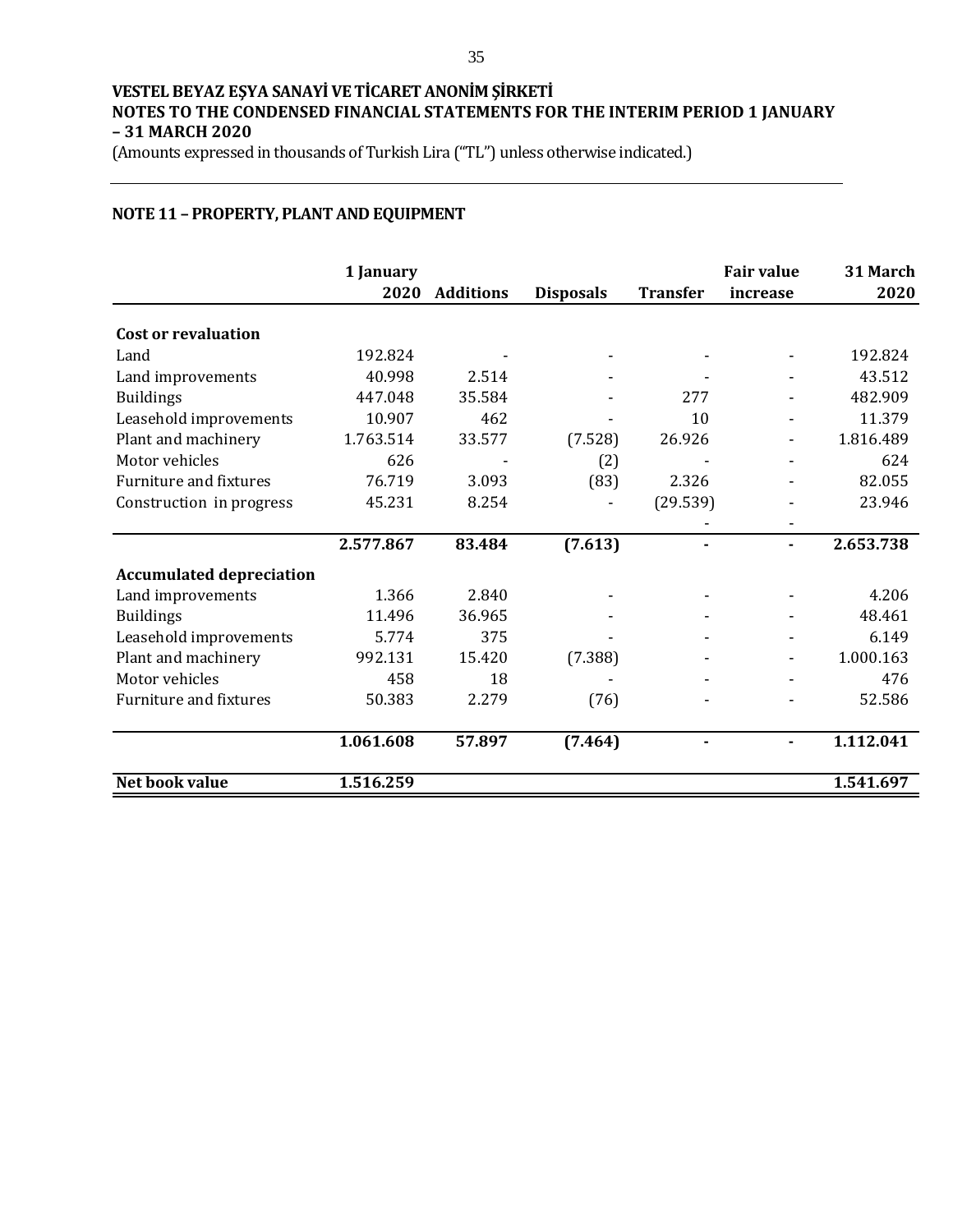(Amounts expressed in thousands of Turkish Lira ("TL") unless otherwise indicated.)

# **NOTE 11 – PROPERTY, PLANT AND EQUIPMENT (Cont'd)**

|                                 | 1 January |                  |                  |                 | <b>Fair value</b> | 31 March  |
|---------------------------------|-----------|------------------|------------------|-----------------|-------------------|-----------|
|                                 | 2019      | <b>Additions</b> | <b>Disposals</b> | <b>Transfer</b> | increase          | 2019      |
| Cost                            |           |                  |                  |                 |                   |           |
| Land                            | 192.824   |                  |                  |                 |                   | 192.824   |
| Land improvements               | 40.833    | 31               |                  |                 |                   | 40.864    |
| <b>Buildings</b>                | 438.634   | 3.590            |                  | 136             |                   | 442.360   |
| Leasehold improvements          | 10.100    | 106              |                  | 243             |                   | 10.449    |
| Plant and machinery             | 1.499.154 | 45.434           | (690)            | 8.945           |                   | 1.552.843 |
| Motor vehicles                  | 600       | 25               |                  |                 |                   | 625       |
| <b>Furniture and fixtures</b>   | 69.513    | 1.684            | (113)            | 461             |                   | 71.545    |
| Construction in progress        | 37.488    | 19.732           |                  | (9.785)         |                   | 47.435    |
|                                 | 2.289.146 | 70.602           | (803)            | ۰               |                   | 2.358.945 |
| <b>Accumulated depreciation</b> |           |                  |                  |                 |                   |           |
| Land improvements               |           | 338              |                  |                 |                   | 338       |
| <b>Buildings</b>                |           | 2.829            |                  |                 |                   | 2.829     |
| Leasehold improvements          | 4.387     | 330              |                  |                 |                   | 4.717     |
| Plant and machinery             | 806.605   | 45.636           | (685)            |                 |                   | 851.556   |
| Motor vehicles                  | 379       | 22               |                  |                 |                   | 401       |
| <b>Furniture and fixtures</b>   | 42.411    | 2.000            | (112)            |                 |                   | 44.299    |
|                                 | 853.782   | 51.155           | (797)            |                 |                   | 904.140   |
| Net book value                  | 1.435.364 |                  |                  |                 |                   | 1.454.805 |

Additions to property, plant and equipment in the period 1 January – 31 March 2020 and 2019 mainly consist of machinery and equipment investments made to refrigerator, washing machine, cooker, dishwasher and air conditioner factories.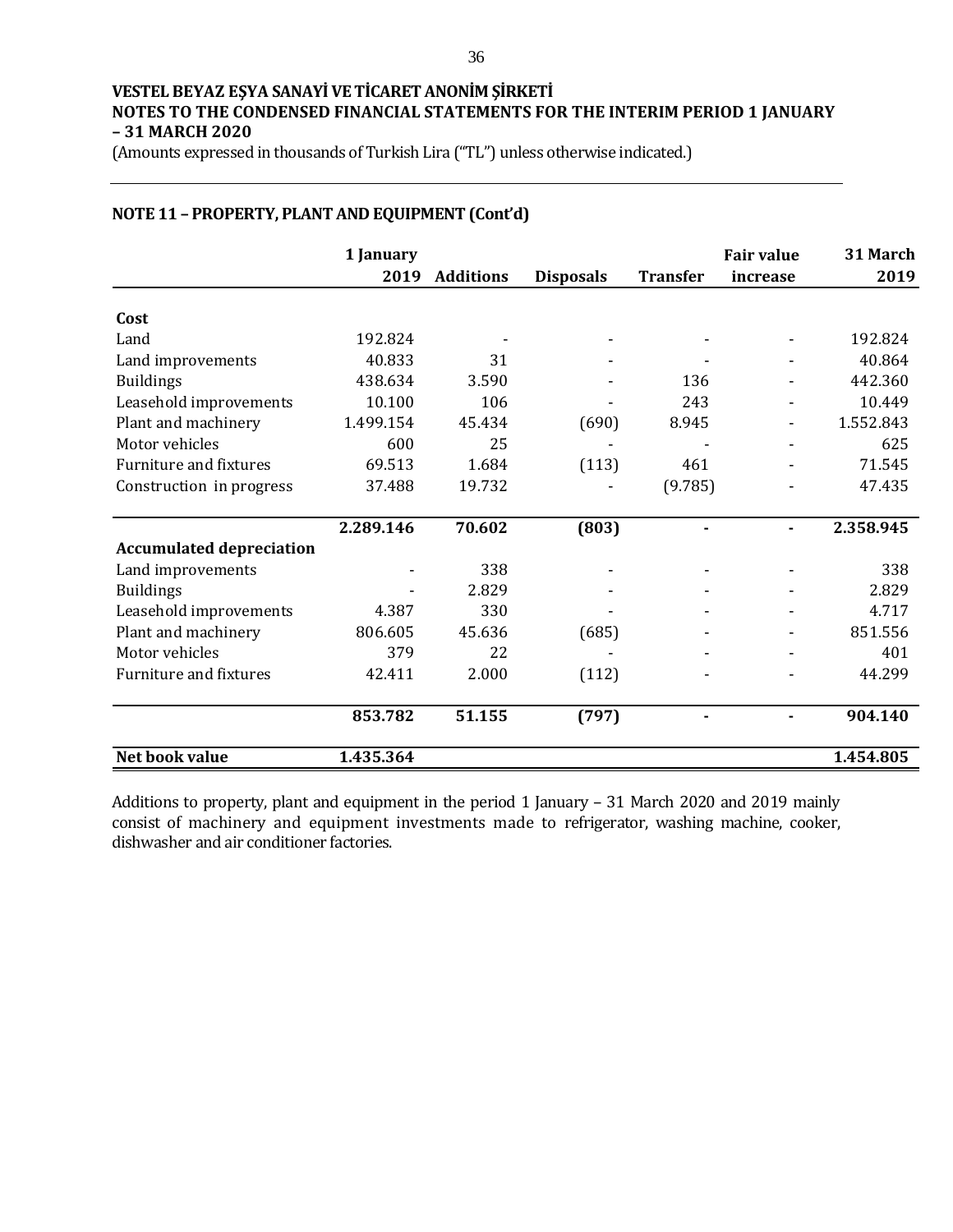(Amounts expressed in thousands of Turkish Lira ("TL") unless otherwise indicated.)

# **NOTE 11 – PROPERTY, PLANT AND EQUIPMENT (Cont'd)**

Useful lives of property, plant and equipment is as follows:

|                        | Useful life    |  |
|------------------------|----------------|--|
|                        |                |  |
| Land improvements      | 8 - 35 years   |  |
| <b>Buildings</b>       | 25 - 50 years  |  |
| Leasehold improvements | 5 years        |  |
| Plant and machinery    | 5 - 20 years   |  |
| Motor vehicles         | 5 years        |  |
| Furniture and fixtures | $5 - 10$ years |  |

Allocation of period depreciation and amortization expenses is as follows:

|                                              | 1 January -<br>31 March<br>2020 | 1 January -<br>31 March<br>2019 |
|----------------------------------------------|---------------------------------|---------------------------------|
|                                              |                                 |                                 |
| Cost of sales                                | 56.027                          | 52.373                          |
| Research and development expenses            | 9.358                           | 7.375                           |
| Marketing, selling and distribution expenses | 159                             | 152                             |
| General administrative expenses              | 531                             | 418                             |
|                                              | 66.075                          | 60.318                          |

## **NOTE 12 –RIGHT OF USE ASSETS**

|                                 |           | <b>Effect of change in</b> |                |                  |          |
|---------------------------------|-----------|----------------------------|----------------|------------------|----------|
|                                 | 1 January | accounting                 |                |                  | 31 March |
|                                 | 2020      | policies                   |                | <b>Additions</b> | 2020     |
| Cost                            |           |                            |                |                  |          |
| Land and buildings              | 43.353    |                            |                | 72.907           | 116.260  |
| Machinery                       | 32.790    |                            | $\blacksquare$ | 4.816            | 37.606   |
|                                 | 76.143    |                            | $\blacksquare$ | 77.723           | 153.866  |
| <b>Accumulated amortization</b> |           |                            |                |                  |          |
| Land and buildings              | 5.136     |                            | $\blacksquare$ | 4.172            | 9.308    |
| Machinery                       | 9.060     |                            | -              | 2.979            | 12.039   |
|                                 | 14.196    |                            | $\blacksquare$ | 7.151            | 21.347   |
| Net book value                  | 61.947    |                            |                |                  | 132.519  |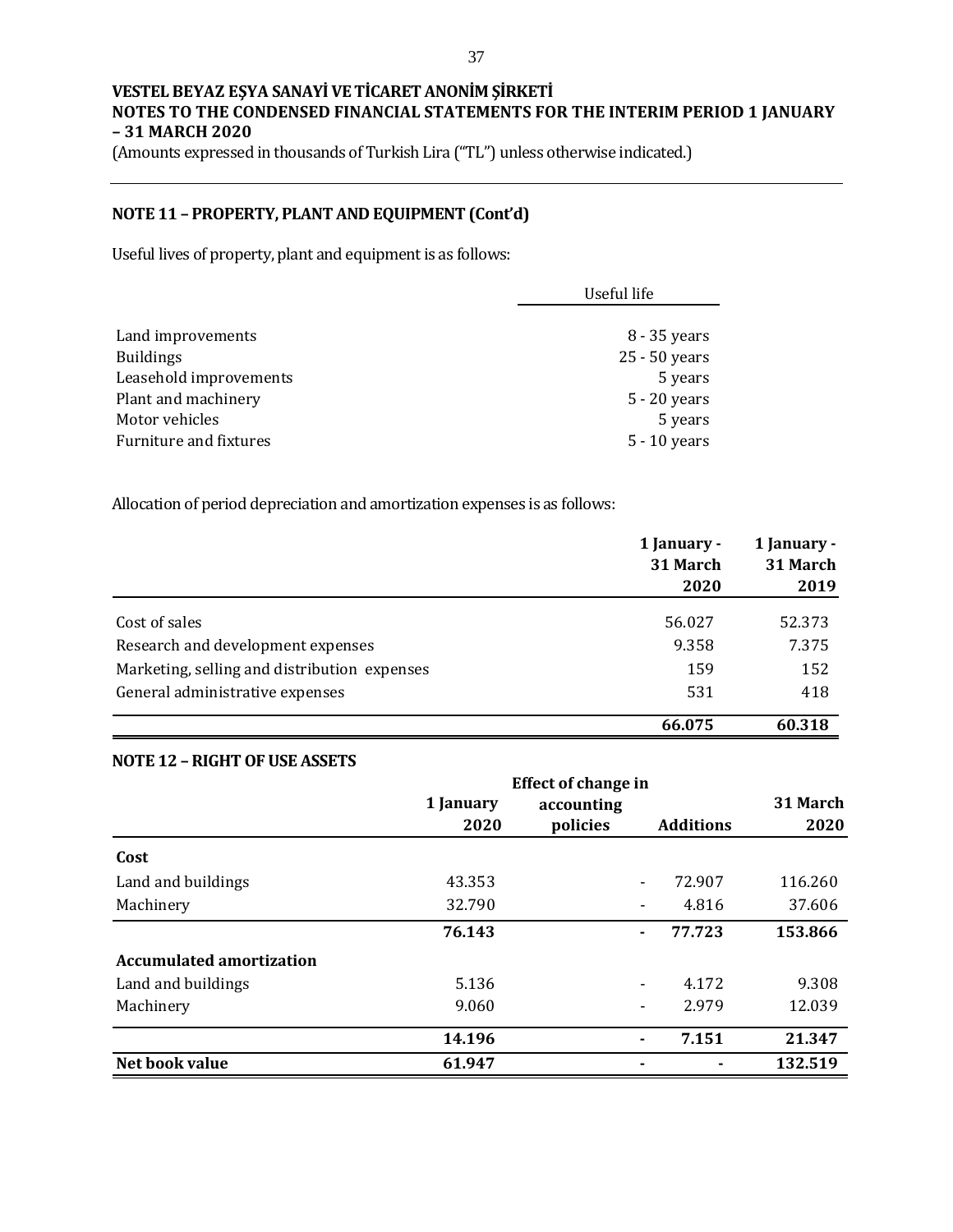(Amounts expressed in thousands of Turkish Lira ("TL") unless otherwise indicated.)

# **NOTE 12 –RIGHT OF USE ASSETS (Cont'd)**

|                                 | <b>Effect of change in</b> |            |                  |          |
|---------------------------------|----------------------------|------------|------------------|----------|
|                                 | 1 January                  | accounting |                  | 31 March |
|                                 | 2019                       | policies   | <b>Additions</b> | 2019     |
| Cost                            |                            |            |                  |          |
| Land and buildings              | $\overline{a}$             | 40.682     |                  | 40.682   |
| Machinery                       |                            | 31.154     |                  | 31.154   |
|                                 |                            | 71.836     |                  | 71.836   |
| <b>Accumulated amortization</b> |                            |            |                  |          |
| Land and buildings              |                            |            | 1.017            | 1.017    |
| Machinery                       |                            |            | 2.152            | 2.152    |
|                                 | $\blacksquare$             |            | 3.169            | 3.169    |
| Net book value                  |                            | 71.836     |                  | 68.667   |

## **NOTE 13 – INTANGIBLE ASSETS**

|                                 | 1 January |        | 2020 Additions Disposals Transfers |   | 31 March<br>2020 |
|---------------------------------|-----------|--------|------------------------------------|---|------------------|
| Cost                            |           |        |                                    |   |                  |
|                                 |           |        |                                    |   |                  |
| Rights                          | 6.534     |        | ٠                                  |   | 6.534            |
| Development cost                | 301.527   | 15.785 | ٠                                  | ٠ | 317.312          |
| Other intangible assets         | 20.328    | 273    |                                    |   | 20.601           |
|                                 | 328.389   | 16.058 |                                    |   | 344.447          |
| <b>Accumulated amortization</b> |           |        |                                    |   |                  |
| Rights                          | 6.369     | 2      | ٠                                  | ٠ | 6.371            |
| Development cost                | 133.572   | 7.744  | ٠                                  |   | 141.316          |
| Other intangible assets         | 7.939     | 432    |                                    |   | 8.371            |
|                                 | 147.880   | 8.178  |                                    |   | 156.058          |
| Net book value                  | 180.509   |        |                                    |   | 188.389          |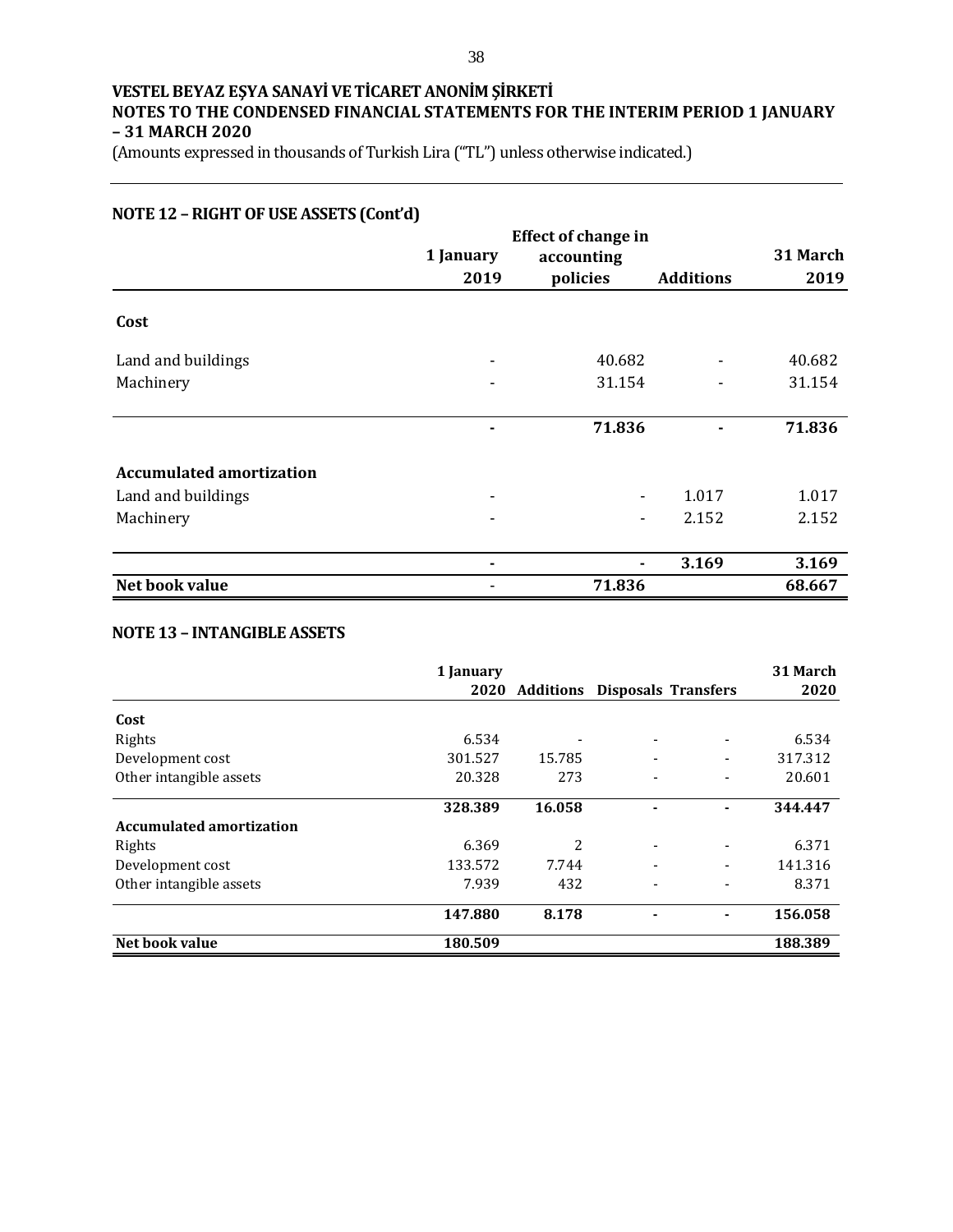(Amounts expressed in thousands of Turkish Lira ("TL") unless otherwise indicated.)

## **NOTE 13 – INTANGIBLE ASSETS (Cont'd)**

|                                 | 1 January<br>2019 |        | <b>Additions Disposals Transfers</b> |                          | 31 March<br>2019 |
|---------------------------------|-------------------|--------|--------------------------------------|--------------------------|------------------|
|                                 |                   |        |                                      |                          |                  |
| Cost                            |                   |        |                                      |                          |                  |
| Rights                          | 6.429             |        |                                      | -                        | 6.429            |
| Development cost                | 244.701           | 12.279 | (114)                                | $\overline{\phantom{a}}$ | 256.866          |
| Other intangible assets         | 16.127            | 224    |                                      |                          | 16.351           |
|                                 | 267.257           | 12.503 | (114)                                |                          | 279.646          |
| <b>Accumulated amortization</b> |                   |        |                                      |                          |                  |
| Rights                          | 6.360             | 2      | -                                    | $\overline{\phantom{a}}$ | 6.362            |
| Development cost                | 107.534           | 5.636  |                                      | $\overline{\phantom{a}}$ | 113.170          |
| Other intangible assets         | 6.496             | 356    |                                      |                          | 6.852            |
|                                 | 120.390           | 5.994  |                                      | $\blacksquare$           | 126.384          |
| Net book value                  | 146.867           |        |                                      |                          | 153.262          |

Development costs, incurred by the Company on development projects relating to refrigerators, split air conditioners, washing machines, cookers and dish washers are capitalized as intangible assets when it is probable that costs will be recovered through future commercial activity and only if the cost can be measured reliably.

Useful lives of intangible assets are as follows:

|                         | Useful life    |
|-------------------------|----------------|
|                         |                |
| Rights                  | $3 - 15$ years |
| Development cost        | $2 - 10$ years |
| Other intangible assets | $2 - 15$ years |

#### **NOTE 14 – PROVISIONS, CONTINGENT ASSETS AND LIABILITIES**

#### **a) Provisions**

|                                |       | 31 March 2020 31 December 2019 |
|--------------------------------|-------|--------------------------------|
| <b>Short - term provisions</b> |       |                                |
| Provision for lawsuit risks    | 6.998 | 5.847                          |
|                                | 6.998 | 5.847                          |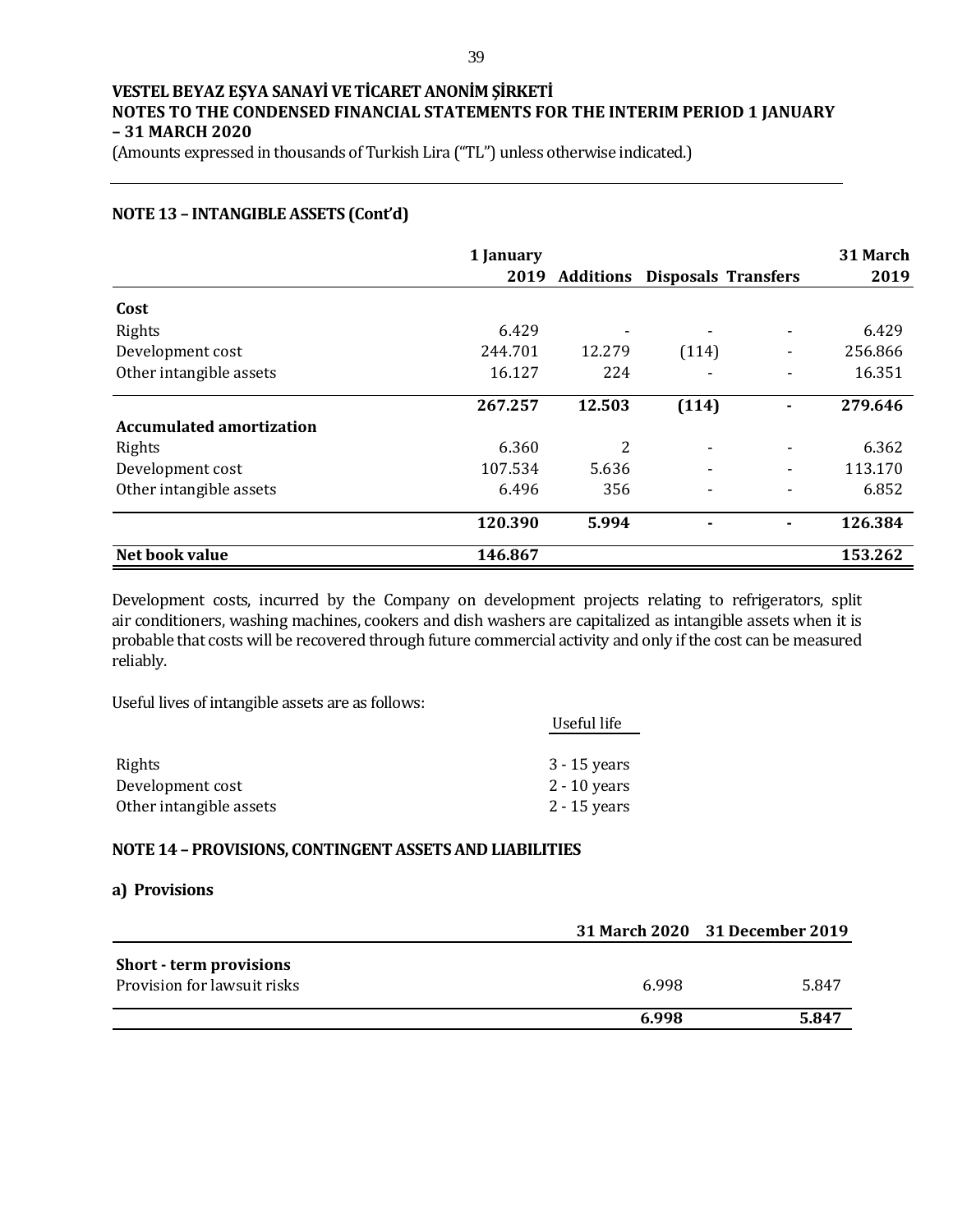(Amounts expressed in thousands of Turkish Lira ("TL") unless otherwise indicated.)

### **NOTE 14 – PROVISIONS, CONTINGENT ASSETS AND LIABILITIES (Cont'd)**

The movements in the provision for lawsuits are as follows:

|                            | 1 January -<br><b>31 March 2020</b> | 1 January -<br>31 March 2019 |
|----------------------------|-------------------------------------|------------------------------|
| Opening balance, 1 January | 5.847                               | 3.190                        |
| Current year additions     | 1.292                               | 64                           |
| Payments/disposals         | (141)                               | (185)                        |
| <b>Balance at 31 March</b> | 6.998                               | 3.069                        |

## **b) Guarantees received by the Company**

|                         |           | 31 March 2020 31 December 2019 |
|-------------------------|-----------|--------------------------------|
| Guarantee letters       | 23.958    | 27.573                         |
| Cheques and notes       | 1.373     | 1.330                          |
| Collaterals and pledges | 5.605.504 | 5.605.504                      |
|                         | 5.630.835 | 5.634.407                      |

Vestel Elektronik Sanayi ve Ticaret A.Ş. and Vestel Ticaret A.Ş. has given guarantees to various banks on behalf of the Company for its forward contracts and bank borrowings.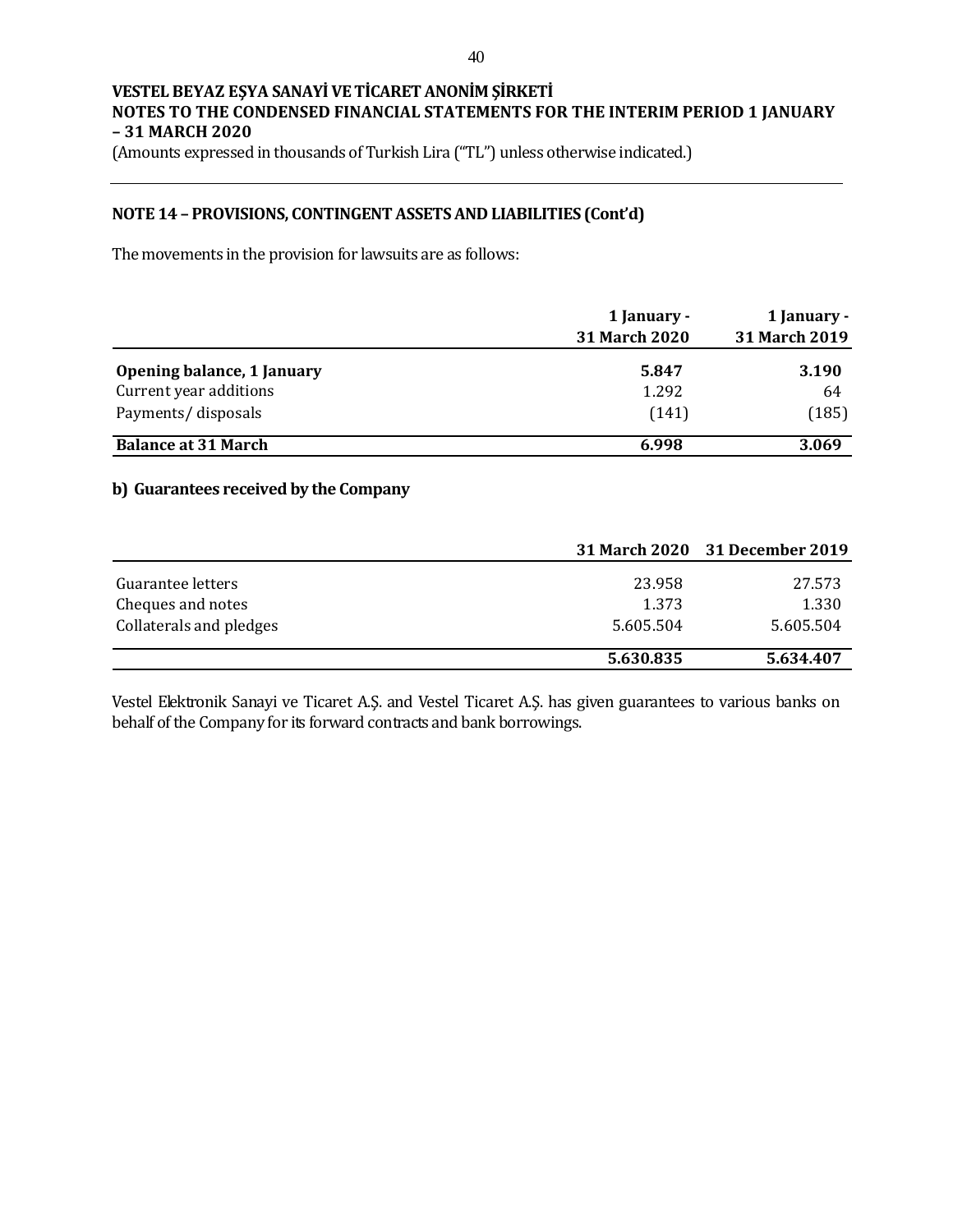(Amounts expressed in thousands of Turkish Lira ("TL") unless otherwise indicated.)

# **NOTE 14 – PROVISIONS, CONTINGENT ASSETS AND LIABILITIES (Cont'd)**

# **c) Collaterals, pledges and mortgages ("CPM's") given by the Company are as follows:**

|                                                                                                                | <b>USD</b> | <b>EUR</b> |         | TL         |
|----------------------------------------------------------------------------------------------------------------|------------|------------|---------|------------|
| <b>CPM's given by the Group</b>                                                                                | (1000)     | (1000)     | TL      | Equivalent |
| 31 March 2020                                                                                                  |            |            |         |            |
| A. CPM's given on behalf of its own legal entity                                                               | 137        | 2.612      | 9.974   | 29.709     |
| B. CPM's given on behalf of fully consolidated<br>subsidiaries                                                 |            |            |         |            |
| C. CPM's given on behalf of third parties for<br>ordinary course of business                                   |            |            |         |            |
| D. Total amount of other CPM's given                                                                           | 1.008.140  | 32.031     | 854.695 | 7.654.839  |
| i. Total amount of CPM's given on behalf of the<br>parent company                                              | 722.288    |            | 614.636 | 5.321.065  |
| ii. Total amount of CPM's given to on behalf of<br>other group companies which are not in scope of B<br>and C. | 285.852    | 32.031     | 240.059 | 2.333.774  |
| iii. Total amount of CPM's given on behalf of third<br>parties which are not in scope of C.                    |            |            |         |            |
| <b>Total</b>                                                                                                   | 1.008.277  | 34.643     | 864.669 | 7.684.548  |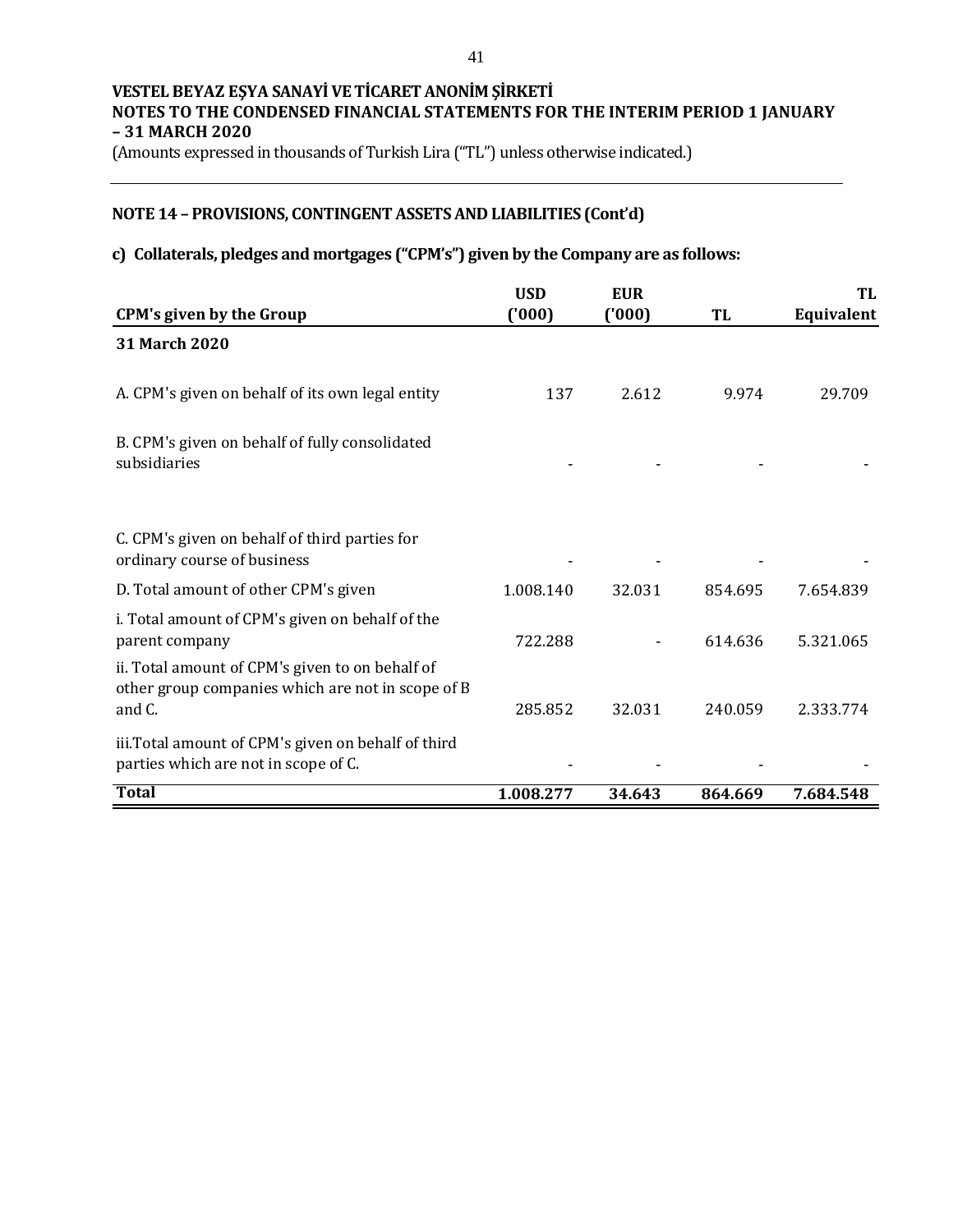(Amounts expressed in thousands of Turkish Lira ("TL") unless otherwise indicated.)

**NOTE 14 – PROVISIONS, CONTINGENT ASSETS AND LIABILITIES (Cont'd)**

| <b>CPM's given by the Group</b>                                                                                                                                           | <b>USD</b><br>(000) | <b>EUR</b><br>(000) | TL      | TL<br>Equivalent |
|---------------------------------------------------------------------------------------------------------------------------------------------------------------------------|---------------------|---------------------|---------|------------------|
| 31 December 2019                                                                                                                                                          |                     |                     |         |                  |
| A. CPM's given on behalf of its own legal entity                                                                                                                          |                     | 2.000               | 29.100  | 42.401           |
| B. CPM's given on behalf of fully consolidated<br>subsidiaries                                                                                                            |                     |                     |         |                  |
| C. CPM's given on behalf of third parties for<br>ordinary course of business                                                                                              |                     |                     |         |                  |
| D. Total amount of other CPM's given                                                                                                                                      | 1.008.140           | 32.031              | 854.695 | 7.056.271        |
| i. Total amount of CPM's given on behalf of the<br>parent company<br>ii. Total amount of CPM's given to on behalf of<br>other group companies which are not in scope of B | 722.288             |                     | 614.636 | 4.905.169        |
| and C.                                                                                                                                                                    | 285.852             | 32.031              | 240.059 | 2.151.102        |
| iii. Total amount of CPM's given on behalf of third<br>parties which are not in scope of C.                                                                               |                     |                     |         |                  |
| <b>Total</b>                                                                                                                                                              | 1.008.140           | 34.031              | 883.795 | 7.098.672        |

The Company has given collaterals to various banks on behalf of Vestel Elektronik Sanayi and Ticaret A.Ş. Vestel Ticaret A.Ş. and Vestel Holland BV for their forward contracts and bank loans obtained.

Proportion of other CPM's given by the Company to its equity 395 % as of 31 March 2019 (31 December 2019: 391%).

## **NOTE 15 – COMMITMENTS**

As of the balance sheet date the Company has committed to realize exports amounting to 816.272 thousand USD (31 December 2019: 800.533 thousand USD) due to the export and investment incentive certificates obtained.

As of 31 March 2020 the Company has forward foreign currency purchase contract that amounts to 149.214 thousand TL, 91.222 thousand EUR and 204.619 thousand USD against forward foreign currency sales contract that amounts to 142.395 thousand EUR, 115.631 thousand USD and 364.528 thousand TL (31 December 2019: 289.370 thousand TL, , 61.191 thousand EUR and 127.966 thousand USD against forward foreign currency sales contract that amounts to 104.806 thousand EUR, 60.682 thousand USD and 402.625 thousand TL).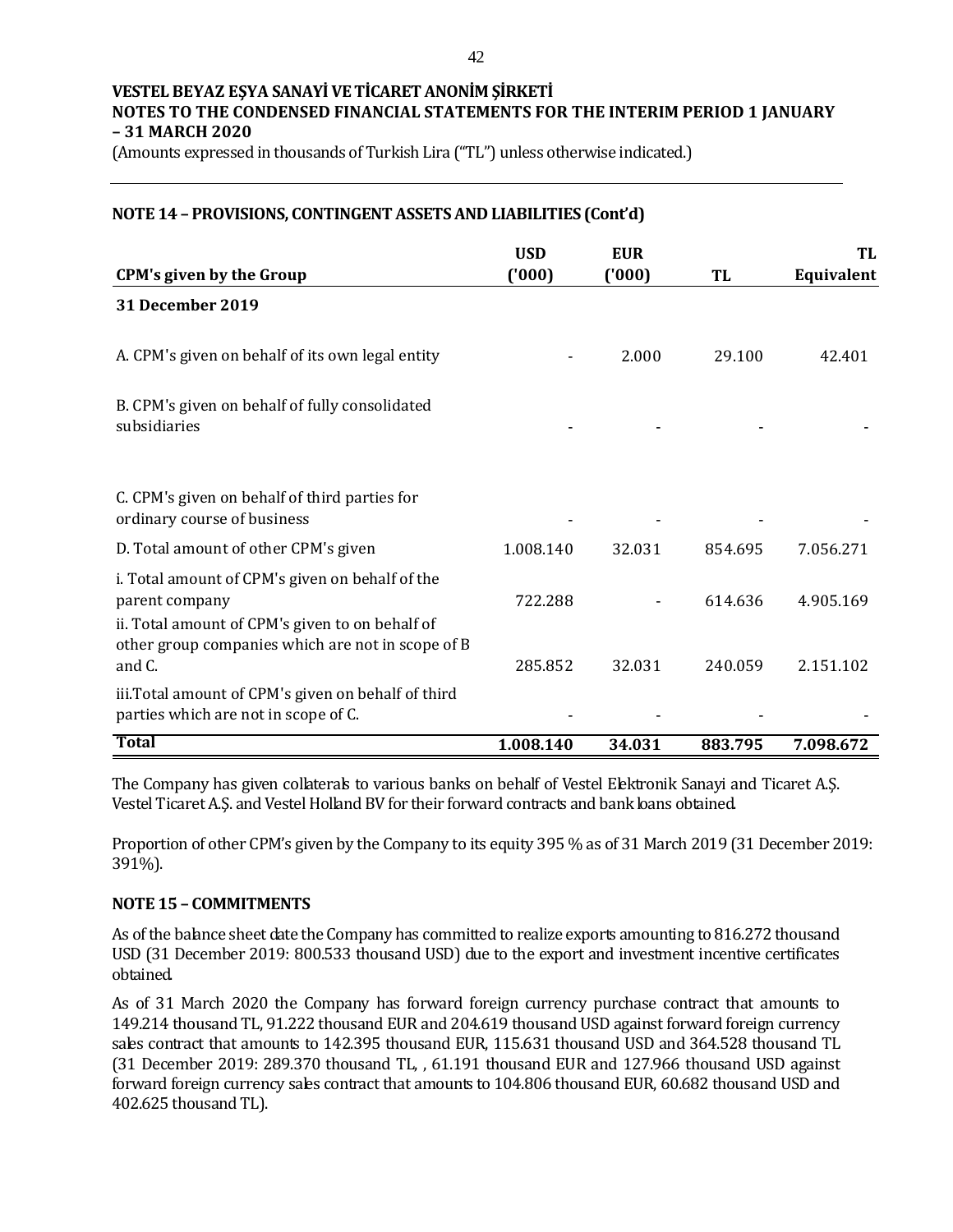(Amounts expressed in thousands of Turkish Lira ("TL") unless otherwise indicated.)

#### **NOTE 16 – EMPLOYEE BENEFITS**

#### **Liabilities for employee benefits:**

|                          |        | 31 March 2020 31 December 2019 |
|--------------------------|--------|--------------------------------|
| Due to personnel         | 30.556 | 32.176                         |
| Social security payables | 9.590  | 10.750                         |
|                          | 40.146 | 42.926                         |

#### **Long term provisions for employee benefits:**

|                                               |        | 31 March 2020 31 December 2019 |
|-----------------------------------------------|--------|--------------------------------|
| Provision for employment termination benefits | 60.298 | 57.289                         |
|                                               |        |                                |

Under Turkish law, the Company is required to pay employment termination benefits to each employee whose employment is terminated without due caus. In addition, under the existing Social Security Law No. 506, clause No. 60, amended by the Labor Laws dated 6 March 1981, No. 2422 and 25 August 1999, No. 4447, the Company is also required to pay termination benefits to each employee who has earned the right to retire by receiving termination indemnities.

The amount payable is the equivalent of one month's gross salary for each year of service and is limited to a maximum of TL 6.730,15 TL / year as of 31 March 2020 (31 December 2019: 6.379,86 TL/year).

The provision for employee termination benefits is not funded.

The provision is calculated by estimating the present value of the future obligation of the company arising from retirement of employees. Turkish Accounting Standards No: 19 ("Employee Benefits") requires actuarial valuation methods to be developed to estimate the enterprise's obligation under defined employee plans. Accordingly actuarial assumptions were used in the calculation of the total liability which is described below:

The principal assumption is that the maximum liability for each year of service will increase in line with inflation. Thus, the discount rate applied represents the expected real rate after adjusting for the anticipated effects of future inflation. An expected inflation rate and appropriate discount rate should both be determined, the net of these being real discount rate. Consequently in the accompanying financial statements as at 31 March 2020 the provision is calculated by estimating the present value of the future obligation of the company arising from retirement of employees. As of 31 March 2020 provision is calculated based on real discount rate of % 5,21 (31 December 2019: 5,21%) assuming 7% annual inflation rate and 12,21% discount rate.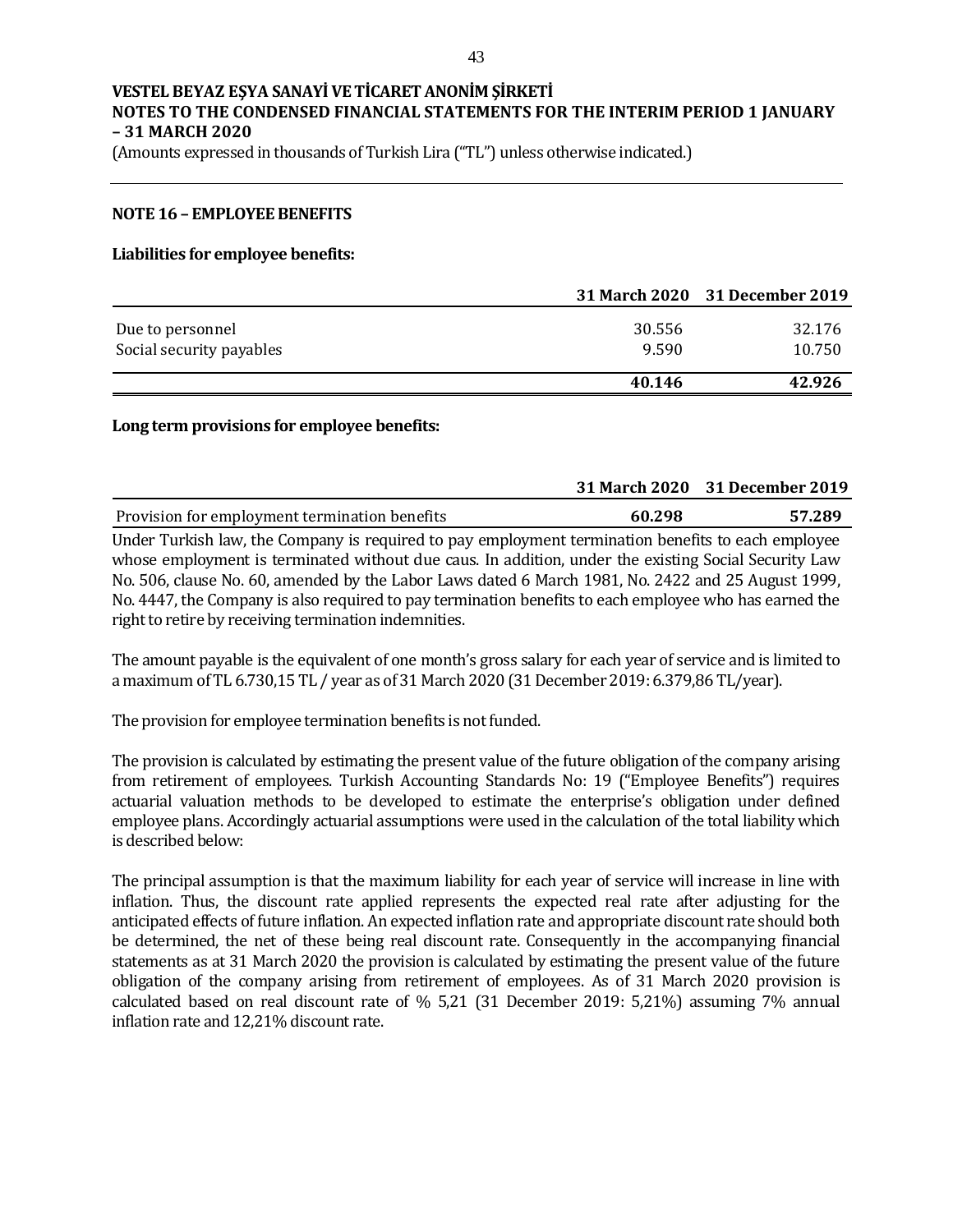(Amounts expressed in thousands of Turkish Lira ("TL") unless otherwise indicated.)

# **NOTE 16 – EMPLOYEE BENEFITS (Cont'd)**

The movements in the provision for employment termination benefit are as follows:

|                                                             | 31 March 2020                | <b>31 December 2019</b>      |
|-------------------------------------------------------------|------------------------------|------------------------------|
| Provision for employment termination benefits               | 60.298                       | 57.289                       |
|                                                             | 1 January -<br>31 March 2020 | 1 January -<br>31 March 2019 |
| <b>Balance at 1 January</b>                                 | 57.289                       | 38.713                       |
| Increase during the year<br>Payments during the year        | 2.954<br>(2.400)             | 486<br>(1.466)               |
| Actuarial (gain) /loss<br>Interest expense                  | 605<br>1.850                 | 765<br>1.647                 |
| <b>Balance at 31 March</b>                                  | 60.298                       | 40.145                       |
| <b>NOTE 17 - OTHER ASSETS AND LIABILITIES</b>               | <b>31 March 2020</b>         | <b>31 December 2019</b>      |
| <b>Other current assets</b>                                 |                              |                              |
| Income accurals from supplier<br>VAT carried forward        | 5.263<br>176                 | 1.066<br>97                  |
|                                                             |                              |                              |
|                                                             | 5.439                        | 1.163                        |
| Other current liabilities                                   |                              |                              |
| Taxes and dues payable<br>Advances received<br><b>Other</b> | 14.347<br>26.321<br>6.835    | 14.564<br>32.442<br>3.316    |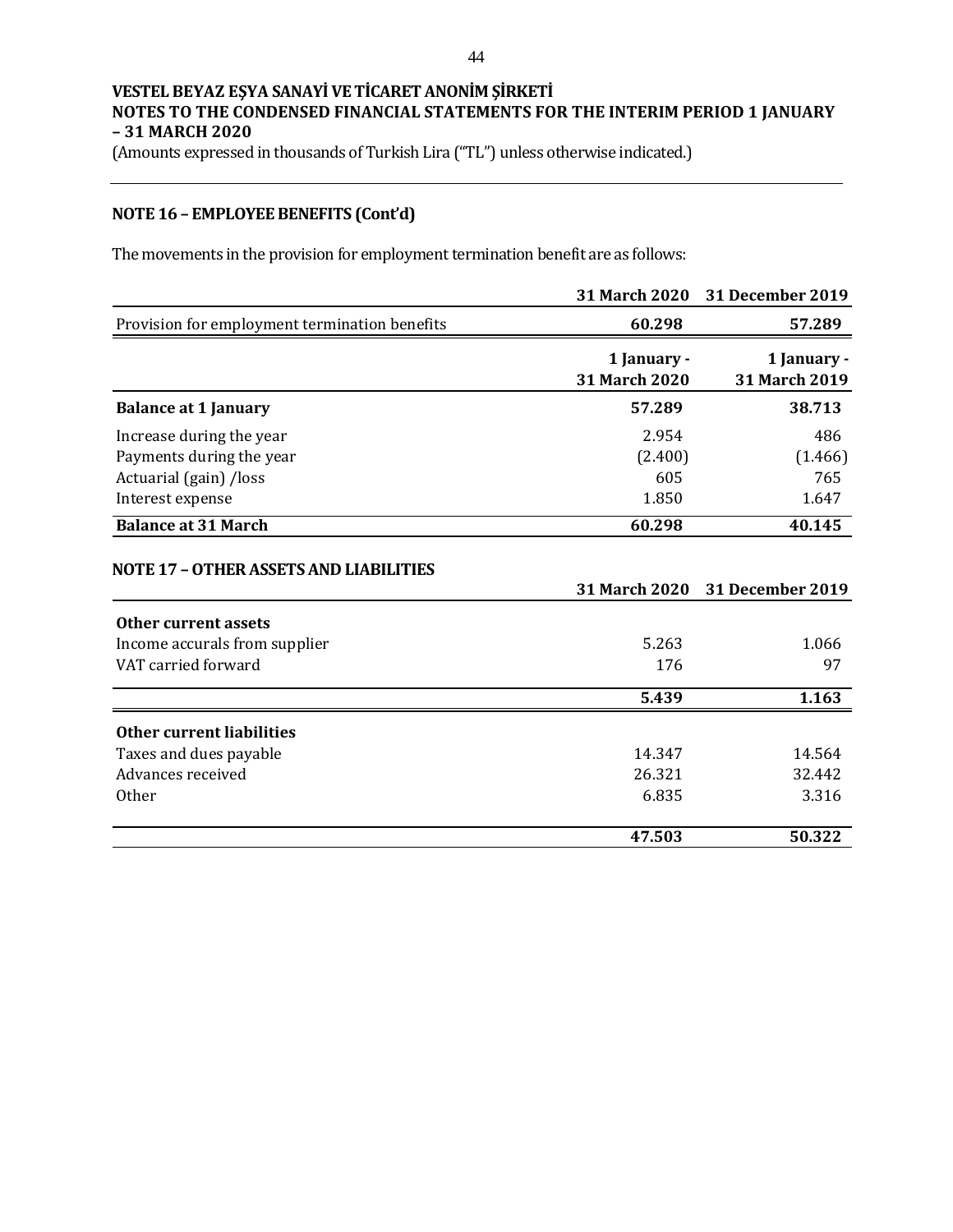(Amounts expressed in thousands of Turkish Lira ("TL") unless otherwise indicated.)

### **NOTE 18 – CAPITAL, RESERVES AND OTHER EQUITY ITEMS**

#### **a) Paid in capital**

|                               |         | 31 March 2020 31 December 2019 |
|-------------------------------|---------|--------------------------------|
| Shares of par value TL 1 each |         |                                |
| Issued share capital          | 190.000 | 190.000                        |

As of 31 March 2020 and 31 December 2019 the shareholding structure is as follows:

|                                          | <b>Shareholding</b>  |         | Amount               |         |
|------------------------------------------|----------------------|---------|----------------------|---------|
|                                          | 31 March 31 December |         | 31 March 31 December |         |
|                                          | 2020                 | 2019    | 2020                 | 2019    |
| Vestel Elektronik Sanayi ve Ticaret A.Ş. | 95,18%               | 95,18%  | 180.834              | 180.834 |
| Shares held by public                    | 4,82%                | 4,82%   | 9.166                | 9.166   |
|                                          | 100,00%              | 100,00% | 190.000              | 190.000 |

## **b) Adjustments to share capital**

Adjustment to share capital (restated to 31 December 2004 purchasing power of money) is the difference between restated share capital and historical share capital.

|                             |       | 31 March 2020 31 December 2019 |
|-----------------------------|-------|--------------------------------|
| Adjustment to share capital | 9.734 | 9.734                          |

## **c) Share Premium**

Share premium account refers the difference between par value of the company's shares and the amount of the company received for newly issued shares. The share premium account is disclosed under equity as a separate line item and may not be distributed. It may be used in capital increase.

|               | <b>31 March 2020</b> | 31 December 2019 |
|---------------|----------------------|------------------|
| Share premium | 109.031              | 109.031          |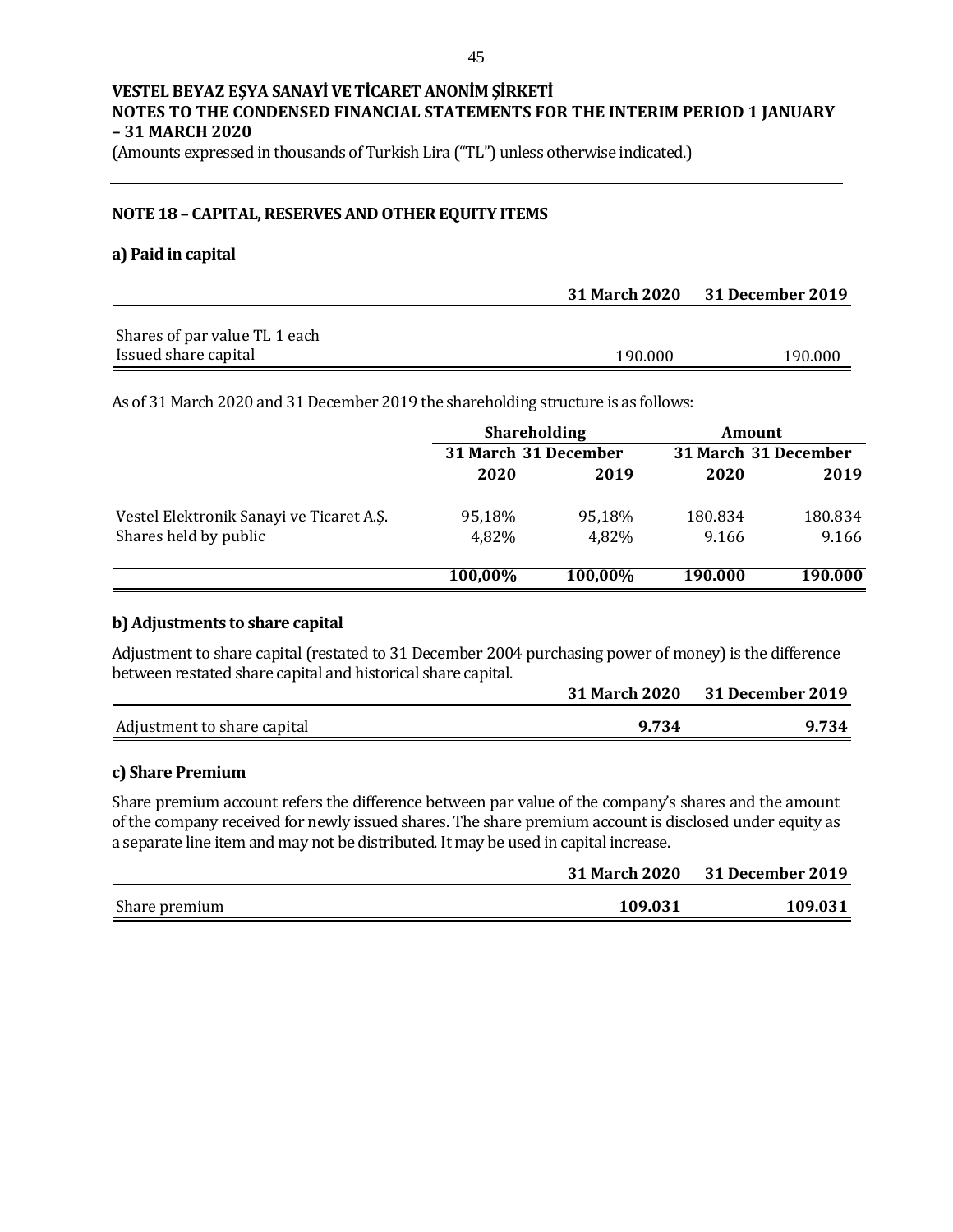(Amounts expressed in thousands of Turkish Lira ("TL") unless otherwise indicated.)

## **NOTE 18 – CAPITAL, RESERVES AND OTHER EQUITY ITEMS (Cont'd)**

## **d) Restricted reserves ("Legal reserves")**

The legal reserves consist of first and second legal reserves appropriated in accordance with the Turkish Commercial Code ("TCC"). The first legal reserve is appropriated out of the statutory profits at the rate of 5%, until the total reserve reaches a maximum of 20% of the Company's share capital. The second legal reserve is appropriated at the rate of 10% of all distributions in excess of 5% of the Company's share capital. Under TCC, the legal reserves can only be used to offset losses and are not available for any other usage unless they exceed 50% of paid in share capital.

|                               | 31 March 2020 | 31 December 2019        |
|-------------------------------|---------------|-------------------------|
| Legal reserves                | 173.938       | 173.938                 |
|                               |               |                         |
| e) Retained earnings          |               |                         |
|                               | 31 March 2020 | <b>31 December 2019</b> |
| <b>Extraordinary reserves</b> | 282.356       | 282.356                 |
| Previous year's profits       | 645.188       | 77.116                  |
|                               | 927.544       | 359.472                 |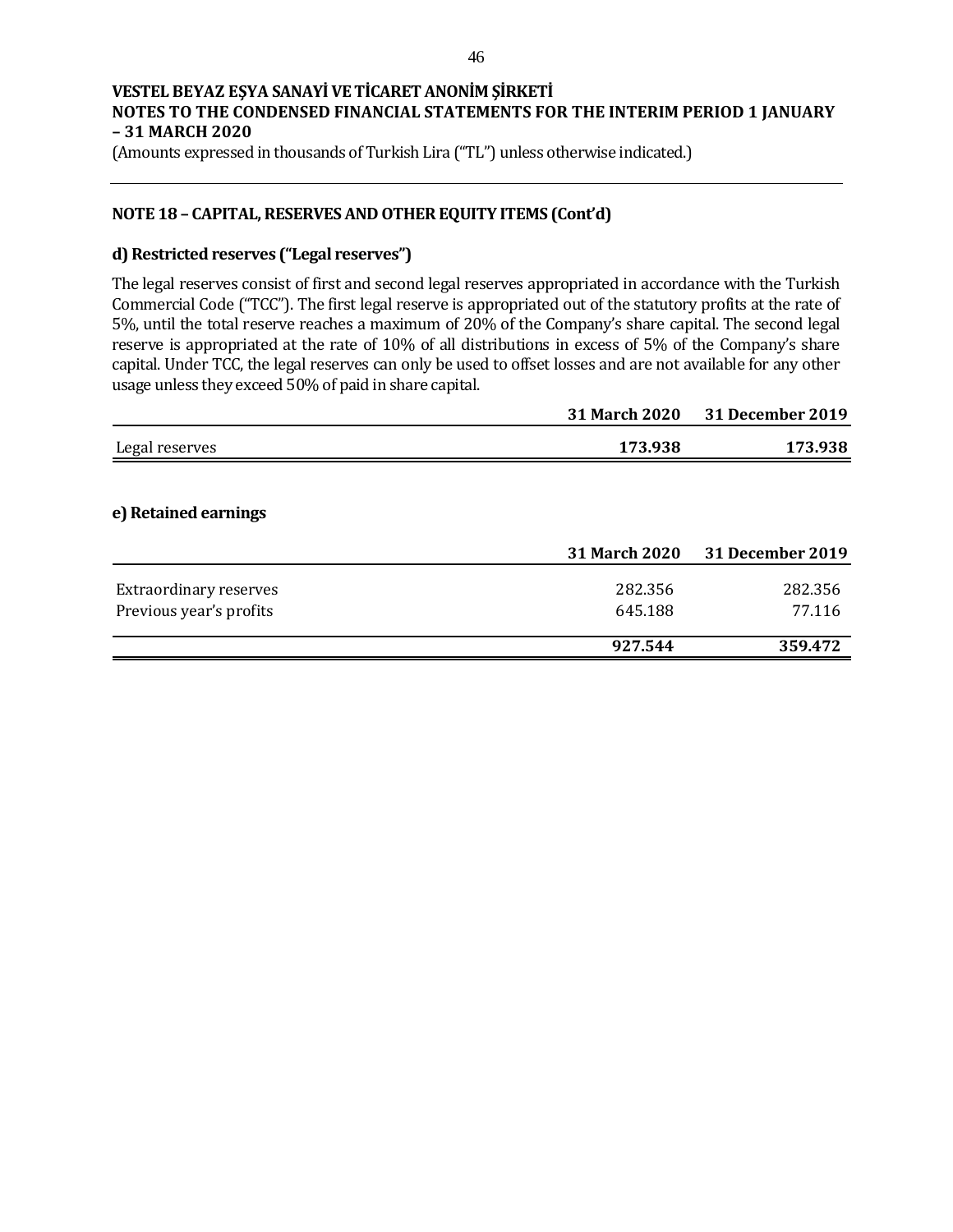(Amounts expressed in thousands of Turkish Lira ("TL") unless otherwise indicated.)

## **NOTE 18 – CAPITAL, RESERVES AND OTHER EQUITY ITEMS (Cont'd)**

## **f) Dividend distribution**

For quoted companies dividends are distributed in accordance with the Communiqué Serial II -19.1 on "Principals Regarding Distribution of Interim Dividends" issued by the CMB effective from 1 February 2014.

Companies distribute dividends in accordance with their dividend payment policies settled and dividend payment decision taken in general assembly and in conformity with relevant legislations. The communiqué does not state a minimum dividend rate. Companies distribute dividends in accordance with the method defined in their dividend policy or articles of association. Additionally, dividend can be distributed in fixed or variable installments and dividend advances can be paid over the profit on interim financial statements.

Unless the general reserves that has to be appropriated in accordance with TCC or the dividend to shareholders as determined in the articles of association or dividend policy are set aside; no decision can be taken to set aside other reserves, to transfer reserves to the subsequent year or to distribute dividends to holders of usufruct right certificates, to board of directors members or to employees; and no dividend can be distributed to those unless the determined dividend to shareholders is paid in cash.

On the other hand, in accordance with the Articles of Association of the Company, up to 5% of retained earnings after dividend distribution could be allocated to the Board of Directors or used for certain reasons designated by the Board of Directors when necessary.

- Based on the approval of the General Assembly, up to %3 of retained earnings after dividend distribution could be allocated to plant investments designated in accordance with article of 468 in TCC,
- Up to %5 of retained earnings after dividend distribution could be allocated to the Board of Directors as necessary,
- Up to %5 of retained earnings after dividend distribution could be allocated to donations, bonuses etc.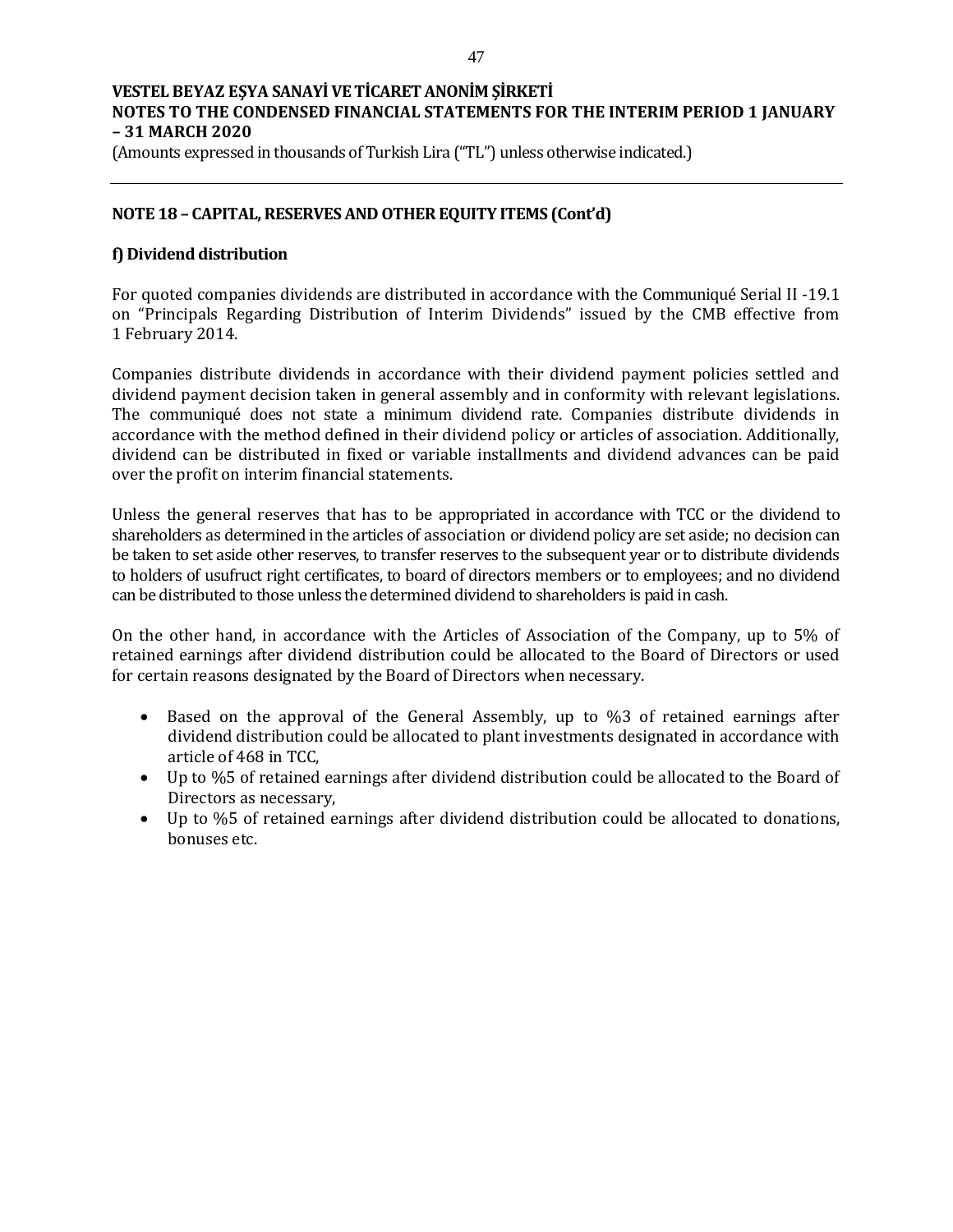(Amounts expressed in thousands of Turkish Lira ("TL") unless otherwise indicated.)

## **NOTE 19 – SALES**

|                           | 1 January -<br>31 March<br>2020 | 1 January -<br>31 March<br>2019 |
|---------------------------|---------------------------------|---------------------------------|
| Domestic sales            | 336.672                         | 181.658                         |
| Overseas sales            | 1.260.850                       | 1.204.903                       |
| <b>Gross sales</b>        | 1.597.522                       | 1.386.561                       |
| Less: Sales discounts (-) | (2.465)                         | (1.451)                         |
| <b>Net sales</b>          | 1.595.057                       | 1.385.110                       |
| Cost of sales             | (1.365.954)                     | (1.237.672)                     |
| <b>Gross profit</b>       | 229.103                         | 147.438                         |

#### **NOTE 20 – EXPENSES BY NATURE**

|                                                            | 1 January -<br>31 March<br>2020 | 1 January -<br>31 March<br>2019 |
|------------------------------------------------------------|---------------------------------|---------------------------------|
| Raw materials, supplies and finished goods                 | 1.243.302                       | 1.111.972                       |
| Changes in finished goods, work in process and trade goods | (88.671)                        | (54.254)                        |
| Personnel expenses                                         | 125.208                         | 104.673                         |
| Depreciation and amortization                              | 66.075                          | 60.318                          |
| <b>Other</b>                                               | 76.336                          | 61.067                          |
|                                                            | 1.422.250                       | 1.283.776                       |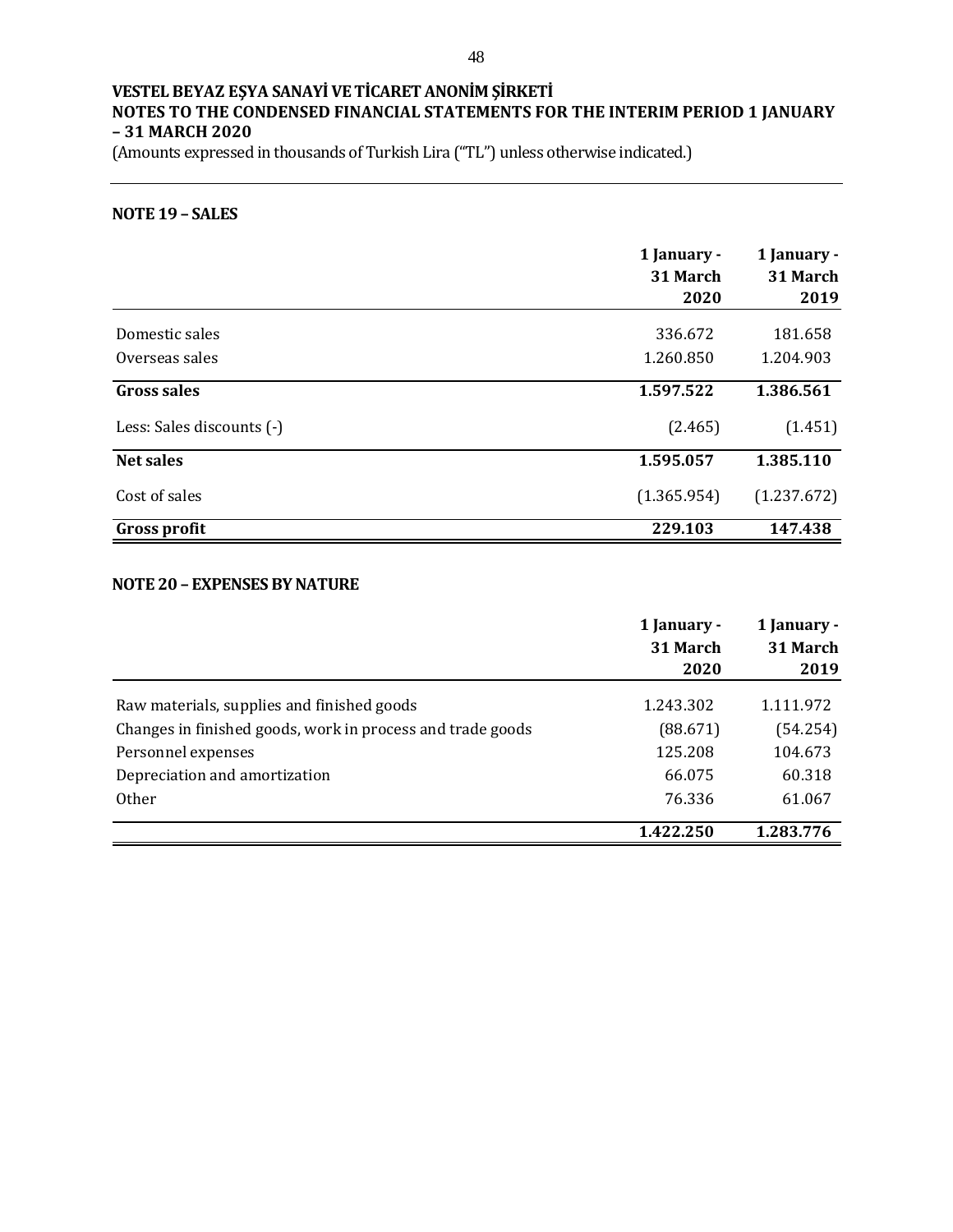(Amounts expressed in thousands of Turkish Lira ("TL") unless otherwise indicated.)

## **NOTE 21 – GENERAL ADMINISTRATIVE EXPENSES, MARKETING EXPENSES, RESEARCH AND DEVELOPMENT EXPENSES**

## **a) General administrative expenses:**

|                                           | 1 January -<br>31 March | 1 January -<br>31 March |
|-------------------------------------------|-------------------------|-------------------------|
|                                           | 2020                    | 2019                    |
| a) General and administrative expenses:   |                         |                         |
| Personnel expenses                        | 4.495                   | 2.715                   |
| <b>Consultancy Expenses</b>               | 8.064                   | 5.596                   |
| Rent and office expenses                  | 1.181                   | 1.571                   |
| Travelling expenses                       | 356                     | 448                     |
| Energy expenses                           | 192                     | 180                     |
| Depreciation and amortization             | 531                     | 418                     |
| Benefits and services provided externally | 104                     | 37                      |
| 0ther                                     | 1.474                   | 3.106                   |
|                                           | 16.397                  | 14.071                  |

#### **b) Marketing expenses:**

|                                                   | 1 January - | 1 January - |
|---------------------------------------------------|-------------|-------------|
|                                                   | 31 March    | 31 March    |
|                                                   | 2020        | 2019        |
| Personnel expenses                                | 5.775       | 4.436       |
| Transportation, distribution and storage expenses | 11.672      | 11.476      |
| Taxes and duties                                  | 3.250       | 2.455       |
| Insurance expenses                                | 470         | 498         |
| Depreciation and amortization                     | 159         | 152         |
| <b>Other</b>                                      | 3.005       | 1.898       |
|                                                   | 24.331      | 20.915      |
| c) Research and development expenses:             |             |             |
| Depreciation and amortization                     | 9.358       | 7.375       |
| Personnel expenses                                | 2.680       | 1.982       |
| <b>Other</b>                                      | 3.530       | 1.761       |
|                                                   | 15.568      | 11.118      |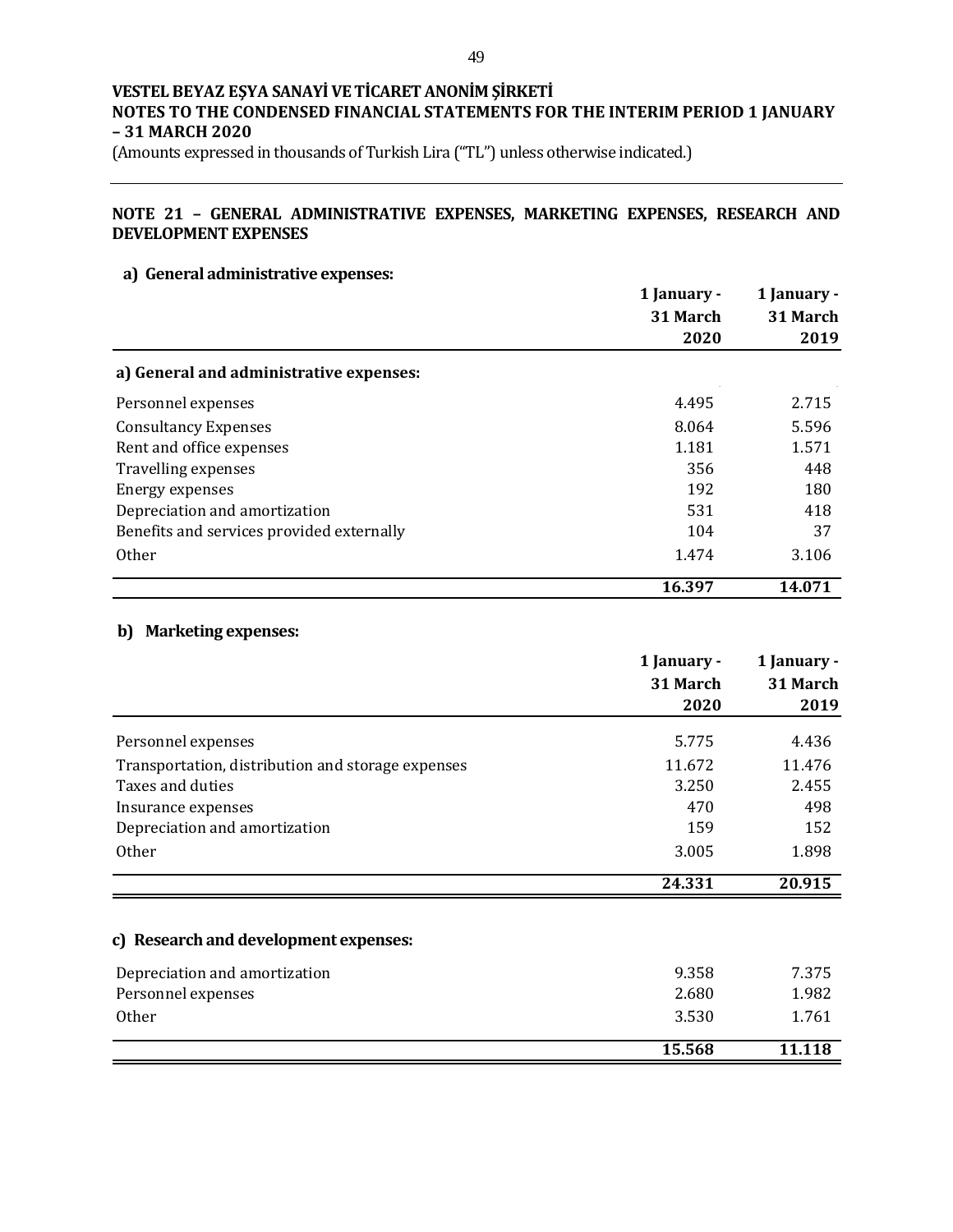(Amounts expressed in thousands of Turkish Lira ("TL") unless otherwise indicated.)

## **NOTE 22 –OTHER INCOME AND EXPENSE FROM OPERATING ACTIVITIES**

## **a) Other operating income**

|                                                                                                                    | 1 January - | 1 January -             |
|--------------------------------------------------------------------------------------------------------------------|-------------|-------------------------|
|                                                                                                                    | 31 March    | 31 March                |
|                                                                                                                    | 2020        | 2019                    |
|                                                                                                                    |             |                         |
| Credit finance gains arising from trading activities                                                               | 3.227       | 7.141                   |
| Foreign exchange gains arising from trading activities                                                             | 85.846      | 105.961                 |
| Other income                                                                                                       | 11.083      | 1.633                   |
|                                                                                                                    | 100.156     | 114.735                 |
|                                                                                                                    |             |                         |
| b) Other operating expenses                                                                                        |             |                         |
|                                                                                                                    |             |                         |
|                                                                                                                    | 1 January - |                         |
|                                                                                                                    | 31 March    | 1 January -<br>31 March |
|                                                                                                                    | 2020        | 2019                    |
|                                                                                                                    | 1.674       | 9.934                   |
| Debit finance charges arising from trading activities<br>Foreign exchange expenses arising from trading activities | 132.154     | 137.626                 |
| Other expenses                                                                                                     | 1.396       | 4.317                   |

# **NOTE 23 – FINANCIAL INCOME AND FINANCIAL EXPENSE**

## **a) Financial income:**

|                                           | 1 January - | 1 January -<br>31 March |  |
|-------------------------------------------|-------------|-------------------------|--|
|                                           | 31 March    |                         |  |
|                                           | 2020        | 2019                    |  |
|                                           |             |                         |  |
| Foreign exchange gains                    | 25.487      | 15.220                  |  |
| Gains on derivative financial instruments | 79.005      | 44.345                  |  |
| Interest income                           | 17.986      | 61.277                  |  |
|                                           | 122.478     | 120.842                 |  |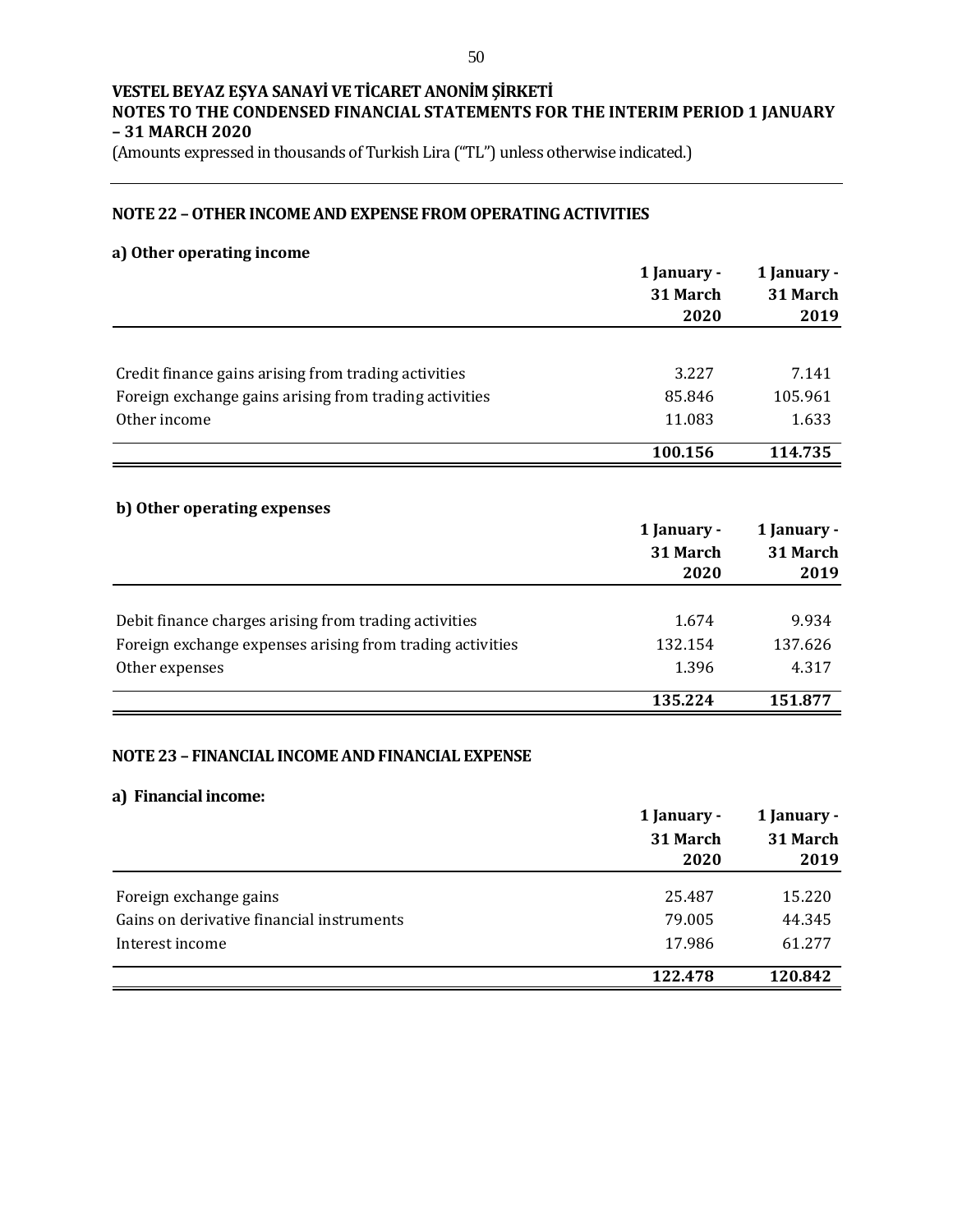(Amounts expressed in thousands of Turkish Lira ("TL") unless otherwise indicated.)

### **NOTE 23 – FINANCIAL INCOME AND FINANCIAL EXPENSE (Cont'd)**

#### **b) Financial expense:**

|                                            | 1 January -<br>31 March | 1 January -<br>31 March |  |
|--------------------------------------------|-------------------------|-------------------------|--|
|                                            | 2020                    | 2019                    |  |
| Foreign exchange losses                    | 49.118                  | 40.042                  |  |
| Losses on derivative financial instruments | 65.064                  | 42.337                  |  |
| Interest expense                           | 13.554                  | 17.586                  |  |
| Other finance expenses                     | 515                     | 18                      |  |
|                                            | 128.251                 | 99.983                  |  |

## **NOTE 24TAXES ON INCOME (INCLUDING DEFERRED TAX ASSETS AND LIABILITIES)**

|                                                 |               | 31 March 2020 31 December 2019 |
|-------------------------------------------------|---------------|--------------------------------|
| Corporation and income taxes                    | 637           | 2.913                          |
| Prepaid taxes                                   | (97)          | (2.409)                        |
| Current income tax liabilities - net            | 540           | 504                            |
| Deffered tax liabilities<br>Deffered tax assets | (61.000)<br>- | (64.989)                       |
| Deferred tax assets / (liabilities)             | (61.000)      | (64.989)                       |

Corporate tax is applied on taxable corporate income, which is calculated from the statutory accounting profit by adding back non-deductible expenses and by deducting other exempt income. In addition to corporate taxes, companies should also calculate income withholding taxes on any dividends distributed at the rate of 15%, except for companies receiving dividends who are resident companies in Turkey. Undistributed dividends incorporated in share capital are not subject to income withholding taxes.

In Turkey, advance tax returns are filed on a quarterly basis at the rate of %20, until the 14th day of the following month and paid until the 17th day. Advance tax returns files within the year are offset against corporate income tax calculated over the annual taxable corporate income.

According to the Corporate Tax Law, 50% of the capital gains arising from the sale of tangible assets and investments in equity shares owned for at least two years are exempted from corporate tax on the condition that such gains are reflected in the equity.

Under the Turkish taxation system, tax losses can be carried forward to be offset against future taxable income for up to five years. Tax losses cannot be carried back.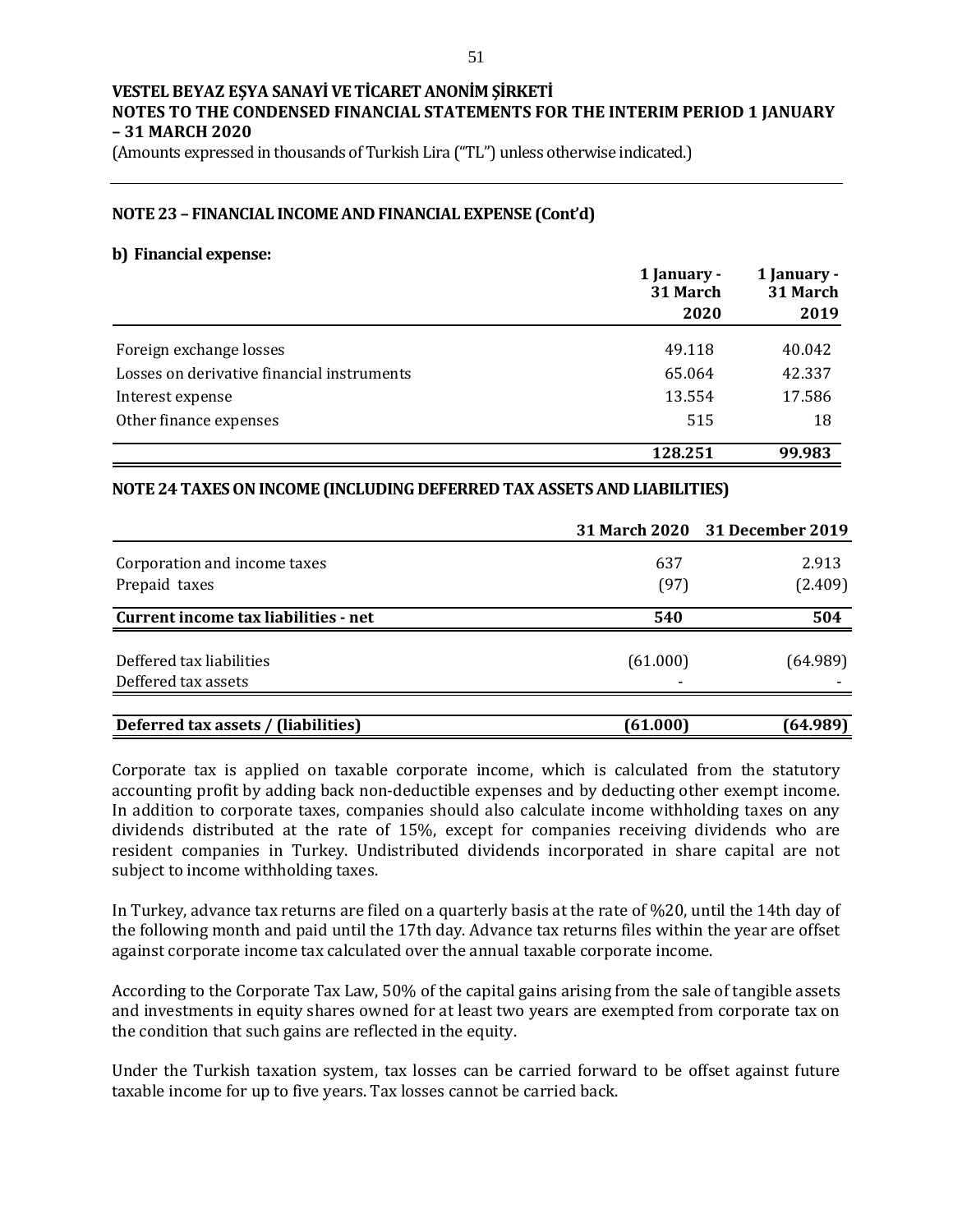(Amounts expressed in thousands of Turkish Lira ("TL") unless otherwise indicated.)

## **NOTE 24 – TAXES ON INCOME (INCLUDING DEFERRED TAX ASSETS AND LIABILITIES) (Cont'd)**

There is no procedure for a final and definitive agreement on tax assessments. Tax returns are filed between 1-25 April following the close of the accounting year to which they relate. Tax authorities may however examine such returns and the underlying accounting records and may revise assessment within five years.

In accordance with the regulation numbered 7061, published in Official Gazette on 5 December 2017, corporate tax rate for the years 2018, 2019 and 2020 has increased from 20% to 22%. Therefore, deferred tax assets and liabilities as of 31 December 2018 are calculated with 22% tax rate for the temporary differences which will be realized in 2018, 2019 and 2020, and with 20% tax for those which will be realized after 2021 and onwards.

As of 1 January – 31 March 2020 and 2019 tax expense in the statement of income is as follows:

|                                  | 1 January -          | 1 January -   |  |
|----------------------------------|----------------------|---------------|--|
|                                  | <b>31 March 2020</b> | 31 March 2019 |  |
| Current period tax expense       | (637)                | (541)         |  |
| Deferred tax benefit / (expense) | 4.114                | (1.111)       |  |
| <b>Total tax income</b>          | 3.477                | (1.652)       |  |

Due to modernization, plant extension and investments incentive documents in Manisa Organized Industrial Zone, the Company has reduced rate of corporate tax advantage.

#### **Deferred tax assets and liabilities**

The Company recognizes deferred tax assets and liabilities based upon temporary differences arising between their financial statements prepared in accordance with CMB Communiqué II, No. 14.1 and their statutory financial statements. These temporary differences usually result from the recognition of revenue and expenses in different reporting periods for CMB Financial Reporting Standards and tax purposes

The breakdown of cumulative temporary differences and the resulting deferred tax assets and liabilities provided using principal tax rate as of the balance sheet dates is as follows: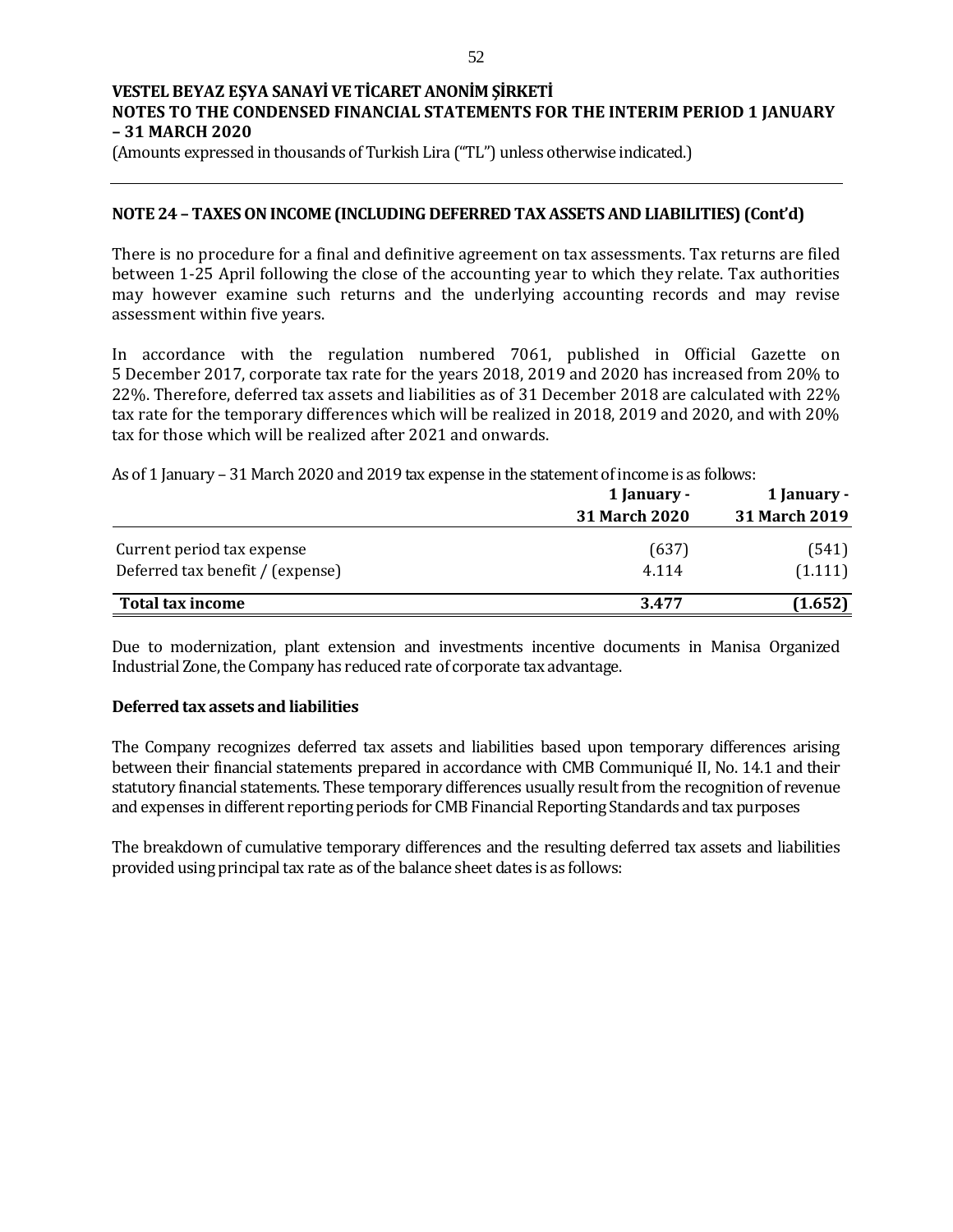(Amounts expressed in thousands of Turkish Lira ("TL") unless otherwise indicated.)

# **NOTE 24 – TAXES ON INCOME (INCLUDING DEFERRED TAX ASSETS AND LIABILITIES) (Cont'd)**

|                                         | <b>Cumulative temporary</b> |             |              |                      |
|-----------------------------------------|-----------------------------|-------------|--------------|----------------------|
|                                         | differences                 |             | Deferred tax |                      |
|                                         | 31 March                    | 31 December |              | 31 March 31 December |
|                                         | 2020                        | 2019        | 2020         | 2019                 |
| Deferred tax assets                     |                             |             |              |                      |
| Employment termination benefits         | (60.298)                    | (57.289)    | 12.060       | 11.458               |
| Maddi ve maddi olmayan duran            |                             |             |              |                      |
| varlıkların kayıtlı değerleri ile vergi |                             |             |              |                      |
| matrahları arasındaki net fark          | (33.042)                    | (12.900)    | 6.608        | 2.580                |
| Provision for impairment on             |                             |             |              |                      |
| inventories                             | (309)                       | (1.023)     | 68           | 225                  |
| Derivative financial instruments        | (16.317)                    | (5.264)     | 3.590        | 1.158                |
| <b>Other</b>                            | (19.056)                    | (20.623)    | 4.190        | 4.537                |
|                                         |                             |             | 26.517       | 19.958               |

|                                           | <b>Cumulative temporary</b> |         |              |          |             |  |                      |
|-------------------------------------------|-----------------------------|---------|--------------|----------|-------------|--|----------------------|
|                                           | differences                 |         | Deferred tax |          |             |  |                      |
|                                           | 31 March                    |         |              |          | 31 December |  | 31 March 31 December |
|                                           | 2020                        | 2019    | 2020         | 2019     |             |  |                      |
| Deferred tax liabilites                   |                             |         |              |          |             |  |                      |
| Useful life and valuation differences on  |                             |         |              |          |             |  |                      |
| property, plant and equipment and         |                             |         |              |          |             |  |                      |
| intangible assets                         |                             |         | -            |          |             |  |                      |
| Revaluation of tangible fixed assets      | 492.140                     | 496.359 | (83.052)     | (83.474) |             |  |                      |
| Derivative financial instruments          | 12.816                      | 2.603   | (2.820)      | (573)    |             |  |                      |
| <b>Other</b>                              | 7.739                       | 4.500   | (1.645)      | (900)    |             |  |                      |
|                                           |                             |         | (87.517)     | (84.947) |             |  |                      |
| Deferred tax assets / (liabilities) - net |                             |         | (61.000)     | (64.989) |             |  |                      |

The movement of net deferred tax assets and liabilities is as follows: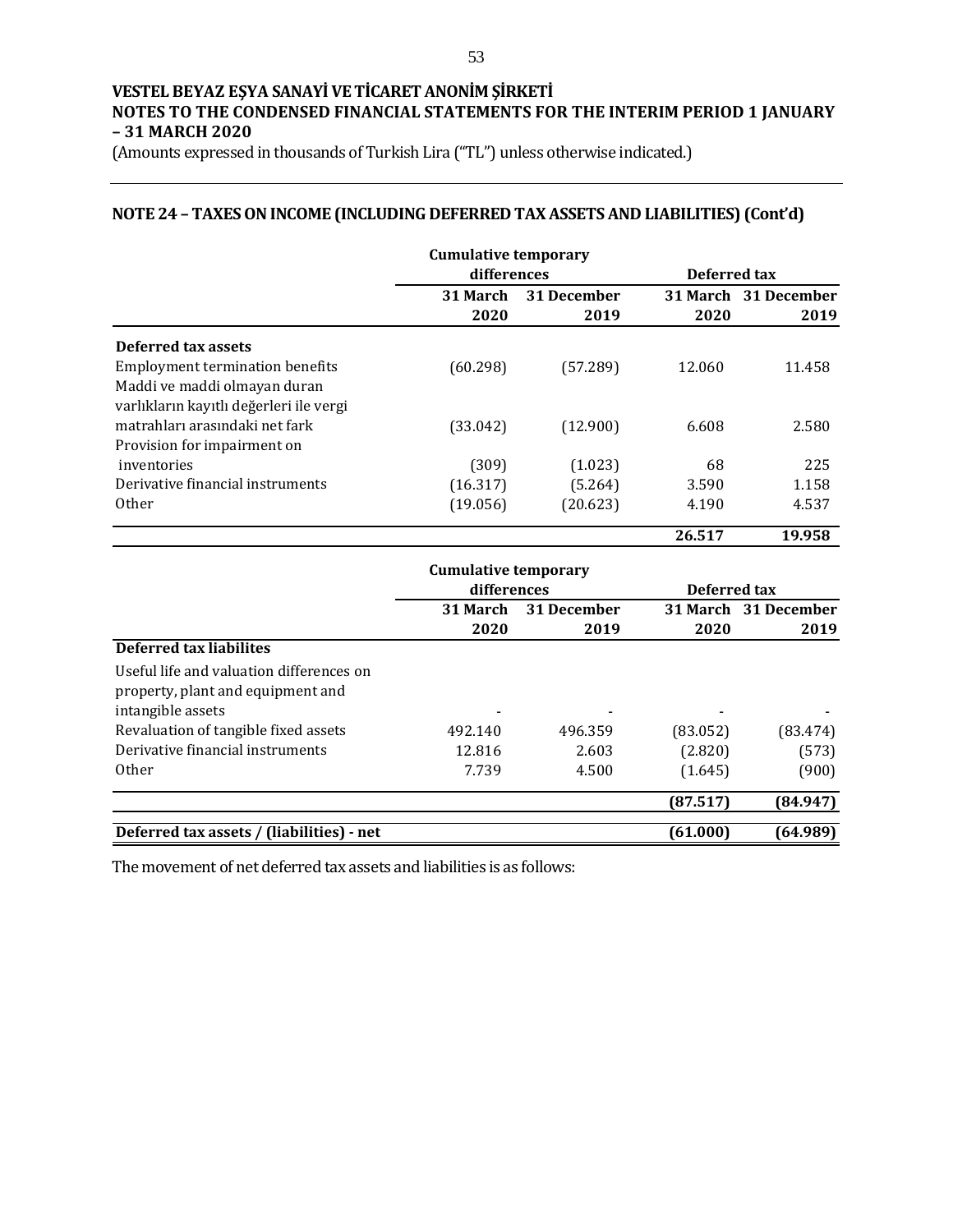(Amounts expressed in thousands of Turkish Lira ("TL") unless otherwise indicated.)

# **NOTE 24 – TAXES ON INCOME (INCLUDING DEFERRED TAX ASSETS AND LIABILITIES) (Cont'd)**

|                                                                                  | 1 January -<br>31 March 2020 | 1 January -<br>31 March 2019 |
|----------------------------------------------------------------------------------|------------------------------|------------------------------|
| Opening balance, 1 January                                                       | (64.989)                     | (73.036)                     |
| Tax expense recognized in income statement                                       | 4.114                        | (1.111)                      |
| Recognized in shareholders' equity                                               | (125)                        | (513)                        |
| Deferred tax liabilities                                                         |                              |                              |
| at the end of the period, net                                                    | (61.000)                     | (74.660)                     |
|                                                                                  |                              |                              |
| Subsidiares with net deferred tax liabilities                                    | (61.000)                     | (74.660)                     |
| Subsidiares with net deferred tax assets                                         |                              |                              |
| NOTE 25- EARNINGS PER SHARE                                                      |                              |                              |
|                                                                                  | 1 January -                  | 1 January -                  |
|                                                                                  | 31 March                     | 31 March                     |
|                                                                                  | 2020                         | 2019                         |
| Net (loss) / income attributable to equity holders of the parent                 | 135.443                      | 83.399                       |
| Weighted number of ordinary shares with a TL 1 of par value<br>(thousand shares) | 190.000                      | 190.000                      |
|                                                                                  | 0,71                         | 0,44                         |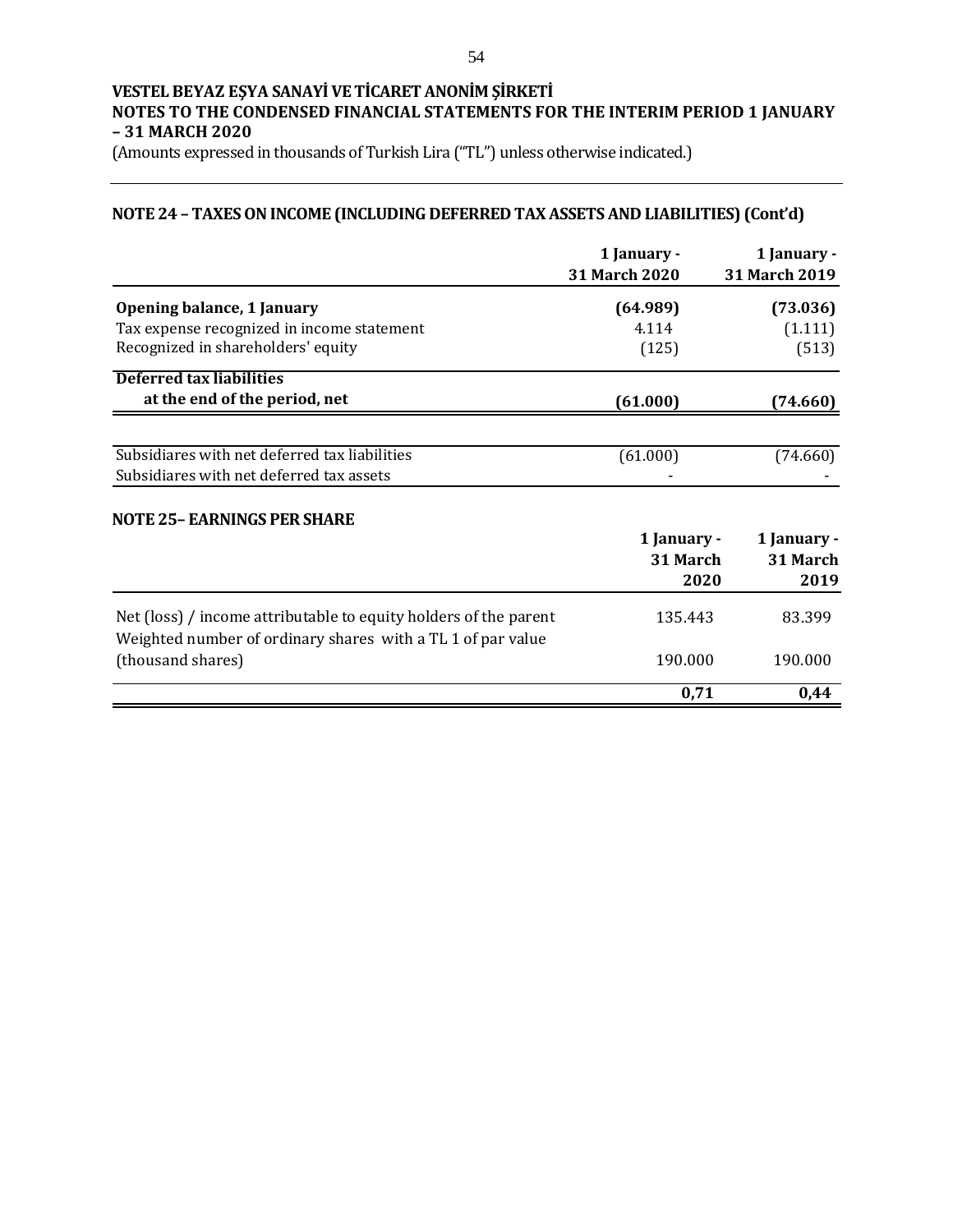(Amounts expressed in thousands of Turkish Lira ("TL") unless otherwise indicated.)

## **NOTE 26 – DERIVATIVE INSTRUMENTS**

|                                                                  | <b>31 March 2020</b>      |                                                | <b>31 December 2019</b> |                                                |  |
|------------------------------------------------------------------|---------------------------|------------------------------------------------|-------------------------|------------------------------------------------|--|
|                                                                  | <b>Contract</b><br>amount | <b>Fair Value</b><br>Assets /<br>(Liabilities) | Contract<br>amount      | <b>Fair Value</b><br>Assets /<br>(Liabilities) |  |
| Derivative financial assets:                                     |                           |                                                |                         |                                                |  |
| <b>Held for trading</b><br>Forward foreign currency transactions | 842.915                   | 12.816                                         | 673.575                 | 2.603                                          |  |
| Derivative financial liabilities:                                |                           |                                                |                         |                                                |  |
| <b>Held for trading</b><br>Forward foreign currency transactions | 1.297.765                 | (16.317)                                       | 782.893                 | (5.264)                                        |  |
| <b>Cash flow hedge</b><br>Forward foreign currency transactions  |                           |                                                |                         |                                                |  |
|                                                                  | 2.140.680                 | (3.501)                                        | 1.456.468               | (2.661)                                        |  |

## **NOTE 27 – FINANCIAL INSTRUMENTS AND FINANCIAL RISK MANAGEMENT**

## **Foreign currency risk:**

The Company is exposed to exchange rate risk due to its foreign currency denominated transactions. The main principle of foreign currency risk management is to maintain foreign exchange position at the level that minimizes the impact of foreign exchange fluctuations. Derivative instruments are used in foreign currency risk management where necessary. In this respect the Company mainly prefers using foreign exchange forward contracts.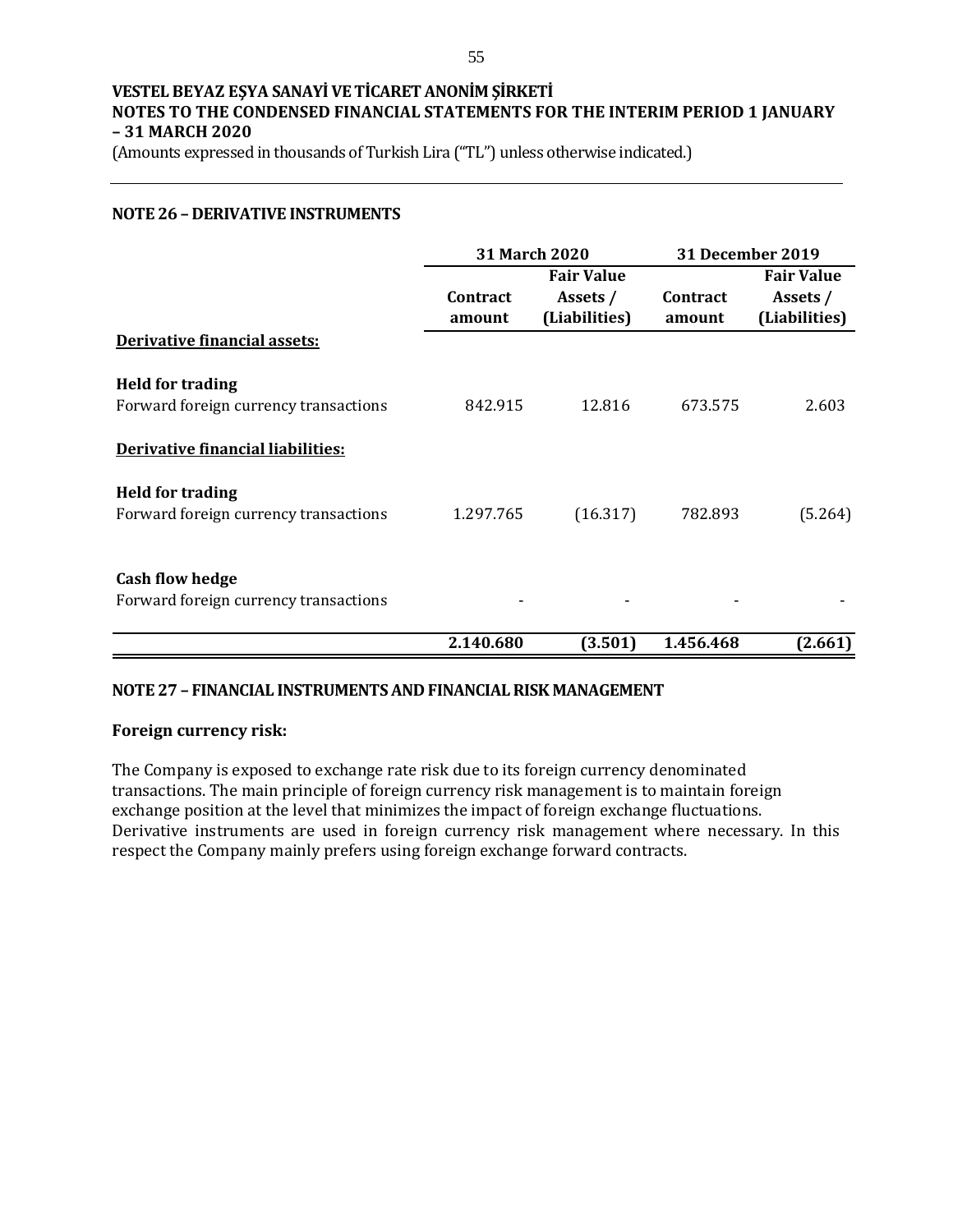(Amounts expressed in thousands of Turkish Lira ("TL") unless otherwise indicated.)

# **NOTE 27 – FINANCIAL INSTRUMENTS AND FINANCIAL RISK MANAGEMENT (Cont'd)**

|                                               |            |            | Other (TL   |                      |
|-----------------------------------------------|------------|------------|-------------|----------------------|
| 31 March 2020                                 | <b>USD</b> | <b>EUR</b> | Equivalent) | <b>TL Equivalent</b> |
| 1. Trade receivables                          | 5.326      | 120.583    |             | 904.711              |
| 2a. Monetary financial assets (including      |            |            |             |                      |
| cash and cash equivalents)                    | 7.372      | 13.705     | 64          | 146.982              |
| 2b. Non-monetary financial assets             |            |            |             |                      |
| 3. Other                                      | 24.644     | 6.059      |             | 204.296              |
| 4. Current assets (1+2+3)                     | 37.342     | 140.347    | 64          | 1.255.989            |
| 5. Trade receivables                          |            |            |             |                      |
| 6a. Monetary financial assets                 |            |            |             |                      |
| 6b. Non-monetary financial assets             | 34         | 4.133      |             | 30.041               |
| 7. Other                                      |            |            |             |                      |
| 8. Non-current assets (5+6+7)                 | 34         | 4.133      |             | 30.041               |
| 9. Total assets (4+8)                         | 37.376     | 144.480    | 64          | 1.286.030            |
| 10. Trade payables                            | 169.741    | 102.531    | 778         | 1.846.572            |
| 11. Financial liabilities                     |            | 63.749     |             | 459.949              |
| 12a. Other monetary liabilities               |            |            |             |                      |
| 12b. Other non-monetary liabilities           |            |            |             |                      |
| 13. Current liabilities (10+11+12)            | 169.741    | 166.280    | 778         | 2.306.521            |
| 14. Trade payables                            |            |            |             |                      |
| 15. Financial liabilities                     |            |            |             |                      |
| 16a. Other monetary liabilities               |            |            |             |                      |
| 16b. Other non-monetary liabilities           |            |            |             |                      |
| 17. Non-current liabilities (14+15+16)        |            |            |             |                      |
| 18. Total liabilities (13+17)                 | 169.741    | 166.280    | 778         | 2.306.521            |
| 19. Off-balance sheet derivative instruments/ |            |            |             |                      |
| net asset (liability) position (19a+19b)      | 88.988     | (51.173)   |             | 210.633              |
| 19a. Hedged total assets                      | 204.619    | 91.222     |             | 1.991.464            |
| 19b. Hedged total liabilities                 | (115.631)  | (142.395)  |             | (1.780.832)          |
| 20. Net foreign currency asset/ (liability)   |            |            |             |                      |
| position (9-18+19)                            | (43.377)   | (72.973)   | (714)       | (809.858)            |
| 21. Net foreign currency monetary asset/      |            |            |             |                      |
| (liability) position                          |            |            |             |                      |
| $(=1+2a+5+6a-10-11-12a-14-15-16a)$            | (157.043)  | (31.992)   | (714)       | (1.254.828)          |
| 22. Fair value of financial instruments used  |            |            |             |                      |
| in foreign currency hedging                   |            |            |             | (3.501)              |
| 23. Export                                    | 13.063     | 175.869    |             | 1.260.850            |
| 24. Import                                    | 68.645     | 40.832     | 1.160       | 689.715              |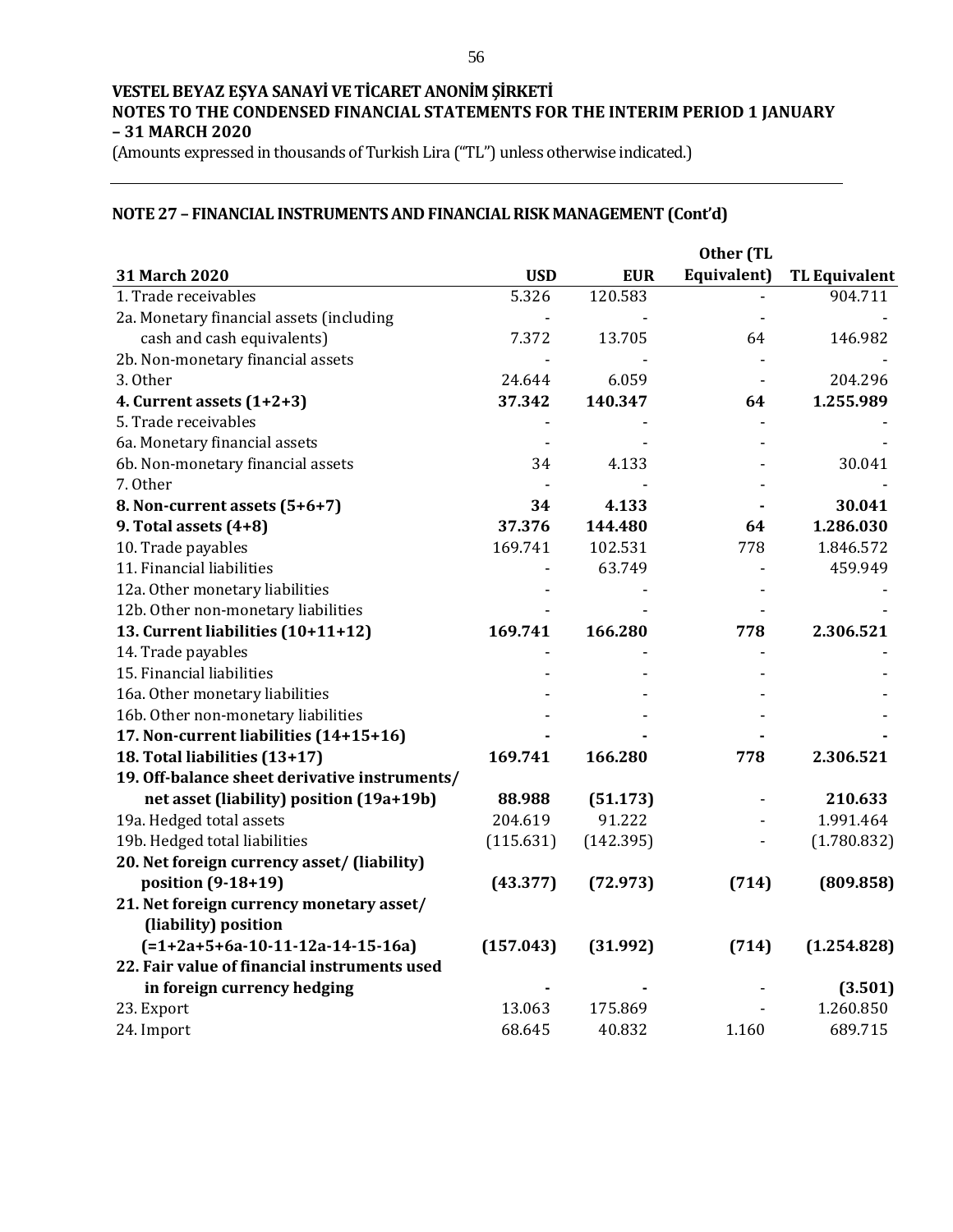(Amounts expressed in thousands of Turkish Lira ("TL") unless otherwise indicated.)

# **NOTE 27 – FINANCIAL INSTRUMENTS AND FINANCIAL RISK MANAGEMENT (Cont'd)**

|                                               |                |            | Other (TL   |                      |
|-----------------------------------------------|----------------|------------|-------------|----------------------|
| 31 December 2019                              | <b>USD</b>     | <b>EUR</b> | Equivalent) | <b>TL Equivalent</b> |
| 1. Trade receivables                          | 12.086         | 170.908    |             | 1.208.434            |
| 2a. Monetary financial assets (including      | $\overline{a}$ |            |             |                      |
| cash and cash equivalents)                    | 142            | 17.555     | 47          | 117.642              |
| 2b. Non-monetary financial assets             |                |            |             |                      |
| 3. Other                                      |                | 6.302      |             | 41.912               |
| 4. Current assets $(1+2+3)$                   | 12.228         | 194.765    | 47          | 1.367.988            |
| 5. Trade receivables                          |                |            |             |                      |
| 6a. Monetary financial assets                 |                |            |             |                      |
| 6b. Non-monetary financial assets             | 304            | 4.038      |             | 28.661               |
| 7. Other                                      |                |            |             |                      |
| 8. Non-current assets (5+6+7)                 | 304            | 4.038      |             | 28.661               |
| 9. Total assets (4+8)                         | 12.532         | 198.803    | 47          | 1.396.649            |
| 10. Trade payables                            | 150.059        | 100.787    | 1.812       | 1.563.486            |
| 11. Financial liabilities                     |                | 82.089     |             | 545.940              |
| 12a. Other monetary liabilities               | 3.760          | 7.211      |             | 70.293               |
| 12b. Other non-monetary liabilities           |                |            |             |                      |
| 13. Current liabilities (10+11+12)            | 153.819        | 190.087    | 1.812       | 2.179.719            |
| 14. Trade payables                            |                | 905        |             | 6.019                |
| 15. Financial liabilities                     |                |            |             |                      |
| 16a. Other monetary liabilities               |                |            |             |                      |
| 16b. Other non-monetary liabilities           |                |            |             |                      |
| 17. Non-current liabilities (14+15+16)        |                | 905        |             | 6.019                |
| 18. Total liabilities (13+17)                 | 153.819        | 190.992    | 1.812       | 2.185.738            |
| 19. Off-balance sheet derivative instruments/ |                |            |             |                      |
| net asset (liability) position (19a+19b)      | 67.283         | (43.615)   |             | 109.609              |
| 19a. Hedged total assets                      | 127.965        | 61.191     |             | 1.167.095            |
| 19b. Hedged total liabilities                 | (60.682)       | (104.806)  |             | (1.057.486)          |
| 20. Net foreign currency asset/ (liability)   |                |            |             |                      |
| position (9-18+19)                            | (74.004)       | (35.804)   | (1.765)     | (679.480)            |
| 21. Net foreign currency monetary asset/      |                |            |             |                      |
| (liability) position                          |                |            |             |                      |
| $(=1+2a+5+6a-10-11-12a-14-15-16a)$            | (141.591)      | (2.529)    | (1.765)     | (859.662)            |
| 22. Fair value of financial instruments used  |                |            |             |                      |
| in foreign currency hedging                   |                |            |             | (2.661)              |
| 23. Export                                    | 69.357         | 841.762    |             | 5.747.833            |
| 24. Import                                    | 273.099        | 171.752    | 2.211       | 2.638.975            |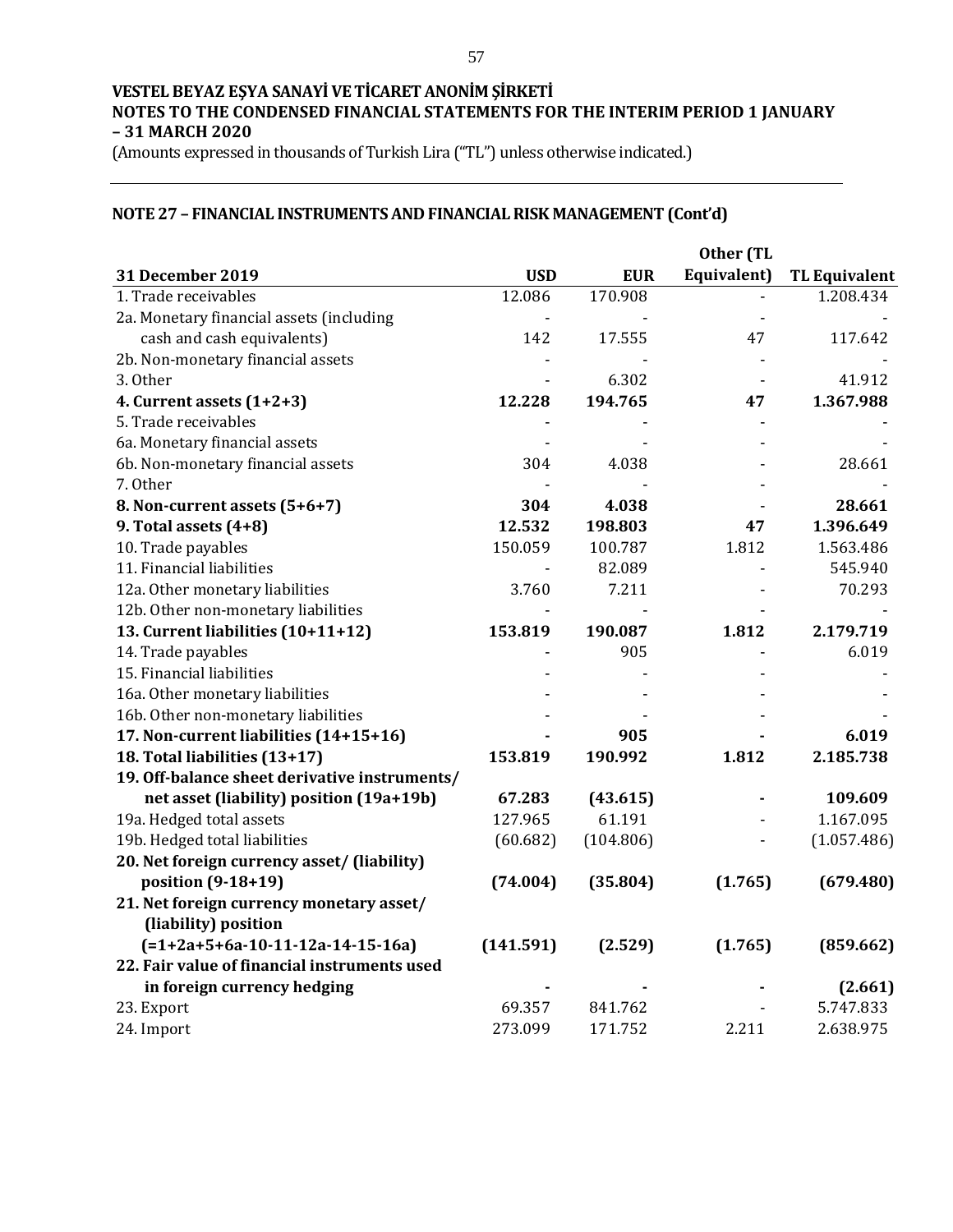(Amounts expressed in thousands of Turkish Lira ("TL") unless otherwise indicated.)

## **NOTE 27 – FINANCIAL INSTRUMENTS AND FINANCIAL RISK MANAGEMENT (Cont'd)**

As of 31 March 2020 and 31 December 2019, sensitivity analysis of foreign exchange rate tables is presented below, secured portions include impact of derivative instruments.

|                                                                                                   | Gain / Loss                         |                                     | <b>Equity</b>                       |                                     |
|---------------------------------------------------------------------------------------------------|-------------------------------------|-------------------------------------|-------------------------------------|-------------------------------------|
| 31 March 2020                                                                                     | Foreign<br>exchange<br>appreciation | Foreign<br>exchange<br>depreciation | Foreign<br>exchange<br>appreciation | Foreign<br>exchange<br>depreciation |
| +/-10% fluctuation of USD rate:                                                                   |                                     |                                     |                                     |                                     |
| USD net asset / liability                                                                         | (102.329)                           | 102.329                             | (102.329)                           | 102.329                             |
| Secured portion from USD risk (-)                                                                 | 30.799                              | (30.799)                            | 57.955                              | (57.955)                            |
| <b>USD</b> net effect                                                                             | (71.530)                            | 71.530                              | (44.374)                            | 44.374                              |
| +/-10% fluctuation of EUR rate:<br>EUR net asset / liability<br>Secured portion from EUR risk (-) | (23.082)<br>(10.078)                | 23.082<br>10.078                    | (23.082)<br>(37.042)                | 23.082<br>37.042                    |
| <b>EUR</b> net effect                                                                             | (33.160)                            | 33.160                              | (60.124)                            | 60.124                              |
| +/-10% fluctuation of other currency rates:<br>Other currencies net asset / liability             | (177)                               | 177                                 | (177)                               | 177                                 |
| Other currency net effect                                                                         | (177)                               | 177                                 | (177)                               | 177                                 |